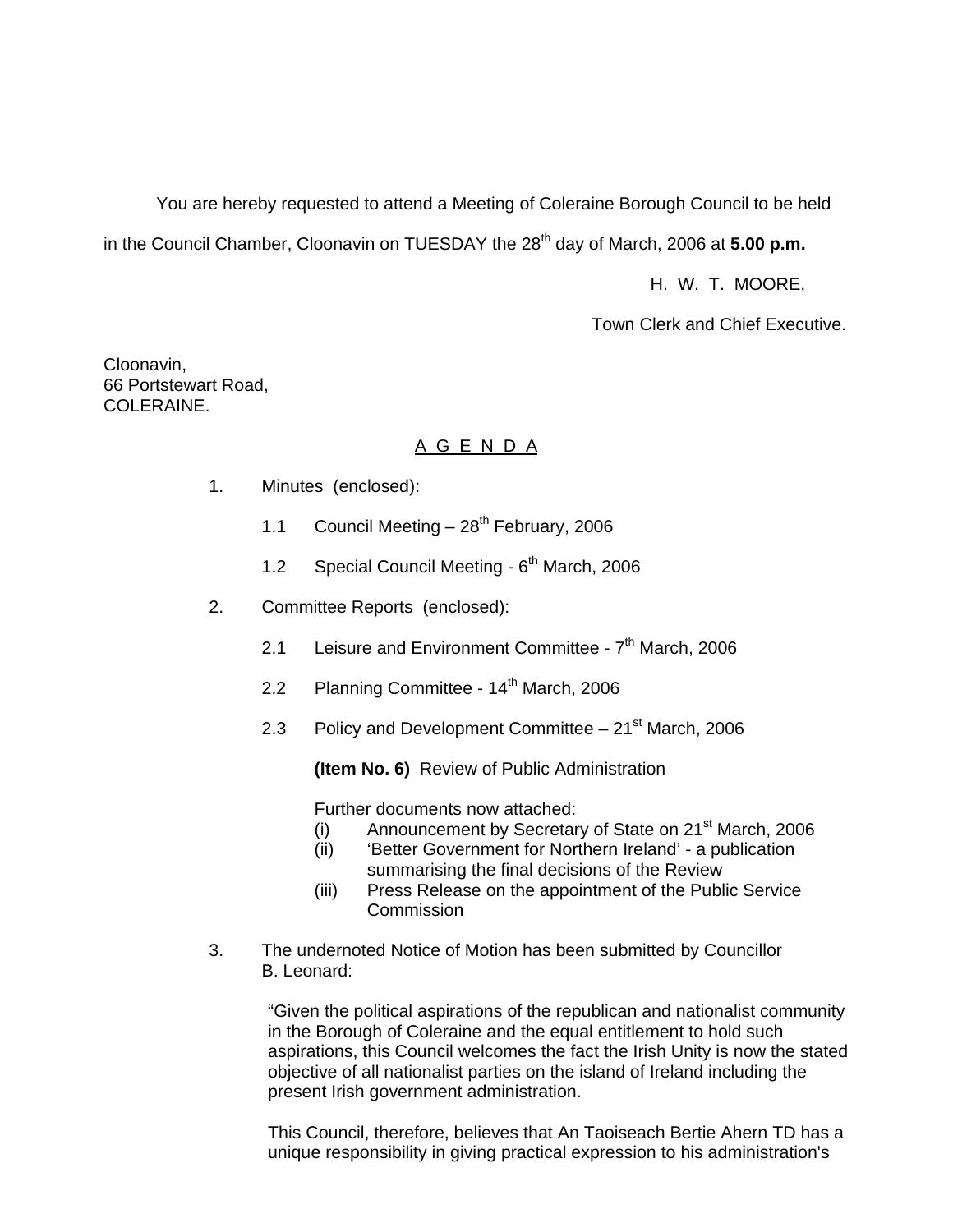and nationalist Ireland's stated objective on the issue by immediately commissioning a Green Paper on Irish Unity: a paper focussing on the compelling logic of this outcome in political, social and economic terms as well as spelling out what pro-active strategy his government is going to undertake in pursuance of the stated objective of nationalist Ireland.

This Council further calls on An Taoiseach Bertie Ahern TD to initiate a holistic consultation process amongst all sectors of society throughout this Borough and the rest of the island to assist in the formulation of a Green Paper.

This Council further calls on An Taoiseach Bertie Ahern TD to give immediate effect to the Constitution's recognition of the entitlement of every person born on the island of Ireland to be part of the Irish nation by legislating for: six county representation in Dáil Éireann, the right of people in the six counties to vote in national referenda on articles of the Constitution and the right to vote in Presidential elections.

This Council communicates the above requests in writing to An Taoiseach Bertie Ahern TD."

4. Correspondence, including inter alia:

Letter dated 21<sup>st</sup> March, 2006 from Stuart McDougall, Departmental Private Secretary to Jeff Rooker in reply to Council's letter regarding Waste Management Grant (enclosed)

5. Documents for Sealing

# **Enclosed for Information:**

- (i) Minutes of the Northern Health and Social Services Council dated 1<sup>st</sup> February, 2006
- (ii) Special Water Service Briefing Report  $7<sup>th</sup>$  March, 2006 Water Mains Rehabilitation Programme - Works in Ballinrees West
- (iii) Special Planning Service Briefing Report 14<sup>th</sup> March, 2006 Houses in Multiple Occupation Subject Plan 2016
- (iv) Special Council Briefing Report 21st March 2006 Coleraine Harbour **Masterplan**
- (v) Northern Ireland Policing Plan 2006 2009

# To: Each Member of Council. 2006. 24<sup>th</sup> March, 2006.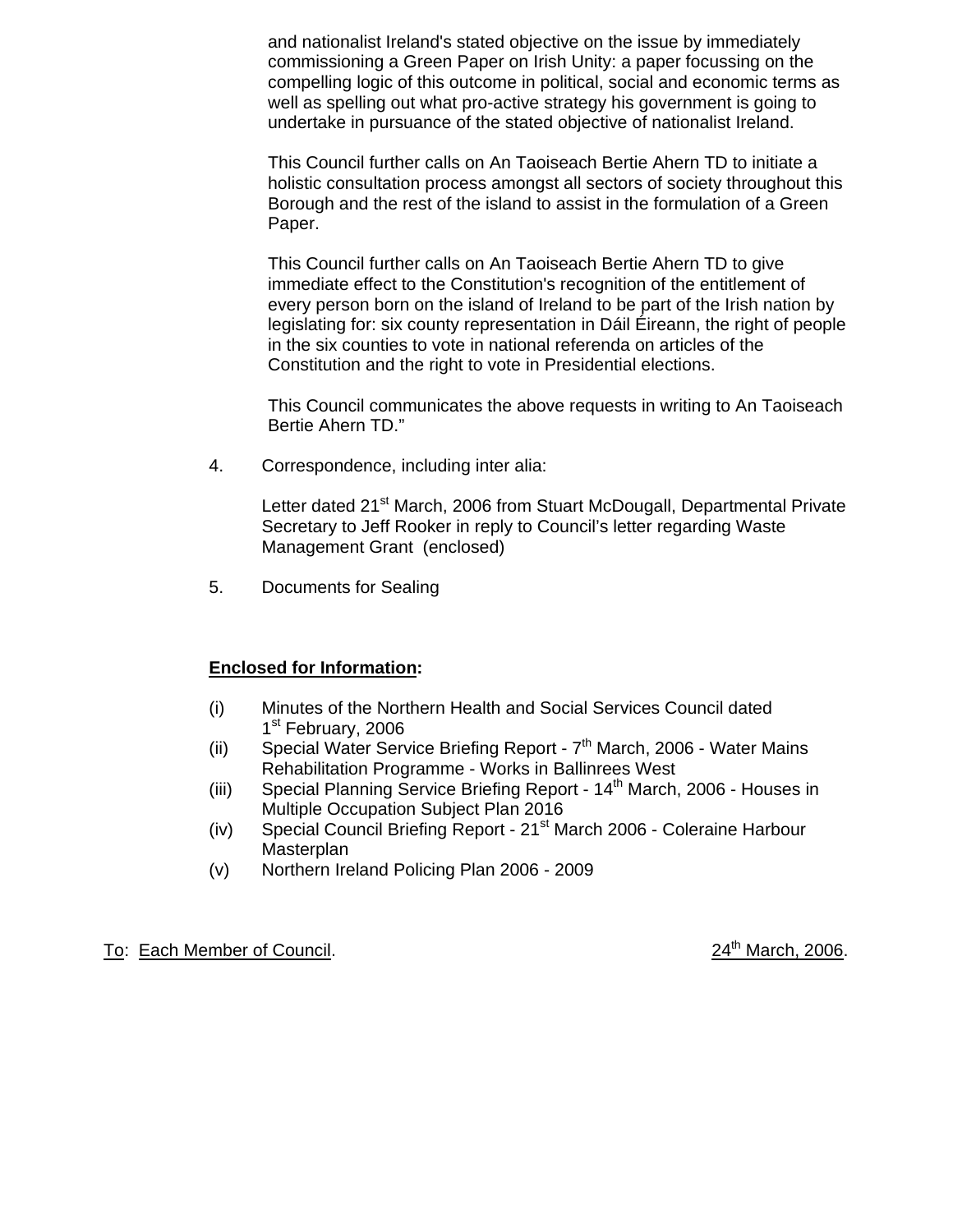#### **COUNCIL MEETING**

 Minutes of proceedings of Coleraine Borough Council held in the Council Chamber, Cloonavin on Tuesday, 28<sup>th</sup> February, 2006 at 7.30 p.m.

| <b>Convened:</b>                  | As per Notice attached                                                                                                                                                                                                                          |                                                                                                                                    |
|-----------------------------------|-------------------------------------------------------------------------------------------------------------------------------------------------------------------------------------------------------------------------------------------------|------------------------------------------------------------------------------------------------------------------------------------|
| <b>Present:</b>                   | The Mayor, Councillor T. J. Deans, in the Chair                                                                                                                                                                                                 |                                                                                                                                    |
|                                   | The Deputy Mayor, Alderman M. T. Hickey (Mrs.)                                                                                                                                                                                                  |                                                                                                                                    |
|                                   | <b>Aldermen</b>                                                                                                                                                                                                                                 |                                                                                                                                    |
|                                   | W. T. Creelman<br>D. McClarty                                                                                                                                                                                                                   | W. J. McClure                                                                                                                      |
|                                   | <b>Councillors</b>                                                                                                                                                                                                                              |                                                                                                                                    |
|                                   | C. S. Alexander (Ms.)<br>(Items $1.0 - 5.0$ )<br>J. M. Bradley<br>(Items $3.0 - 20.0$ )<br>O. M. Church (Mrs.)<br>J. J. Dallat<br>S. Gilkinson                                                                                                  | N. F. Hillis<br>E. A. Johnston (Mrs.)<br><b>B.</b> Leonard<br>G. L. McLaughlin<br>R. A. McPherson<br>A. McQuillan<br>R. D. Stewart |
| <b>Officers in</b><br>Attendance: | Town Clerk and Chief Executive, Director of Technical<br>Services, Director of Corporate Services, Director of<br>Leisure Services, Director of Environmental Health,<br><b>Head of Administrative Services and Administrative</b><br>Assistant |                                                                                                                                    |
| <b>Apologies:</b>                 | Alderman Mrs. Black, Councillors Barbour, Cole,<br>Mrs. Fielding and King                                                                                                                                                                       |                                                                                                                                    |

### **1.0 WELCOME**

The Mayor welcomed everyone to the meeting.

#### **2.0 CONDOLENCES**

 The Mayor referred to the recent deaths of Councillor Mrs. Fielding's father and Councillor King's mother-in-law.

The Mayor extended condolences to both members and the family circles. Members asked to be associated with the Mayor's remarks.

It was agreed that the Town Clerk and Chief Executive convey letters of sympathy to both members.

### **3.0 MINUTES**

The minutes of the following meetings were confirmed and signed:

- (a) Special Council Meeting  $-17<sup>th</sup>$  January, 2006
- $(b)$  Special Council Meeting 19<sup>th</sup> January, 2006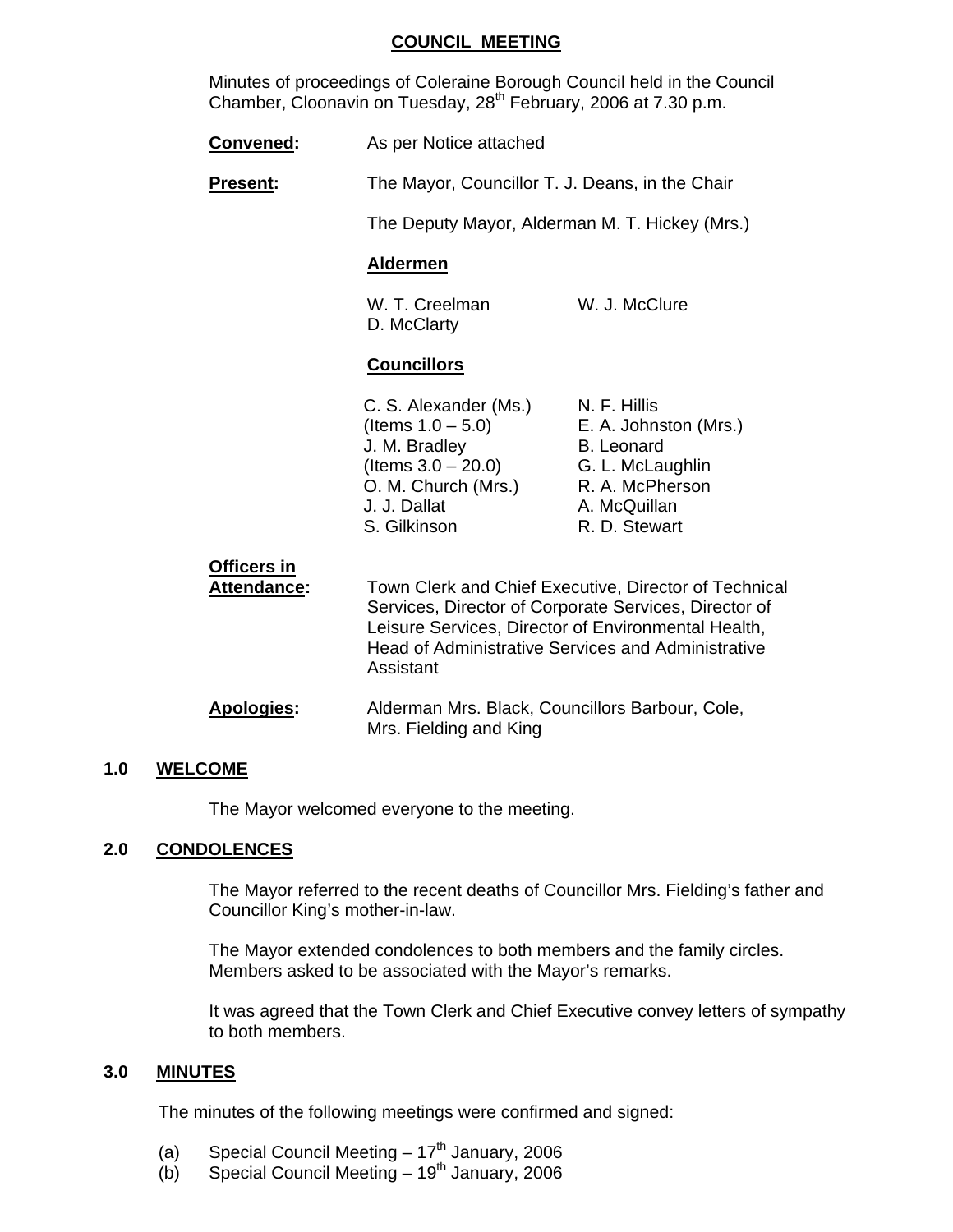- (c) Council Meeting  $-24^{\text{th}}$  January, 2006
- $\dot{d}$  Special Council Meeting 30<sup>th</sup> January, 2006
- $(e)$  Special Council Meeting  $6<sup>th</sup>$  February, 2006
- $(f)$  Special Council Meeting  $7<sup>th</sup>$  February, 2006
- 3.1 Council Meeting  $24<sup>th</sup>$  January, 2006

Matters arising:

3.1.1 Portrush Chamber of It was proposed by Councillor Mrs. Johnston, Commerce seconded by Alderman McClure and agreed:

> That Portrush Chamber of Commerce be invited to address Council at a future meeting on the work of the Chamber.

# **4.0 COMMITTEE REPORTS**

4.1 Leisure and Environment The Chairman, Councillor McLaughlin, moved Committee the adoption of the Leisure and Environment Committee Report; this was duly seconded by Alderman McClarty.

Matters arising:

4.1.1 Bilingual Street It was proposed by Councillor McPherson and Nameplates seconded by Councillor McQuillan:

> That a question be included in the survey seeking the views of the occupiers of the six streets enquiring whether the occupiers would be willing to pay for the cost of providing the bilingual street nameplates.

 A full discussion ensued during which the officers answered various members' questions.

On a request for a recorded vote the proposal was put to the meeting and the members voted thus:

- **For:** The Mayor Aldermen Creelman, McClarty and McClure Councillors Bradley, Mrs. Church, Gilkinson, Hillis, Mrs. Johnston, McPherson, McQuillan and Stewart (12)
- **Against:** The Deputy Mayor Councillors Dallat, Leonard and McLaughlin (4)

**Abstention:** Councillor Ms. Alexander (1)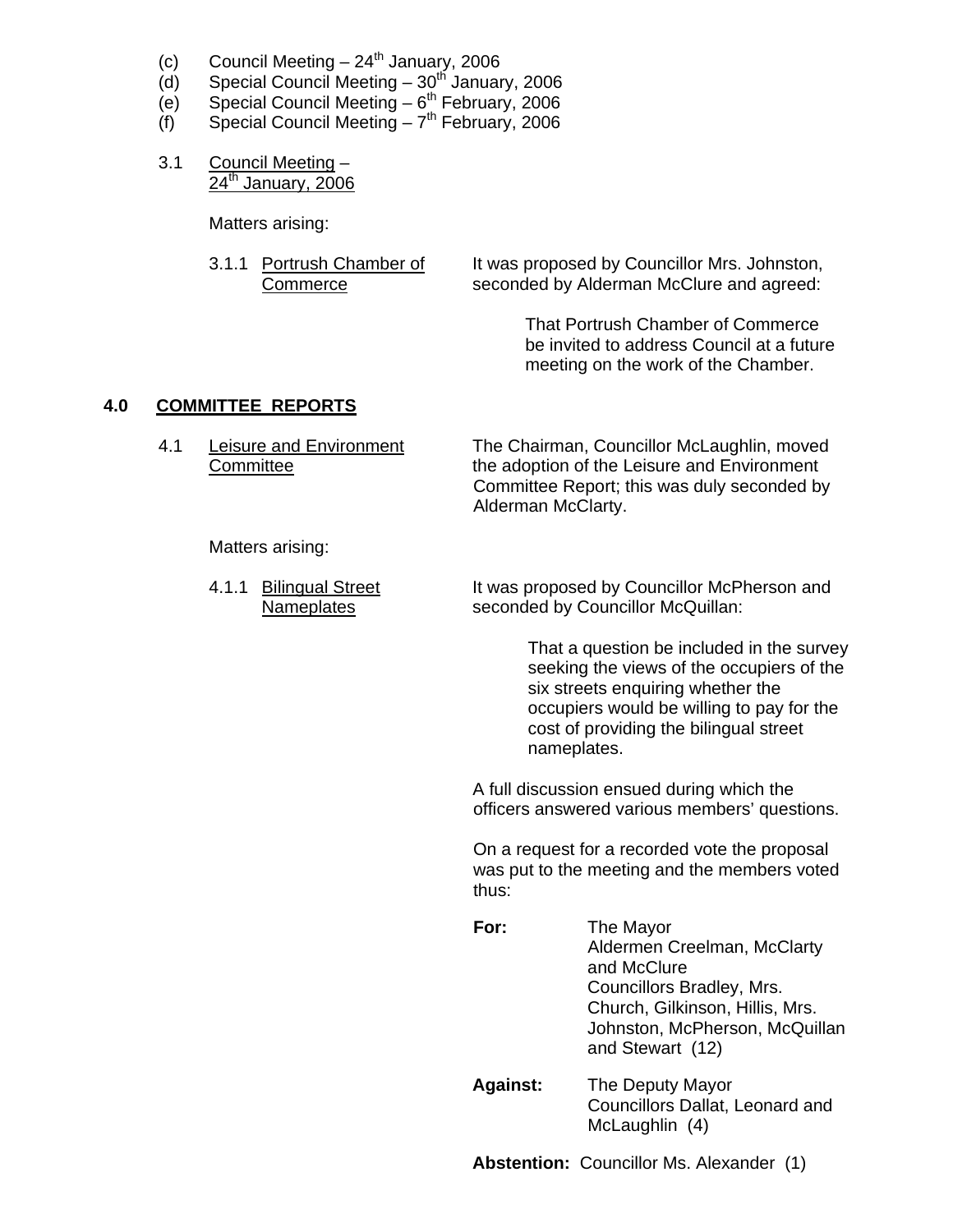The proposal was, therefore, carried with twelve votes for and four votes against.

It was subsequently proposed by Councillor Leonard and seconded by Councillor McLaughlin:

> That the officers attach a note to the additional survey question indicating that the request regarding making a contribution towards the costs of providing the bilingual street nameplates carried no legal weight.

On a request for a recorded vote the proposal was put to the meeting and the members voted thus:

| For:            | The Deputy Mayor<br>Councillors Dallat, Leonard,<br>and McLaughlin (4) |
|-----------------|------------------------------------------------------------------------|
| <b>Against:</b> | Aldermen Creelman, McClarty<br>and McClure                             |

 Councillors Mrs. Church, Gilkinson, Hillis, Mrs. Johnston, McPherson, McQuillan and Stewart (10)

 **Abstentions:** The Mayor Councillors Ms. Alexander and Bradley (3)

The proposal was, therefore, lost with four votes for and ten votes against.

The Committee Report, as amended, was adopted.

 4.2 Planning Committee The Chairman, Councillor Stewart, moved the adoption of the Planning Committee Report; this was duly seconded by Councillor McPherson.

Matters arising:

 4.2.1 Planning Application - It was agreed that the Town Clerk and Chief 67 Lodge Road, Executive seek clarification from the Planning Coleraine Service as to the present position regarding this application.

The Committee Report was subsequently adopted.

 4.3 Policy and Development The Chairman, Alderman McClarty moved the Committee adoption of the Policy and Development Committee Report; this was duly seconded by Councillor Stewart.

Matters arising: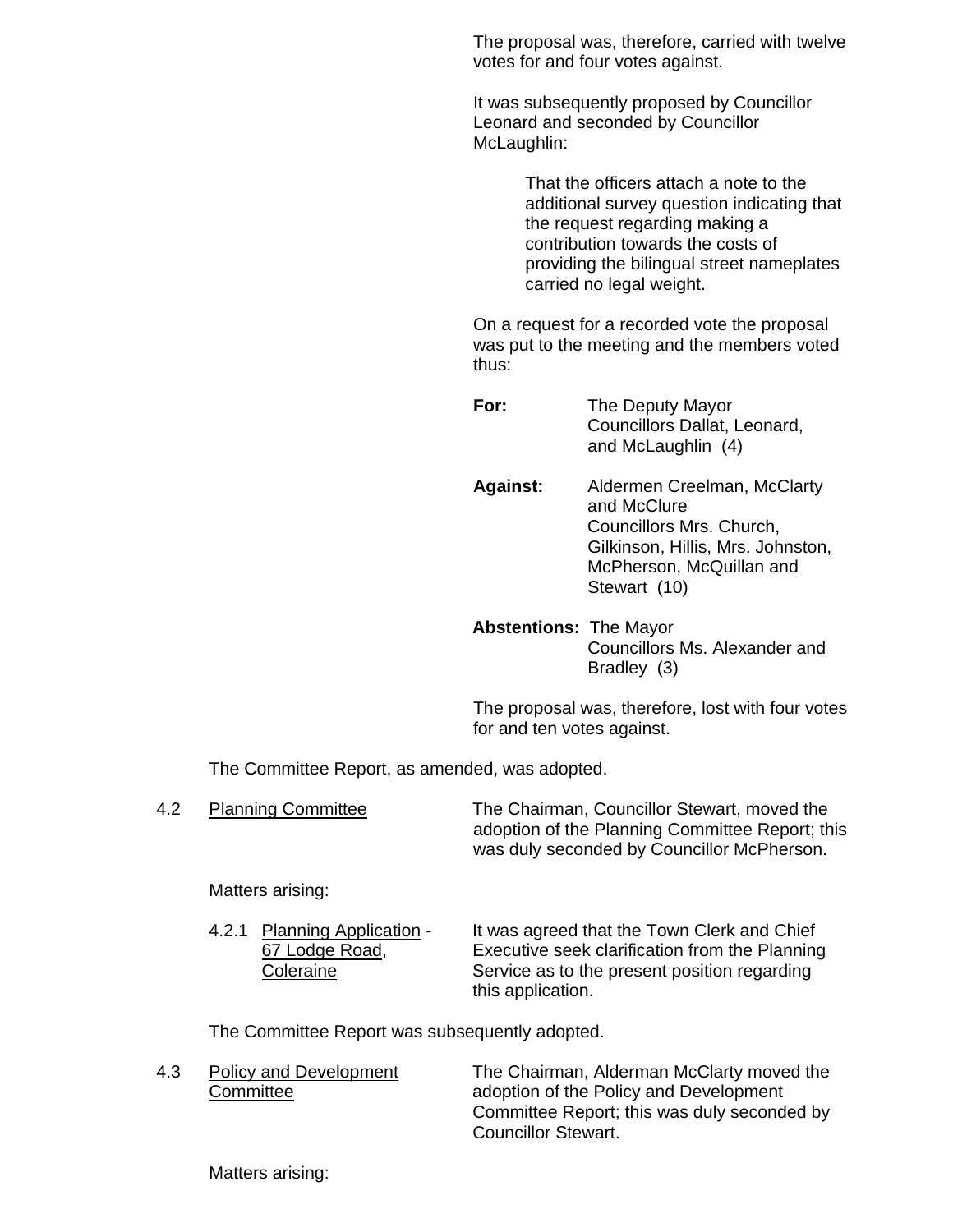4.3.1 Condolences Councillor Leonard thanked members for their expression of sympathy on the recent death of his mother-in-law.

The Committee Report was adopted.

#### **5.0 NOTICE OF MOTION - IMMIGRATION PROPOSALS**

 The undernoted Notice of Motion was proposed by Councillor Dallat and seconded by Councillor McLaughlin:

"That this Council is concerned at the various immigration proposals currently before the American Congress any of which, if implemented, would have an adverse effect on many people from this area and throughout Ireland living and working in the United States.

Council to advise the US Embassies in Dublin and London and the Consul General in Belfast of our concern and to advise them that we offer our backing to the reforms proposed in the Kennedy/McCain Bill which would grant the undocumented a path to a green card."

Councillor Dallat spoke on the Motion and requested Council's support.

 Following a full discussion the Motion was put to the meeting and was lost by four votes in favour to nine votes against.

### **6.0 NOTICE OF MOTION - GOVERNMENT FUNDING FOR SCHOOLS**

The undernoted Notice of Motion was proposed by Councillor Leonard and seconded by Councillor McLaughlin:

"That this Council convene an all party working group to review the impact of current government funding on the schools within our Council area in light of falling school rolls."

Councillor Leonard spoke on the Motion and requested Council's support.

A full discussion ensued on this topic.

As an amendment it was proposed by Alderman McClure and seconded by Alderman McClarty:

 That Council's representatives on the North Eastern Education and Library Board raise this issue with the Board on behalf of Council.

The original Motion was subsequently put to the meeting and was lost by four votes in favour to ten votes against.

The amendment was subsequently carried by ten votes in favour to two votes against.

### **7.0 NOTICE OF MOTION - CHILD FRIENDLY COUNCIL AREA**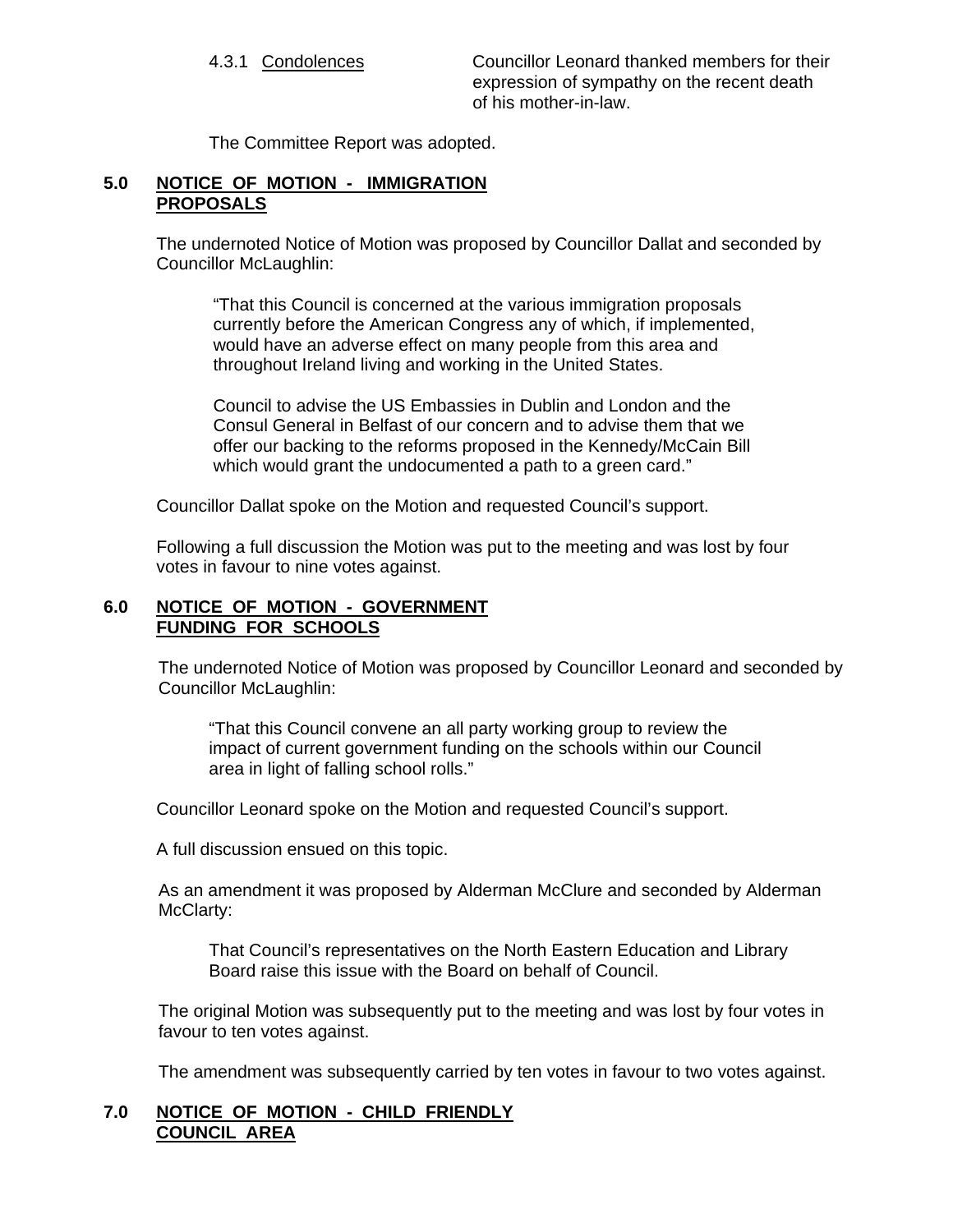The undernoted Notice of Motion was proposed by Councillor Leonard and seconded by the Deputy Mayor:

"That this Council commits to building a Child Friendly Council Area in line with the UNICEF Child Friendly City Initiative of 1996."

Councillor Leonard spoke on the Motion and requested Council's support.

A full discussion ensued on this topic.

As an amendment it was proposed by Councillor Hillis and seconded by Alderman McClarty that:

 "Recognising the untold misery inflicted on many hundreds of children in the Province by the actions of the various paramilitary groups that this Council commits to building a Child Friendly Council Area in line with the UNICEF Child Friendly City Initiative of 1996."

The amendment was subsequently put to the meeting and was carried by twelve votes in favour to none against.

#### **8.0 MULTI-PURPOSE KICK-ABOUT AREAS - APPOINTMENT OF SELECT LIST**

Consideration was given to the Director of Leisure Services' report (previously supplied) on a Select List regarding the construction of a number of multi-purpose kick-about areas throughout the Borough for the period 2006 – 2009.

It was proposed by Councillor McQuillan, seconded by Councillor Stewart and agreed:

 That the following contractors, as recommended by Council's architects, be included in the select list.

It was also agreed that these contractors be retained for any further schemes of a similar nature during the next three years:

- (a) Crawford Contracts Ltd., Woodside Industrial Estate, Woodside Road, Ballymena
- (b) Kennedy Quarries Ltd., 1 Letterloan Road, Macosquin, Coleraine
- (c) Fox Contracts, Drumnakilly Road, Omagh
- (d) Northstone (N.I.) Ltd., 209 Bushmills Road, Coleraine
- (e) W. & H. Alexander Civil Engineering Ltd., Waterworks Road, Omagh
- (f) B. Mullan & Sons Ltd., Bovally House, 13 Anderson Avenue, Limavady
- (g) T. D. McKane & Son, 35 Ednagee Road, Castlederg
- (h) Clive Robinson Tennis Court Construction, 184 Meadowlands, Antrim

### **9.0 CONSULTATION LIST**

 The following consultation paper had been received and was available for members who wished to consider making a response:

Department for Transport – Release of Vehicle Keeper Data from the UK Vehicle Registers

Comments due: 31<sup>st</sup> March, 2006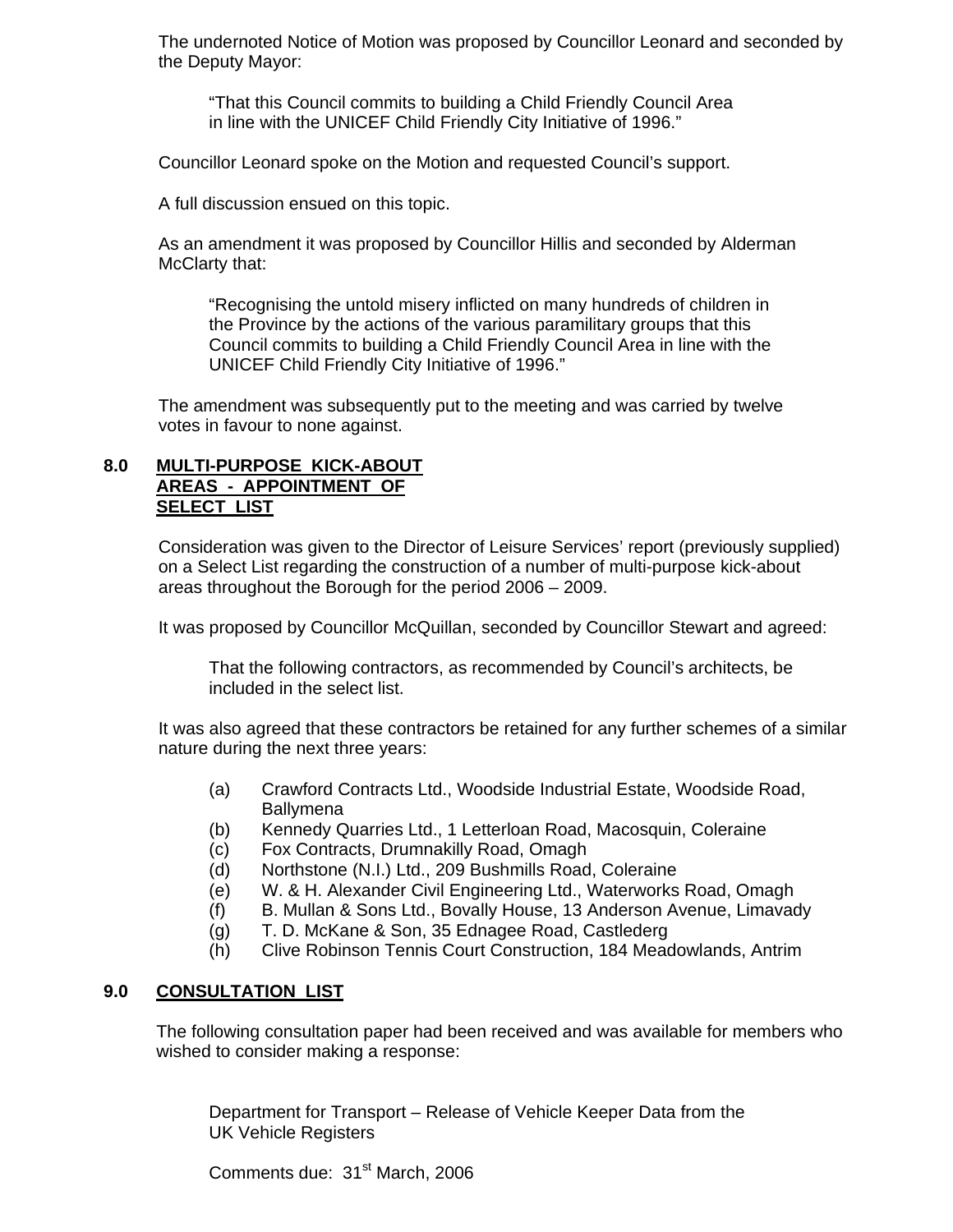#### **10.0 DEPARTMENT OF THE ENVIRONMENT - REVIEW OF PUBLIC ADMINISTRATION : IMPLEMENTATION TASKFORCE**

Consideration was given to a letter (previously supplied) from the Department of the Environment regarding the establishment of a Review of Public Administration Taskforce.

The Town Clerk and Chief Executive advised that this matter was currently being considered by the Senior Management Team. A report would be considered at the next Policy and Development Committee.

Noted.

# **11.0 THE PLANNING SERVICE - OPENFILE APPOINTMENTS**

Read letter from the Planning Service advising that openfile appointments for members had been arranged for Friday mornings 10.00 a.m. to 12 noon. As this time would coincide with monthly office meetings the Town Clerk and Chief Executive would further discuss this with the Divisional Planning Manager.

Noted.

#### **12.0 INTRODUCTION TO CIVIL PROTECTION**

Read letter from the Emergency Planning College advising of an "Introduction to Civil Protection" event that had been arranged to take place at the La Mon Hotel and Country Club, Castlereagh, Belfast  $21^{st}$  –  $22^{nd}$  March, 2006. One place was available for members and anyone interested in attending this event should contact the Administrative Officer.

# **13.0 MEMBERS' TRAINING**

 The Town Clerk and Chief Executive reported that in conjunction with the induction training provided for new members, a number of 'refresher' training sessions are being planned for members over the coming months.

These sessions will cover such topics as:

- (i) Members' responsibilities under the Northern Ireland Code of Local Government for Members;
- (ii) Council's Equality Scheme and the development of a Good Relations Strategy.

Noted.

# **14.0 DEPARTMENT OF THE ENVIRONMENT - RESPONSE TO NILGA**

 Read letter from Lord Rooker, Department of the Environment, in reply to NILGA regarding the outcome of the Northern Ireland Priorities and Budget 2006 – 2008.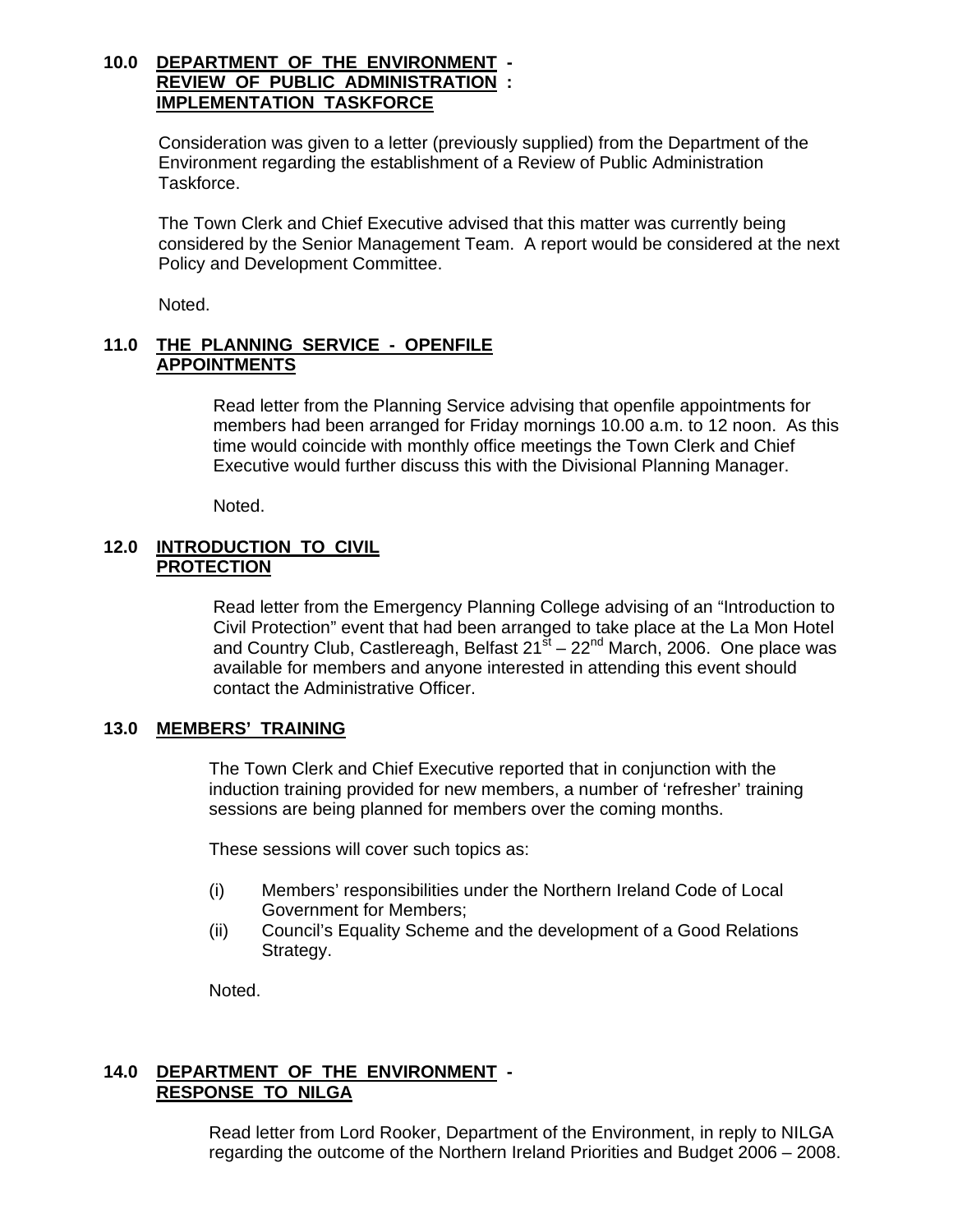Noted.

#### **15.0 UNIVERSITY OF ULSTER - MAJOR CONFERENCE "WHAT SHARED FUTURES?"**

Read letter from the University of Ulster advising of a major conference entitled "What Shared Futures?" to be held at the Radisson Hotel, Limavady on  $23<sup>rd</sup>$  –  $29<sup>th</sup>$  March, 2006.

Members interested in attending were requested to contact the Administrative Officer.

#### **16.0 WATERWAYS IRELAND**

Tabled:

Corporate Plan 2005 – 2007 and the Annual Report 2003

#### **17.0 NORTHERN HEALTH AND SOCIAL SERVICES BOARD - NORTHERN AREA CHILDREN AND YOUNG PEOPLE'S COMMITTEE (NACYPC)**

Tabled:

Children's Services Plan 2005 – 2006

# **18.0 THE ELECTORAL COMMISSION**

Tabled:

 A Summary of Key Findings Regarding Youth Participation in the Democratic Process in Northern Ireland

### **19.0 JUSTICE OVERSIGHT COMMISSIONER**

Tabled:

 Fifth Report of the Justice Oversight Commissioner – January 2006

### **20.0 DOCUMENTS FOR SEALING**

Resolved:

That the following documents be sealed:

|    | <b>Transfer Form</b><br>(in triplicate) | Pathways at Mountsandel<br><b>Council and Farrans Construction Limited</b> |
|----|-----------------------------------------|----------------------------------------------------------------------------|
| 2. | Licence and<br>Counterparts             | Letting of Lands 2006:                                                     |
|    |                                         | Land at Camus Picnic Area<br>Council to Mr. C. N. Dunlon                   |

 Council to Mr. S. N. Dunlop, 5 Osbourne Park, Coleraine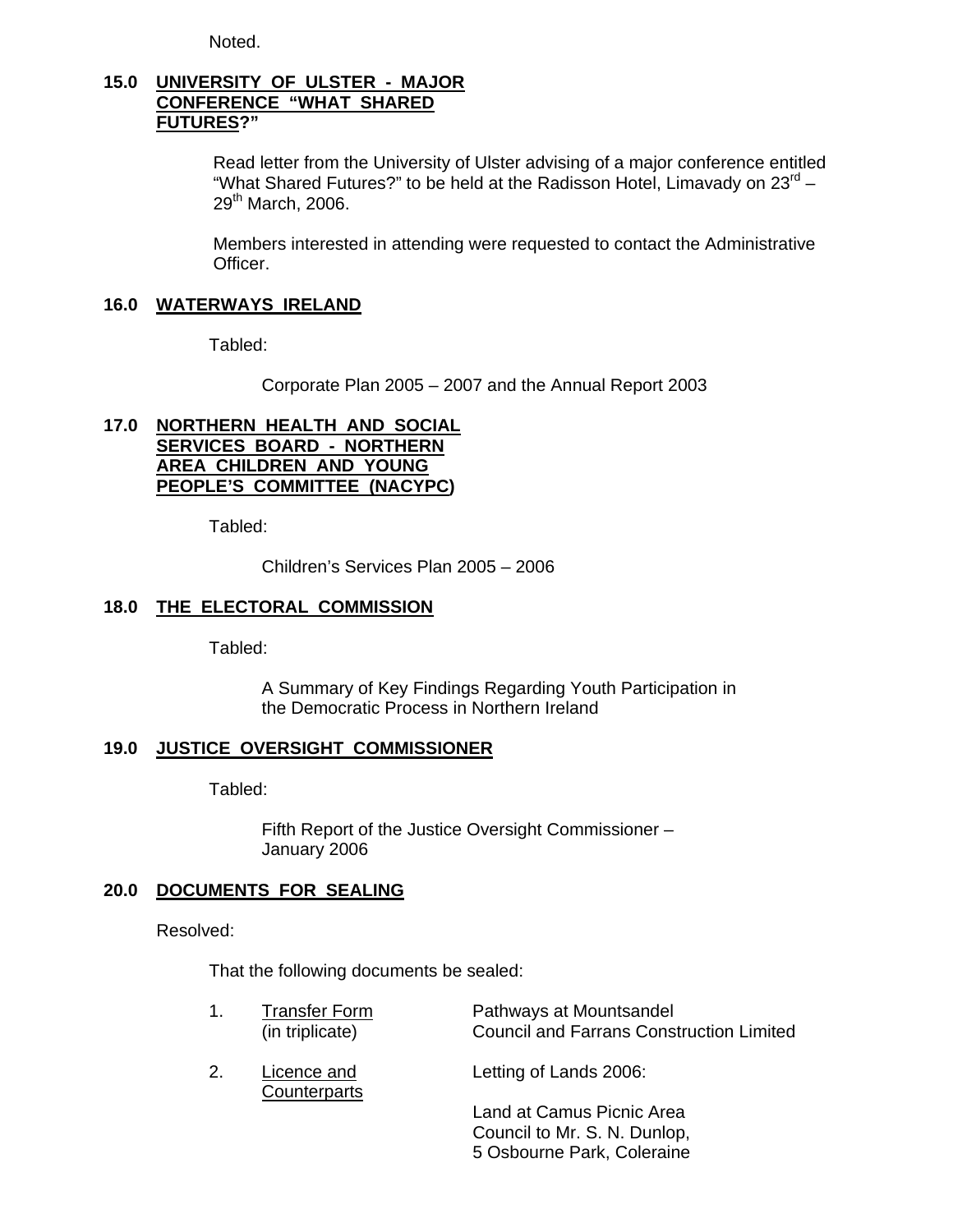Kilrea (adjacent to Cemetery) Council to Mr. B. Mornin, 31 Vow Road, Ballymoney

Craigahulliar, Portrush Council to Mr. W. G. McConaghy, 27 Harbour Road, Ballintoy

Portballintrae Council to Mr. G. Ramage, 44 Ballyclough Road, Bushmills

3. Cemetery Titles Grant of Rights of Burial Deeds

Register Nos. 3183 – 3192 (inclusive):

| Agherton    | $\mathcal{P}$  |
|-------------|----------------|
| Ballywillan | 1              |
| Coleraine   | 3              |
| Kilrea      | $\blacksquare$ |
| Portstewart | 4              |
|             |                |

 Advanced Deeds – Register Nos. 0121 – 0126 (inclusive):

| Agherton           | ⌒      |
|--------------------|--------|
| <b>Ballywillan</b> |        |
| Coleraine          | $\sim$ |
| Portstewart        |        |

4. Licence Council and Department of Finance and (in duplicate) Personnel (DARD) Works at Car Park/Picnic Area – Garvagh Forest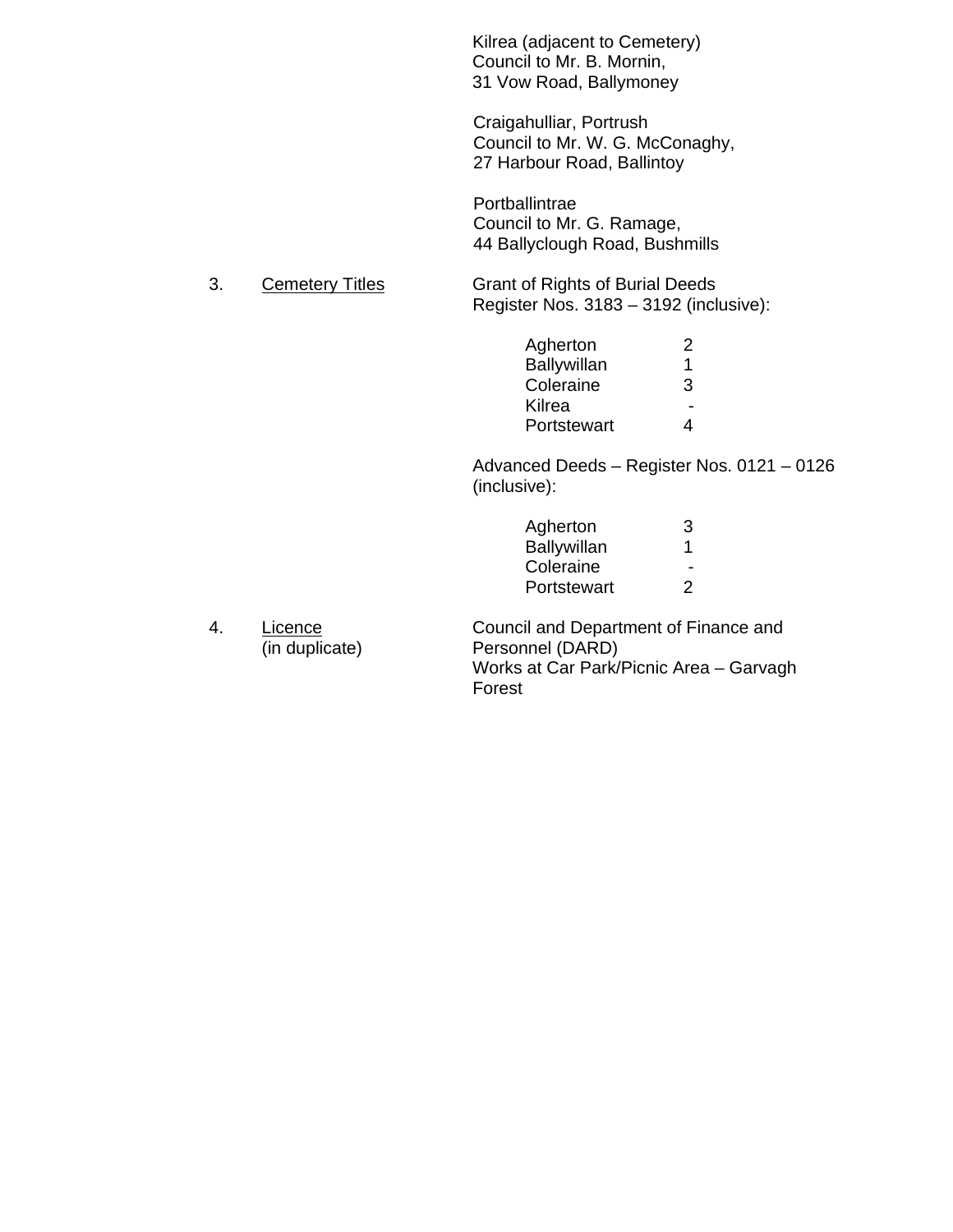#### **SPECIAL MEETING**

# **6th March, 2006.**

| <b>Convened:</b>                  | To consider a presentation from representatives<br>of Safer Coleraine Ltd. regarding new funding<br>options for CCTV |                                                                                                            |
|-----------------------------------|----------------------------------------------------------------------------------------------------------------------|------------------------------------------------------------------------------------------------------------|
| <b>Present:</b>                   | The Mayor, Councillor T. J. Deans in the<br>Chair                                                                    |                                                                                                            |
|                                   | The Deputy Mayor, Alderman M. T. Hickey (Mrs.)                                                                       |                                                                                                            |
|                                   | <b>Aldermen</b>                                                                                                      |                                                                                                            |
|                                   | E. T. Black (Mrs.)<br>D. McClarty                                                                                    | W. J. McClure                                                                                              |
|                                   | <b>Councillors</b>                                                                                                   |                                                                                                            |
|                                   | C. S. Alexander (Ms.)<br>D. D. Barbour<br>J. M. Bradley<br>O. M. Church (Mrs.)<br>A. S. Cole<br>J. J. Dallat         | S. Gilkinson<br>E. A. Johnston (Mrs.)<br>W. A. King<br>G. L. McLaughlin<br>R. A. McPherson<br>A. McQuillan |
| <b>Officers in</b><br>Attendance: | Town Clerk and Chief Executive, Head of Development<br>Services and Administrative Assistant                         |                                                                                                            |
| <b>Apologies:</b>                 | Alderman Creelman, Councillors Mrs. Fielding, Hillis,<br><b>Leonard and Stewart</b>                                  |                                                                                                            |

The Mayor welcomed Superintendent D. Cotton, Mrs. J. Elliott and Mr. I. Donaghey, representing Safer Coleraine Ltd., to the meeting.

Alderman McClure and Councillor Mrs. Johnston both declared an interest in this matter as members of Safer Coleraine Ltd.

The Head of Development Services presented a summary highlighting the background to CCTV and Council's existing commitment.

Mrs. Elliott presented the Report 'The Way Forward for Coleraine Borough CCTV System' (previously supplied).

In September 2004 an application had been made to the Northern Ireland Community Safety Unit in the form of an Expression of Interest to extend the CCTV system in the Borough to include Portstewart, Garvagh, Kilrea and Castlerock. The deadline for the bid for capital costs to expand the current system was 31<sup>st</sup> March, 2006.

The PSNI had allocated part of the crime initiative budget to develop and operate Triangle Radiolink and were currently in the process of setting up the scheme. A group of six specially trained new part time Police Officers dedicated solely to Triangle Radiolink would be recruited and this would equate to a contribution in kind of £53,385.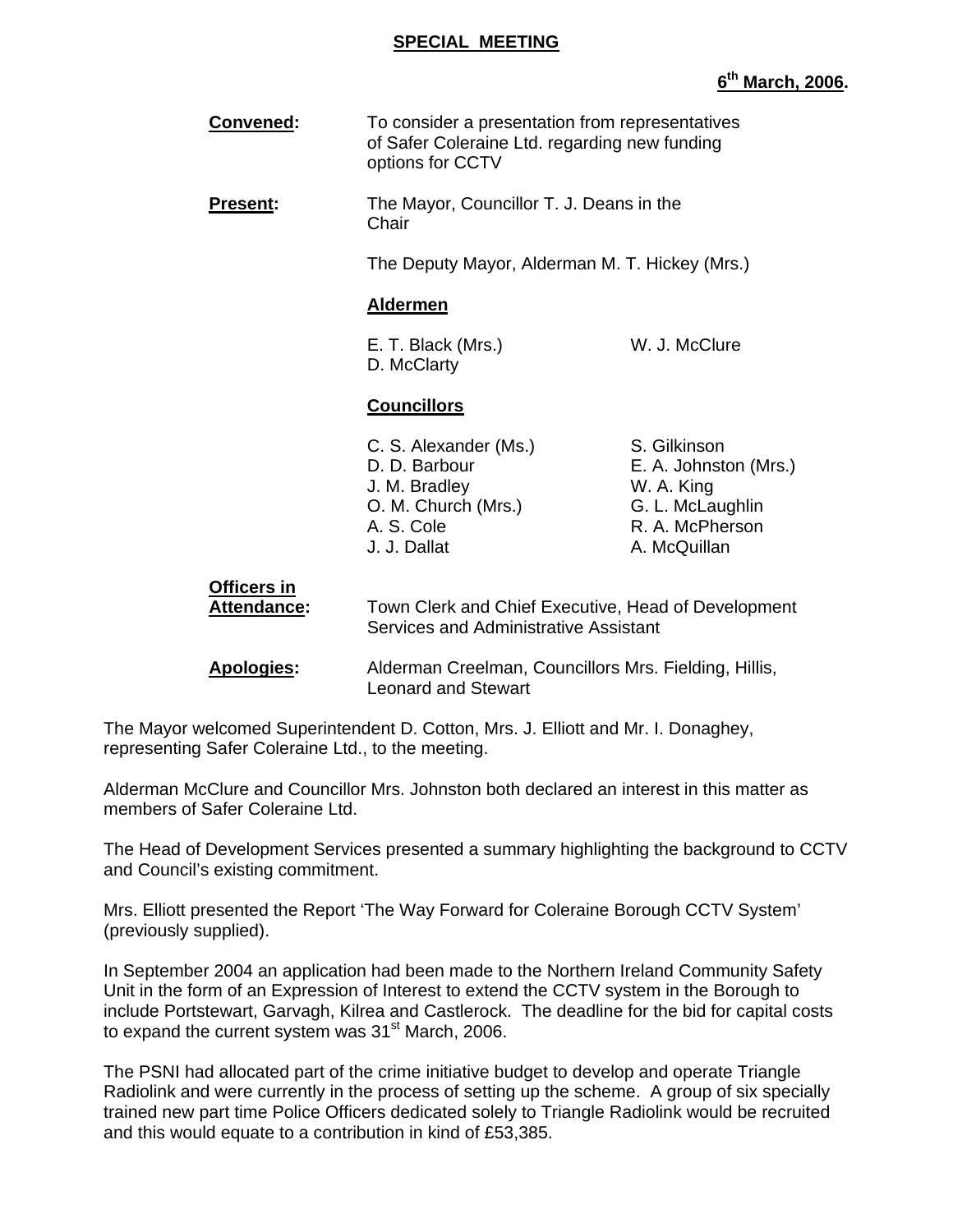The proposed CCTV running costs were, therefore, as follows:

|                     | Year $5 - 2005/06$ | Year 6 - 2006/07 |
|---------------------|--------------------|------------------|
|                     | F                  |                  |
| Labour              | 45,000.00          | 49,578.67        |
| Running costs       | 5,500.00           | 6,900.00         |
| Maintenance         | 7,000.00           | 7,000.00         |
| <b>BT</b> Rental    | 8,142.00           | 8,142.00         |
| Electricity         | 490.00             | 490.00           |
| Insurance           | 1,500.00           | 1,500.00         |
| <b>Company Fees</b> | 1,500.00           | 1,500.00         |
| Radiolink           |                    | 53,385.00        |
|                     |                    |                  |
| Total:              | 69,132.00          | 128,495.67       |

Mrs. Elliott elaborated on the two funding proposals, as listed, after which the representatives answered members' questions:

# **1. One year funding package**

Based on the proposed costs as previously itemised of £128,495.67.

| Contribution PSNI (42%) | £53,385.00  |
|-------------------------|-------------|
| Contribution CBC (58%)  | £ 75,110.67 |
| Total:                  | £128,495.67 |

# **2. Five year funding commitment**

 A five year funding package (with the same costs) to unlock the potential to expand the CCTV system Borough wide.

Following discussion it was proposed by Councillor Barbour, seconded by Councillor Ms. Alexander and unanimously agreed:

 That Council accept the proposal to provide a five year funding package for CCTV, based on an annual contribution of £75,000 subject to annual inflationary increase.

The Mayor thanked the representatives from Safer Coleraine Ltd. for attending.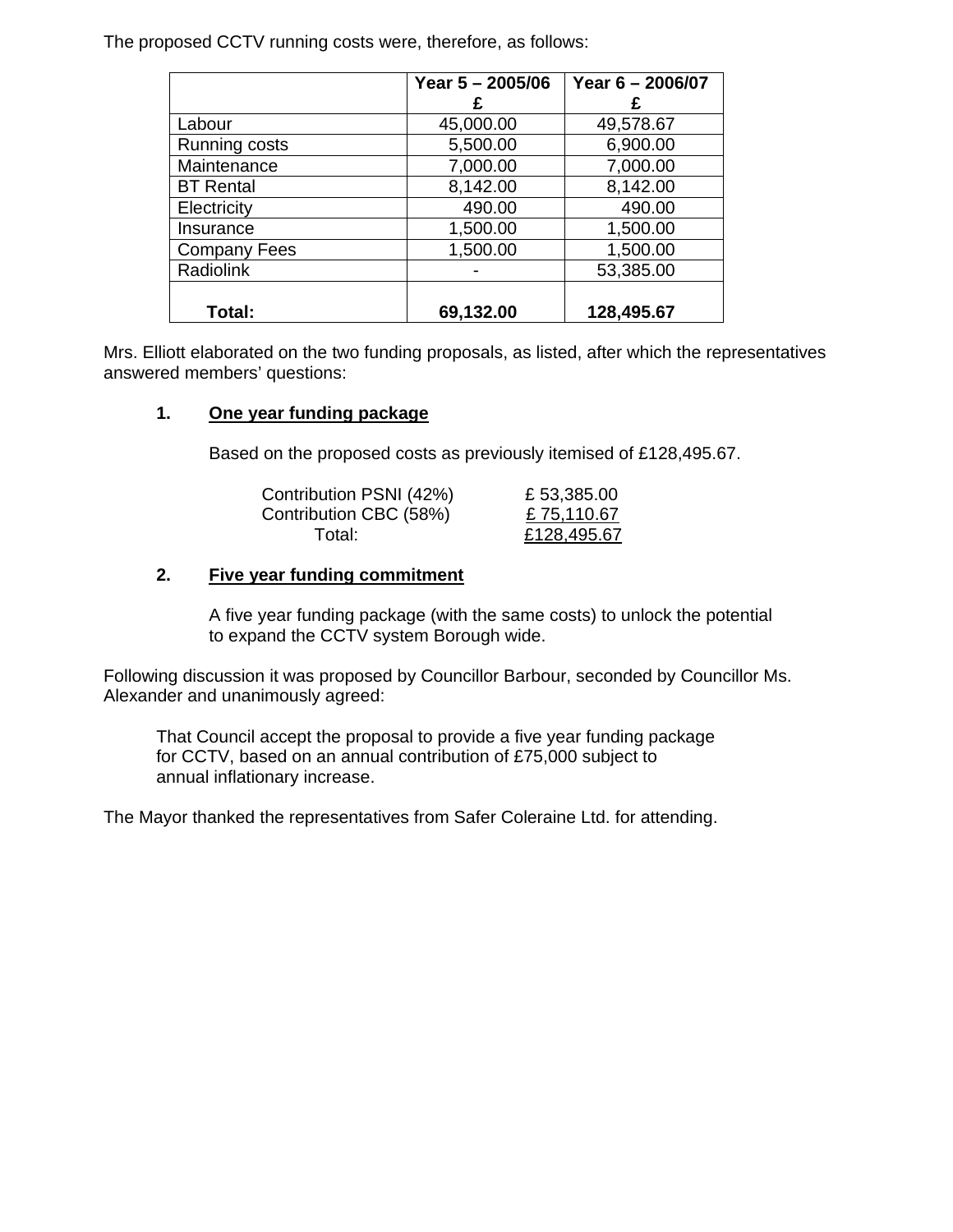# **LEISURE AND ENVIRONMENT COMMITTEE**

**7th March, 2006.** 

**Present:** Councillor G. L. McLaughlin, in the Chair

 The Mayor, Councillor T. J. Deans (Items  $1.0 - 2.5$ )

#### **Aldermen**

E. T. Black (Mrs.) D. McClarty W. T. Creelman W. J. McClure

### **Councillors**

| D. D. Barbour       | E. A. Johnston (Mrs.) |
|---------------------|-----------------------|
| J. M. Bradley       | W. A. King            |
| O. M. Church (Mrs.) | <b>B.</b> Leonard     |
| A. S. Cole          | R. A. McPherson       |
| J. J. Dallat        | A. McQuillan          |
| S. Gilkinson        | R. D. Stewart         |
| N. F. Hillis        | (Items $1.0 - 2.5$ )  |
|                     |                       |

 **Officers in Attendance:** Director of Technical Services, Director of Leisure Services, Director of Environmental Health, Head of Administrative Services, Principal Building Control Officer (Items 2.1 - 3.5.1), Leisure Services Officer (Facilities), Leisure Services Officer (Services) and Administrative Assistant

#### **Apology:** Councillor Ms. Alexander

### **1.0 COLERAINE FESTIVAL - 7TH – 12TH JULY, 2006**

 The Chairman welcomed Messrs. Ian Ellis and Richard Hodges from Coleraine District LOL No. 2, who were in attendance to present a request for funding to Committee.

The representatives outlined proposals for a festival event to run from  $7<sup>th</sup> - 12<sup>th</sup>$  July, 2006 and detailed projected costs for the event at a total of £12,540. They then put forward a request for £10,000 funding from Council, along with support in kind, and it was proposed by Alderman McClure and seconded by Councillor McQuillan:

That Council grant the request for £10,000 funding.

A full discussion ensued during which members welcomed the presentation and the representatives answered members' various questions. It was then proposed, as an amendment, by Alderman McClarty and seconded by Councillor Mrs. Johnston:

That Council's Special Events Sub-Committee, supported by officers, work with the Orange Order representatives to develop proposals for Council support for the twelfth week festival.

 Alderman McClure's suggestion to combine his proposal with the amendment was not accepted by Alderman McClarty and, on a request for a recorded vote, members voted on the amendment as follows: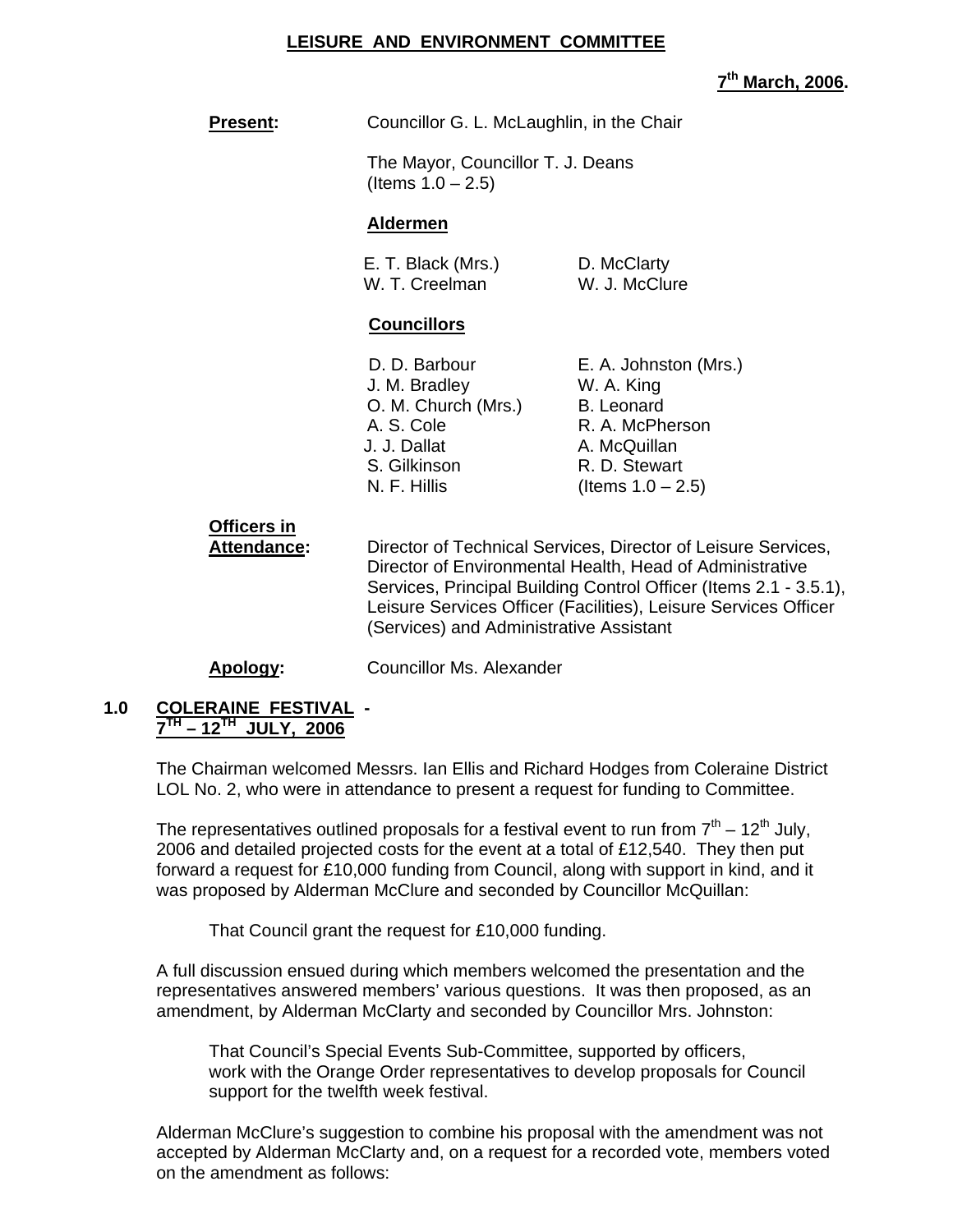| For:     | Aldermen Mrs. Black and McClarty and Councillors<br>Barbour, Mrs. Church, Dallat, Hillis, Mrs. Johnston, King,<br>McLaughlin and McPherson. (10) |
|----------|--------------------------------------------------------------------------------------------------------------------------------------------------|
| Against: | The Mayor, Aldermen Creelman and McClure and<br>Councillors Bradley, Cole, Gilkinson, McQuillan and Stewart.<br>(8)                              |

Abstention: Councillor Leonard. (1)

The amendment was, therefore, carried by ten votes to eight.

# **2.0 ENVIRONMENTAL HEALTH REPORT**

The report of the Director of Environmental Health was considered (previously supplied).

Matters arising:

| 2.1 | Community Safety Initiative -<br>Knife Disposal Scheme                                                                                   | Consideration was given to information on this<br>initiative, as contained in the report and it was<br>recommended:                                                                                                                                                                                |
|-----|------------------------------------------------------------------------------------------------------------------------------------------|----------------------------------------------------------------------------------------------------------------------------------------------------------------------------------------------------------------------------------------------------------------------------------------------------|
|     |                                                                                                                                          | That Council support this initiative and<br>make provision for the installation of a<br>number of disposal points throughout the<br>Borough.                                                                                                                                                       |
| 2.2 | <b>Consultation Document - New</b><br><b>Strategic Direction for Drugs</b><br>and Alcohol (2006-2011)<br>Department of Health and Social | Consideration was given to information on this<br>document, as contained in the report, and it was<br>recommended:                                                                                                                                                                                 |
|     | <b>Services and Public Safety -</b><br>February 2006                                                                                     | That the comments of the Director of<br>Environmental Health, as contained in<br>the report, form the basis of Council's<br>response to this document.                                                                                                                                             |
|     |                                                                                                                                          | Members' comments would be included in the<br>response to the Consultation.                                                                                                                                                                                                                        |
| 2.3 | Portballintrae - Waste Water<br><b>Treatment Proposals</b>                                                                               | Recommended:                                                                                                                                                                                                                                                                                       |
|     |                                                                                                                                          | That representatives of Water Service be<br>invited to meet with the members for<br>Coleraine East and representatives of<br>Portballintrae Residents' Association<br>prior to the Council Meeting on 28 <sup>th</sup><br>March, 2006 and that this meeting be<br>facilitated by Council officers. |
| 2.4 | Avian Influenza - Present<br><b>Position and Guidance</b>                                                                                | Members noted information on the current<br>surveillance programmes being undertaken by<br>the Department of Agriculture and Rural<br>Development (DARD) and the Department for<br>Environment, Food and Rural Affairs (DEFRA)<br>with regard to monitoring of Avian Influenza in                  |

the UK, as contained in the report.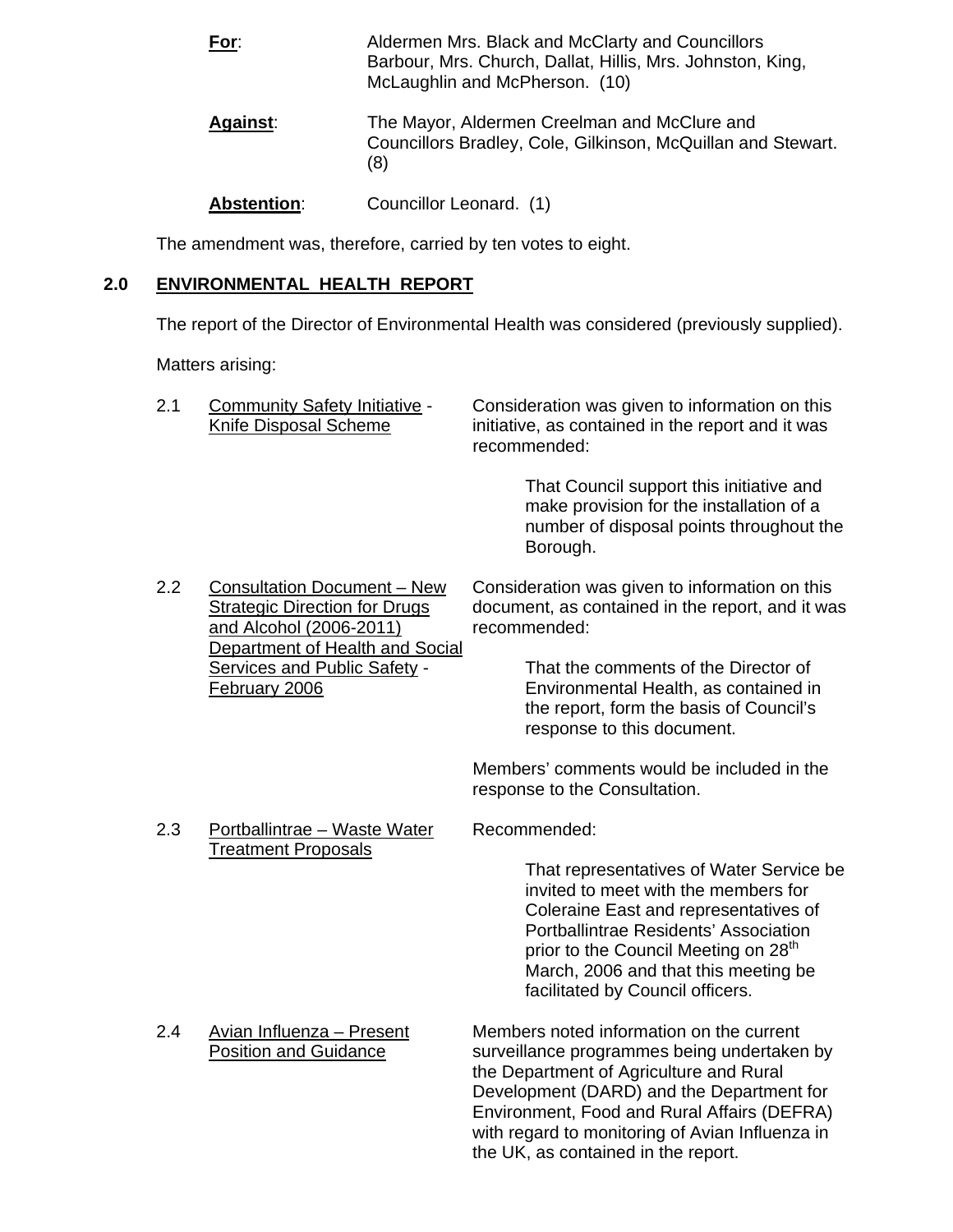2.5 Coleraine Safer Dancing and Members noted information on this issue, as<br>Door Supervisors' Committee contained in the report, and that a conference Door Supervisors' Committee contained in the report, and that a conference<br>"Teenagers and Alcohol – The event to deliver an initiative to enlist the suppo event to deliver an initiative to enlist the support Acceptable Drug?" of various groups and to promote the Committee's 18+ Scheme would be held on  $28<sup>th</sup>$  March, 2006.

> It was therefore proposed by Councillor Dallat, seconded by Alderman McClarty and recommended:

> > That the Council Meeting on 28<sup>th</sup> March, 2006 be held at 5.00 pm to allow interested members to attend the conference.

# **3.0 LEISURE SERVICES REPORT**

The report of the Director of Leisure Services was considered (previously supplied).

Matters arising:

| 3.1   | Somerset Estate Woodland                               | Members expressed their indignation over a<br>number of trees which had been destroyed at<br>this location during January/February 2006 and<br>noted that the purpose of the damage could<br>only be speculated upon as there was no proof<br>as to intent. Discussions were, however,<br>underway to establish a tree preservation order<br>for the entire woodland and members appealed<br>for anyone with any information on the incident<br>to inform the PSNI. |
|-------|--------------------------------------------------------|---------------------------------------------------------------------------------------------------------------------------------------------------------------------------------------------------------------------------------------------------------------------------------------------------------------------------------------------------------------------------------------------------------------------------------------------------------------------|
| 3.2   | <b>Ballysally Youth and</b><br><b>Community Centre</b> | Council is recommended to approve the<br>advertisement of a second part-time cleaner<br>post for Ballysally Youth and Community<br>Centre.                                                                                                                                                                                                                                                                                                                          |
| 3.3   | <b>Requests for Financial</b><br><b>Assistance</b>     |                                                                                                                                                                                                                                                                                                                                                                                                                                                                     |
| 3.3.1 | <b>Irish Indoor Bowling Association</b>                | Council is recommended to approve a grant of<br>£350 to the Irish Indoor Bowling Association.                                                                                                                                                                                                                                                                                                                                                                       |
|       | 3.3.2 Special Olympics Ulster                          | Council is recommended to approve a grant of<br>£1,500 to Special Olympics Ulster.                                                                                                                                                                                                                                                                                                                                                                                  |
| 3.4   | For Information                                        | Members noted information on the following<br>topics, as contained in the report.                                                                                                                                                                                                                                                                                                                                                                                   |
|       |                                                        | Law Enforcement Torch Run $-16^{th}$ - 21 <sup>st</sup><br>June, 2006.                                                                                                                                                                                                                                                                                                                                                                                              |
|       |                                                        | St. Patrick's Festival – $15^{th}$ - $19^{th}$ March,<br>2006.                                                                                                                                                                                                                                                                                                                                                                                                      |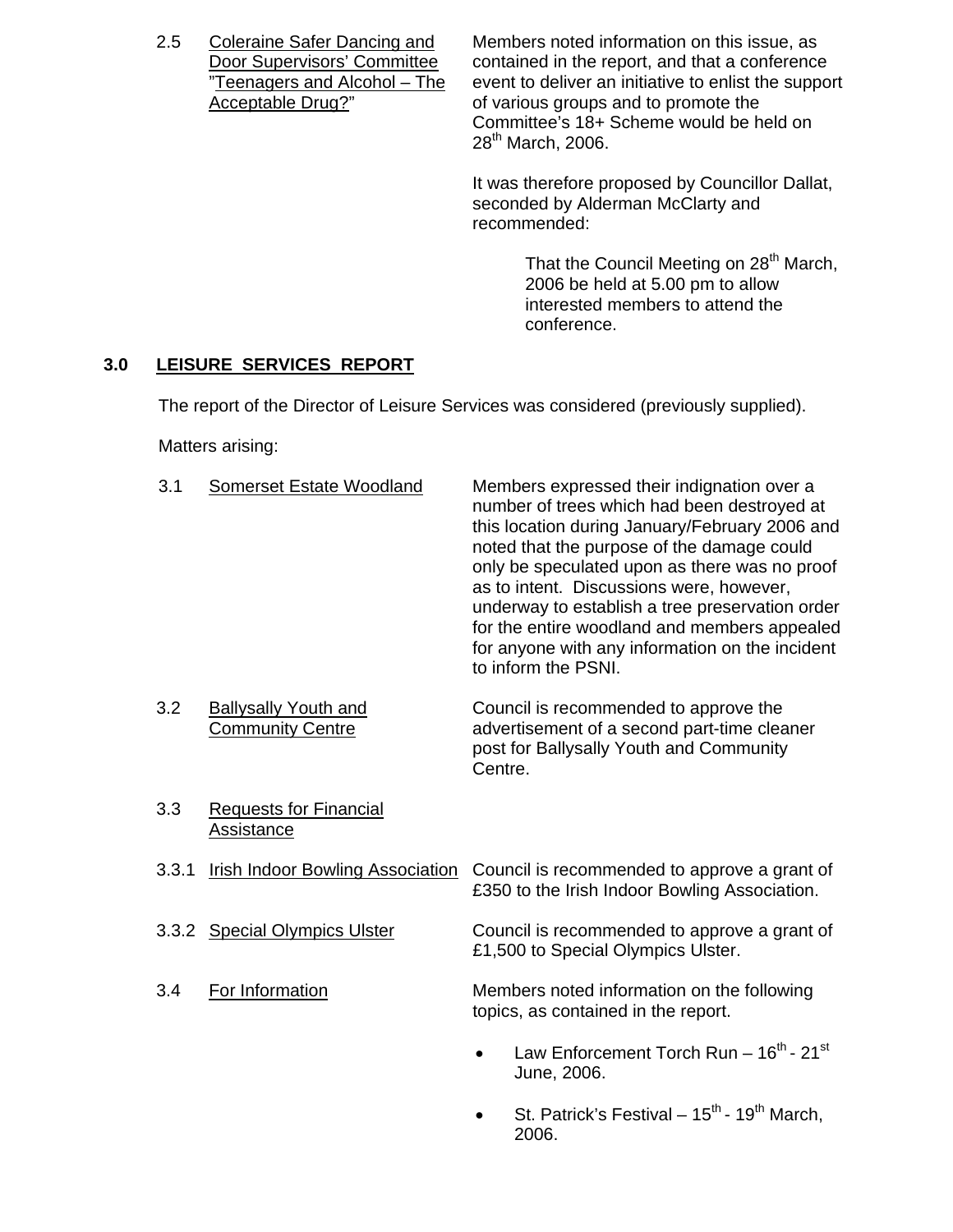- Northern Ireland International Airshow 2<sup>nd</sup> - 3<sup>rd</sup> September, 2006.
- Easter Coaching Courses for Young People –  $19^{th}$  -  $21^{st}$  April, 2006.
- Causeway Coach Management Scheme.
- Celtic European Festival of the Sea  $-22<sup>nd</sup>$ May -  $4^{\text{th}}$  June, 2006.

# **4.0 TECHNICAL SERVICES REPORT**

The report of the Director of Technical Services was considered (previously supplied).

Matters arising:

| 4.1 |          | <b>Revision of North West Waste</b><br>Management Plan -<br>Consultation | Members noted information on this consultation<br>process which would be carried out from<br>$6th$ March, 2006 – 2 <sup>nd</sup> May, 2006 with a public<br>meeting for the Coleraine Borough on<br>Wednesday 29 <sup>th</sup> March, 2006 at 7.30 pm in<br>Portrush Town Hall. |
|-----|----------|--------------------------------------------------------------------------|---------------------------------------------------------------------------------------------------------------------------------------------------------------------------------------------------------------------------------------------------------------------------------|
|     |          |                                                                          | Reference was made to a letter received from<br>Bann Friends of the Earth (tabled) and it was<br>recommended:                                                                                                                                                                   |
|     |          |                                                                          | That a letter be sent to Bann Friends of<br>the Earth informing them of the<br>consultation process and planning<br>revision and inviting them to be involved.                                                                                                                  |
| 4.2 |          | <b>North West Waste Management</b><br>Group - Siting of Facilities       | Council is recommended to approve the<br>submission of the site at Letterloan for<br>consideration as a possible location for a<br>Mechanical Biological Treatment operation.                                                                                                   |
|     |          |                                                                          | Members noted that any sites submitted would<br>be assessed for planning issues and would be<br>returned for Council's further consideration.                                                                                                                                   |
| 4.3 | Phase V  | Craigahulliar Landfill Site                                              | Consideration was given to the report of RPS<br>Consultants (previously supplied) and it was<br>recommended:                                                                                                                                                                    |
|     |          |                                                                          | That Council approve the report and<br>agree the shortlist viz:                                                                                                                                                                                                                 |
|     | 1.       | Manchester.                                                              | Ascot Environmental Ltd., Ascot House, 51 Water Street, Radcliffe,                                                                                                                                                                                                              |
|     | 2.<br>3. | Gibson (Banbridge) Ltd., Magherally, Banbridge.                          | F. P. McCann Ltd., Knockloughrim Quarry, 3 Drumard Road, Magherafelt.                                                                                                                                                                                                           |

- 4. TAL Ltd., TAL House, Lissue Industrial Estate East, Lissue Road, Antrim.
- 5. Lagan Construction Ltd., 19 Clarendon Road, Belfast.
- 6. Ecomesh Ltd., 61d Townhill Road, Portglenone.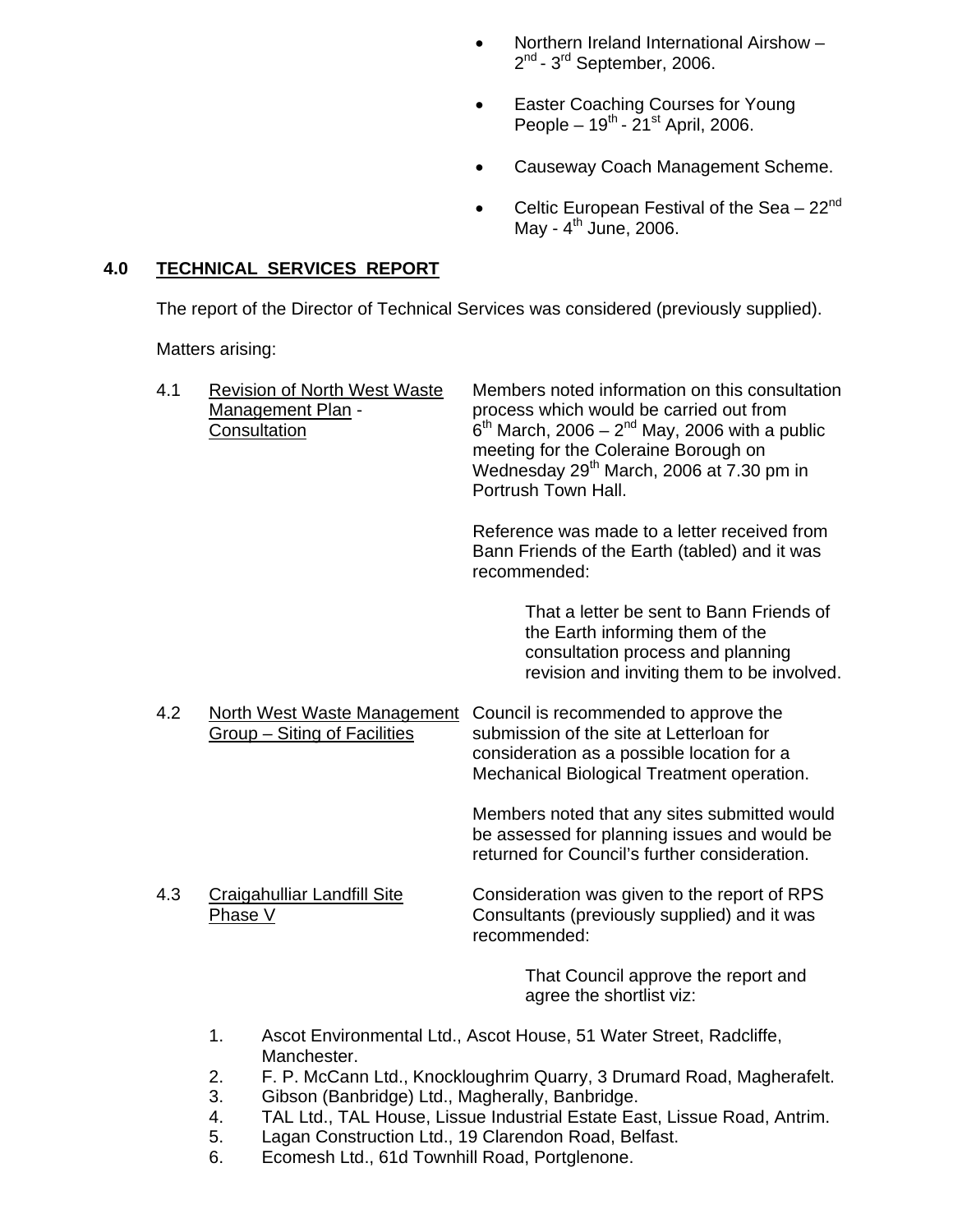4.4 Entertainments Licence - An application for the transfer of an Transfer Entertainments Licence to Mr. T. McIlvar, 28 Glen Road, Garvagh had been received in respect of the undernoted premises:

> The Imperial Hotel, 38 Main Street, Garvagh

Council is recommended to agree.

### 4.5 Building Control

4.5.1 Approvals Approval had been granted for twenty applications.

## **5.0 NORTH COAST WASTE WATER TREATMENT SCHEME**

 Read email from JET PR advising that the next meeting of the Stakeholder Working Group would take place at the waste water works site on Wednesday,  $5<sup>th</sup>$  April, 2006 at 3.00 pm; a progress report on the scheme was circulated.

Noted.

# **6.0 DOCUMENT TABLED**

(i) Review of Mental Health and Learning Disability – third report.

#### **7.0 INTRODUCTION TO CIVIL PROTECTION - 21st/22nd MARCH, 2006**

 Any members wishing to attend this course in La Mon Hotel, Gransha Road, Castlereagh, were asked to contact the Head of Administrative Services.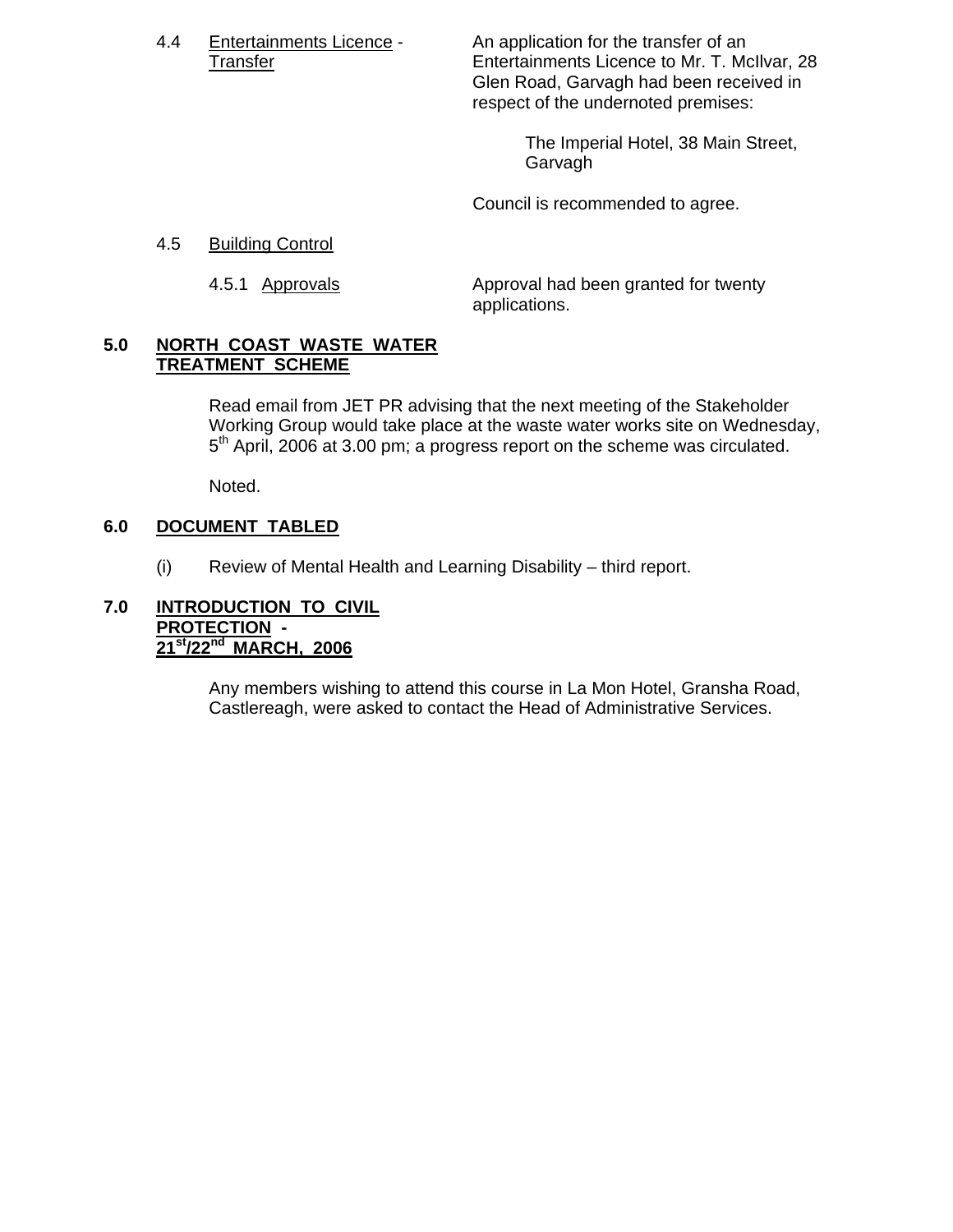### **PLANNING COMMITTEE**

# **14th March, 2006.**

| Present:                                            | Councillor R. D. Stewart in the Chair<br>The Deputy Mayor, Alderman M. T. Hickey (Mrs.)                                                                                                                 |                                                                                                                                                                                 |  |
|-----------------------------------------------------|---------------------------------------------------------------------------------------------------------------------------------------------------------------------------------------------------------|---------------------------------------------------------------------------------------------------------------------------------------------------------------------------------|--|
|                                                     |                                                                                                                                                                                                         |                                                                                                                                                                                 |  |
|                                                     | <b>Aldermen</b>                                                                                                                                                                                         |                                                                                                                                                                                 |  |
|                                                     | E. T. Black (Mrs.)<br>(Items $1.0 - 7.1$ )<br>W. T. Creelman                                                                                                                                            | D. McClarty<br>(Items $1.0 - 7.1$ )<br>W. J. McClure                                                                                                                            |  |
|                                                     | <b>Councillors</b>                                                                                                                                                                                      |                                                                                                                                                                                 |  |
|                                                     | C. S. Alexander (Ms.)<br>D. D. Barbour<br>(Items $1.0 - 3.68$ )<br>J. M. Bradley<br>(Items $3.3 - 10.0$ )<br>O. M. Church (Mrs.)<br>A. S. Cole<br>J. J. Dallat<br>E. P. Fielding (Mrs.)<br>S. Gilkinson | N. F. Hillis<br>E. A. Johnston (Mrs.)<br>(Items $1.0 - 3.31$<br>W. A. King<br><b>B.</b> Leonard<br>G. L. McLaughlin<br>R. A. McPherson<br>A. McQuillan<br>(Items $1.0 - 3.21$ ) |  |
| <u>Also in</u><br><b>Attendance:</b><br>Officers in |                                                                                                                                                                                                         | Representatives from the Planning Service -<br>Mr. P. Duffy and Mr. G. McGuinness                                                                                               |  |
| <b>Attendance:</b>                                  | Administrative Officer, Principal Environmental Health<br>Officer, Tourism Manager and Administrative Assistant                                                                                         |                                                                                                                                                                                 |  |
| Apology:                                            | The Mayor                                                                                                                                                                                               |                                                                                                                                                                                 |  |

#### **1.0 WELCOME**

The Chairman welcomed everyone present including those in the public gallery.

# **2.0 OFFICE MEETINGS**

It was noted that the office meetings would be held on Friday,  $31<sup>st</sup>$  March, 2006.

### **3.0 PLANNING APPLICATIONS**

A list of one hundred and forty-six applications was considered (previously supplied).

#### **Applications Deferred from Previous Meeting**

3.1 Application No. D1 C/2003/1347/F Erection of replacement dwelling and outbuildings at 76 Ringrash Road, Coleraine for Mr. S. Patterson

The opinion of the Planning Service was to approve.

Following discussion it was proposed by Councillor King, seconded by Councillor McQuillan and agreed: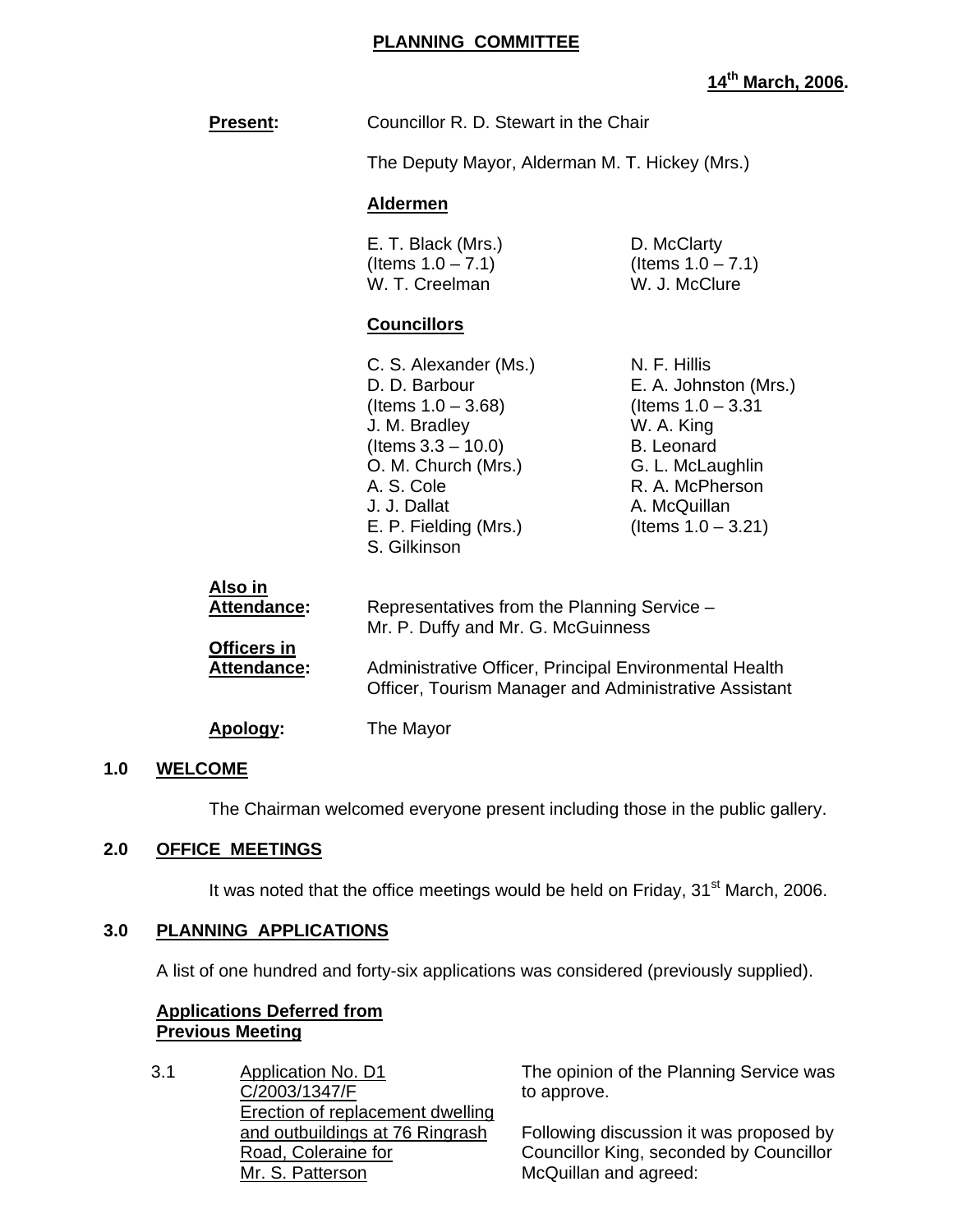That the application be deferred for one month in order that the file can be presented at the next meeting of Committee.

The opinion of the Planning Service was to approve.

It was agreed that the application be approved.

The opinion of the Planning Service was to refuse.

Following discussion it was proposed by Councillor Mrs. Church, seconded by Councillor Mrs. Johnston and agreed:

> That the application be deferred to facilitate referral to BDP Planning for examination before deciding whether it should be forwarded to the Planning Service Management Board for consideration.

The opinion of the Planning Service was to approve.

It was agreed that the application be approved.

3.2 Application No. D2 C/2004/0005/F A phased southerly lateral extension from Croaghan Quarry with progressive restoration to conservation habitats whilst retaining the existing plant site and quarry entrance at Croaghan South and Croaghan Quarry, Shinny Road, Macosquin, Coleraine for R. J. Maxwell & Son

3.3 Application No. 3 C/2004/0721/O Proposed site for 1.5 storey dwelling off Lisnamuck Road, Ballybritain Td. (approximately 300m south west of No. 23) for Mr. S. McNeill

Ltd.

3.4 Application No. 4 C/2004/0723/F Redevelopment of residential and retail premises to provide licensed restaurant and 13 no. apartments with associated car parking at 18-23 Portmore Road, Portstewart for C. F. Homes

3.5 Application No. 5 C/2004/0773/O Site for retirement farm dwelling and garage 360m south of 84a Carhill Road, Garvagh for Mr. and Mrs. I. McClenahan

The opinion of the Planning Service was to refuse.

It was proposed by Councillor King, seconded by Councillor Mrs. Church and unanimously agreed:

> That the application be approved.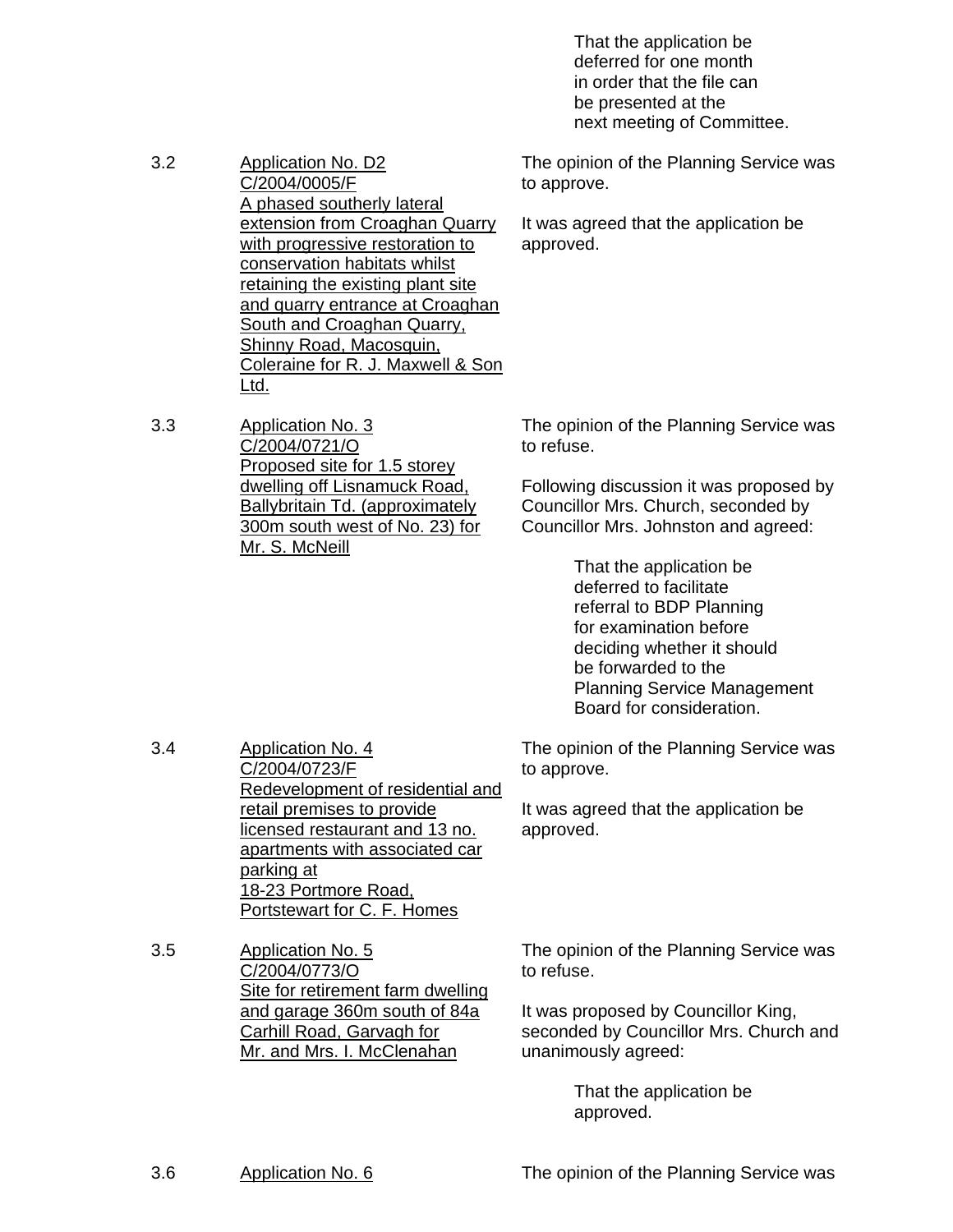C/2004/0776/O New 1.5 storey dwelling and garage at Magheramore Road (280m south east of No. 10 Magheramore Road), Garvagh, Coleraine for Mr. S. Brizell

Application No. 7 C/2004/0778/O New 1.5 storey dwelling and garage at Magheramore Road (345m south east of No. 10 Magheramore Road), Garvagh, Coleraine for Mr. S. Brizell

3.7 Application No. 8 C/2004/0815/O Site for dwelling behind No. 58 Plantation Road, Garvagh for Mr. D. McMullan

C/2004/0860/F

dwelling at

Erection of 2 no. semi-detached dwellings, 2 no. site entrances and associated site works including demolition of existing

to refuse both applications.

It was proposed by Councillor McQuillan, seconded by Councillor King and agreed:

> That the applications be deferred for one month to facilitate an office meeting as previously organised site visits had been cancelled.

It was further agreed that a representative from the Environment and Heritage Service be requested to attend.

The opinion of the Planning Service was to refuse.

Following discussion it was proposed by Councillor Dallat, seconded by Councillor Leonard and unanimously agreed:

> That the application be deferred to facilitate the consideration of further information by the Divisional Planning Manager.

It was noted that the additional information should be submitted in writing within one week.

The opinion of the Planning Service was to approve.

Following discussion it was proposed by Councillor Ms. Alexander, seconded by the Deputy Mayor and agreed:

> That the application be deferred to facilitate referral to BDP Planning for examination before deciding whether it should be forwarded to the Planning Service Management Board for consideration.

Site for dwelling and garage

C/2004/0878/O

33 Prospect Road, West Tullaghmurry, Portstewart for

Harod Homes Ltd.

The opinion of the Planning Service was to refuse.

3.8 Application No. 9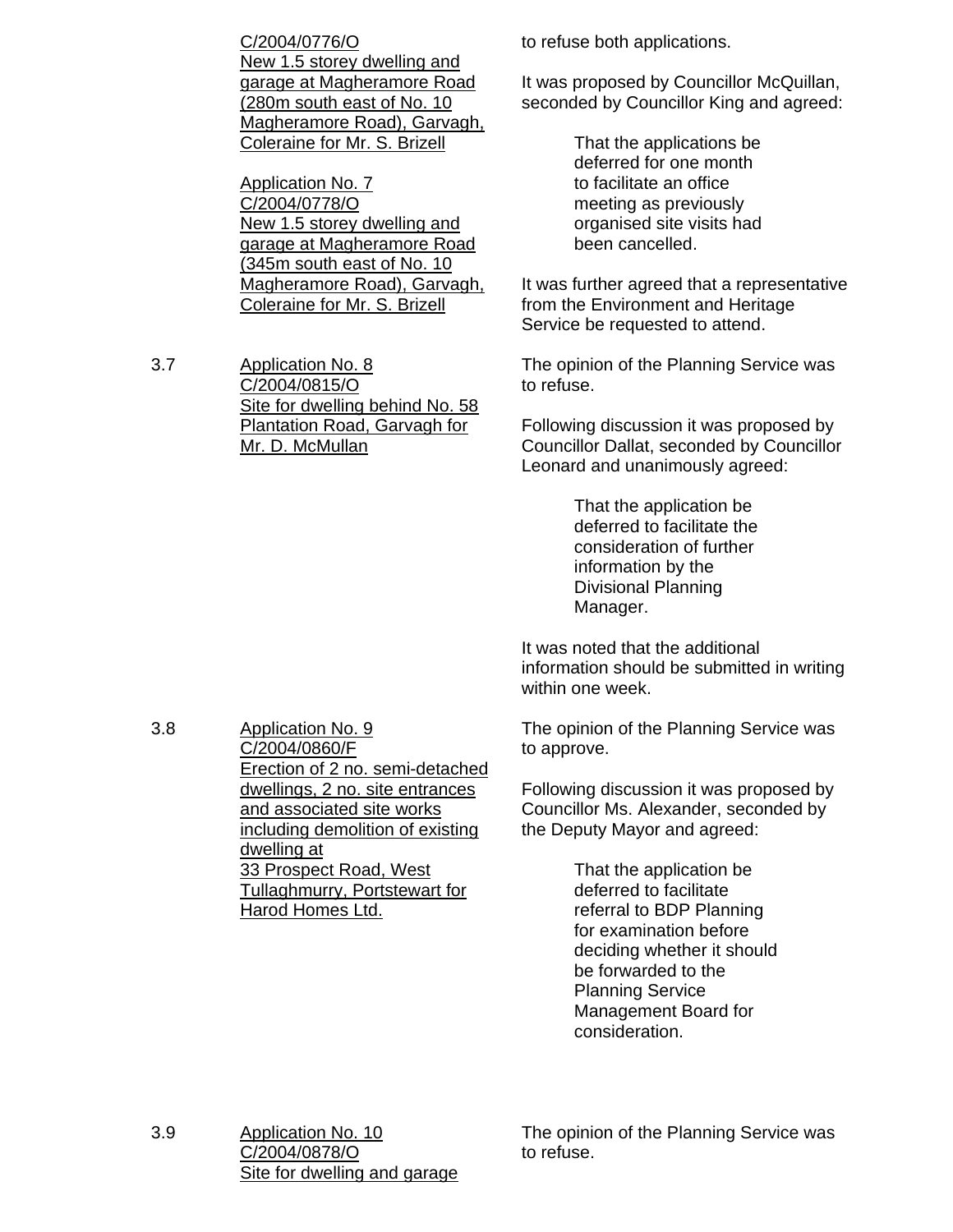|      | 220m south east of 19 Liscall<br>Road, Garvagh for Mr. E. Doherty                                                                                                                                              | Councillor Dallat indicated that the<br>application would be withdrawn. If the<br>application was not withdrawn it would be<br>refused.    |
|------|----------------------------------------------------------------------------------------------------------------------------------------------------------------------------------------------------------------|--------------------------------------------------------------------------------------------------------------------------------------------|
| 3.10 | <b>Application No. 11</b><br>C/2004/0906/O<br>Proposed site for retirement<br>dwelling approximately 50m<br>south-east of 58 Creamery Road,<br><b>Ballyrashane, Coleraine for</b><br>Mr. and Mrs. J. McCaughan | The opinion of the Planning Service was<br>to refuse.<br>It was agreed that the application be<br>refused.                                 |
| 3.11 | <b>Application No. 12</b><br>C/2004/0918/O<br>Site for farmworker's dwelling                                                                                                                                   | The opinion of the Planning Service was<br>to refuse.                                                                                      |
|      | adjacent to 68 Carhill Road,<br>Garvagh for Mr. W. Bradley                                                                                                                                                     | Councillor McQuillan indicated that the<br>application would be withdrawn. If the<br>application was not withdrawn it would be<br>refused. |
| 3.12 | Application No. 13<br>C/2004/0931/O                                                                                                                                                                            | The opinion of the Planning Service was<br>to refuse.                                                                                      |
|      | Site for dwelling adjacent to No.<br>11 Brockagh Road, Garvagh for<br>Mr. P. Heaney                                                                                                                            | It was proposed by Councillor Dallat,<br>seconded by Councillor McLaughlin and<br>agreed:                                                  |
|      |                                                                                                                                                                                                                | That the application be<br>approved.                                                                                                       |
| 3.13 | Application No. 14<br>C/2004/0944/F<br>Change of use from dwelling and                                                                                                                                         | The opinion of the Planning Service was<br>to refuse.                                                                                      |
|      | outbuildings to storage and<br>maintenance of agricultural<br>machinery at No. 56 Drumcroone                                                                                                                   | <b>Councillor Dallat indicated that the</b><br>application would be withdrawn. If the<br>application was not withdrawn it would be         |
|      | Road, Coleraine for Mr. D. Heany                                                                                                                                                                               | refused.                                                                                                                                   |
| 3.14 | <b>Application No. 15</b><br>C/2004/0976/LB                                                                                                                                                                    | The opinion of the Planning Service was<br>to approve.                                                                                     |
|      | New signage at 14 The Diamond.<br><b>Coleraine for Abbey National plc</b>                                                                                                                                      | It was agreed that the application be<br>approved.                                                                                         |
| 3.15 | <b>Application No. 16</b><br>C/2004/1086/F                                                                                                                                                                     | The opinion of the Planning Service was<br>to approve.                                                                                     |
|      | Replacement dwelling at<br>11 Magheramore Road, Garvagh<br>for Mr. and Mrs. Kearney                                                                                                                            | It was agreed that the application be<br>approved.                                                                                         |
| 3.16 | <b>Application No. 17</b><br>C/2004/1171/F<br><b>Proposed residential</b>                                                                                                                                      | The opinion of the Planning Service was<br>to approve.                                                                                     |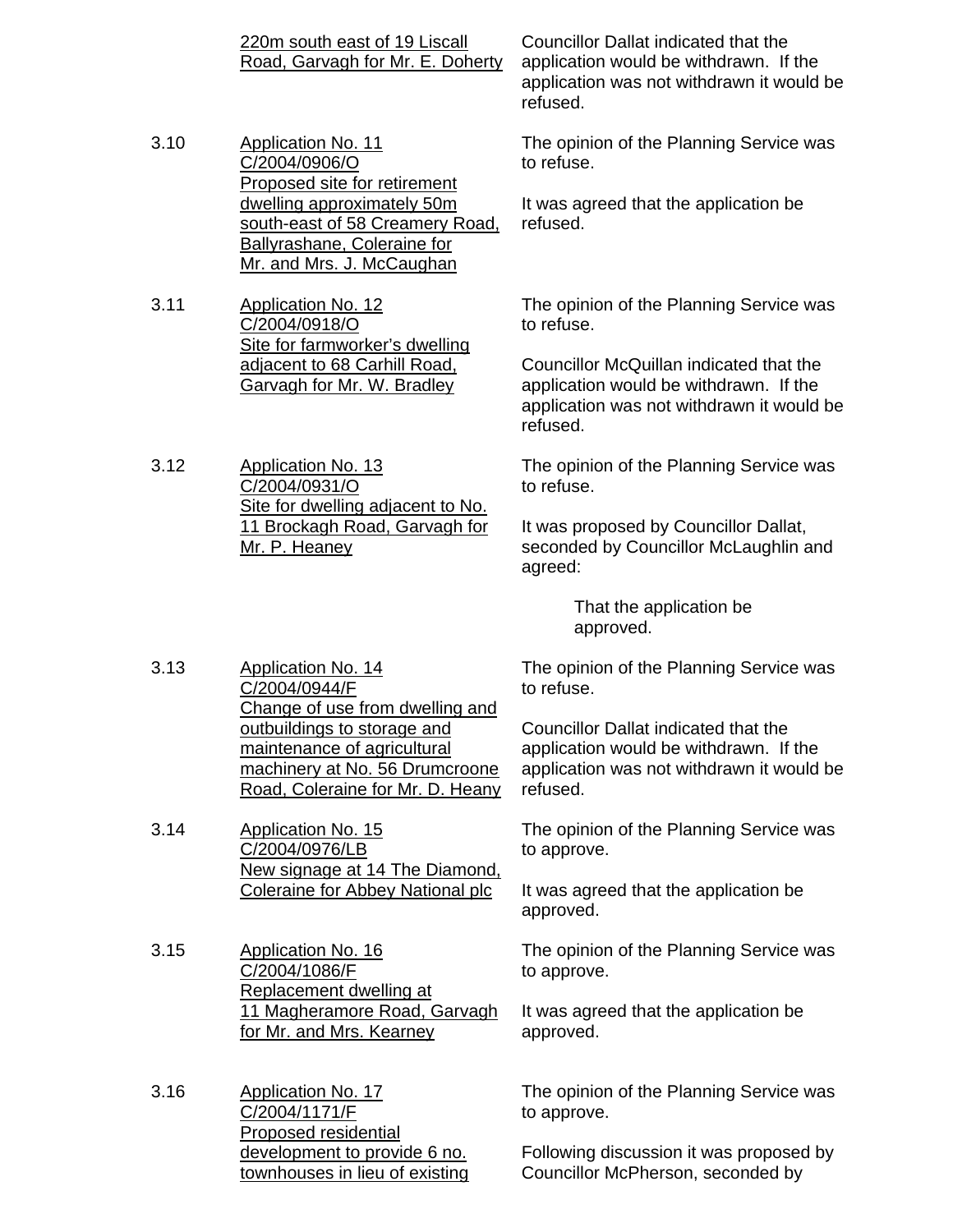approval for 21 no. two bedroom apartments within sheltered housing accommodation as approved under application ref. C/2000/0830 for The Kennedy Group

Alderman Mrs. Black and agreed:

 That the application be deferred for one month to facilitate an office meeting on the grounds that neither a site nor office meeting had taken place.

The request for an office meeting would be referred to the Divisional Planning Manager.

It was further proposed by Councillor McPherson, seconded by Alderman McClarty and agreed:

> That, in the event of an office meeting being refused, the application be referred to BDP Planning for examination before deciding whether it should be forwarded to the Planning Service Management Board for consideration.

3.17 Application No. 18 C/2004/1314/F Proposed 1.5 storey dwelling and retention of existing structure as workshop at 2 Movenis Road, Garvagh for Mr. W. Crawford

3.18 Application No. 19 C/2004/1335/F Application to construct a general store (retail store) with café and car parking (amendment to previously approved application) adjacent to 162 Coleraine Road, Portstewart for N M **Developments** 

The opinion of the Planning Service was to refuse.

It was reported that additional information had been received and the application would be reconsidered by the Planning Service.

The opinion of the Planning Service was to approve.

Following discussion it was proposed by Councillor Hillis and seconded by Councillor Mrs. Johnston:

> That the application be deferred to facilitate referral to BDP Planning for examination before deciding whether it should be forwarded to the Planning Service Management Board for consideration.

On being put to the Meeting the proposal was carried, thirteen members voting in favour and three members voting against.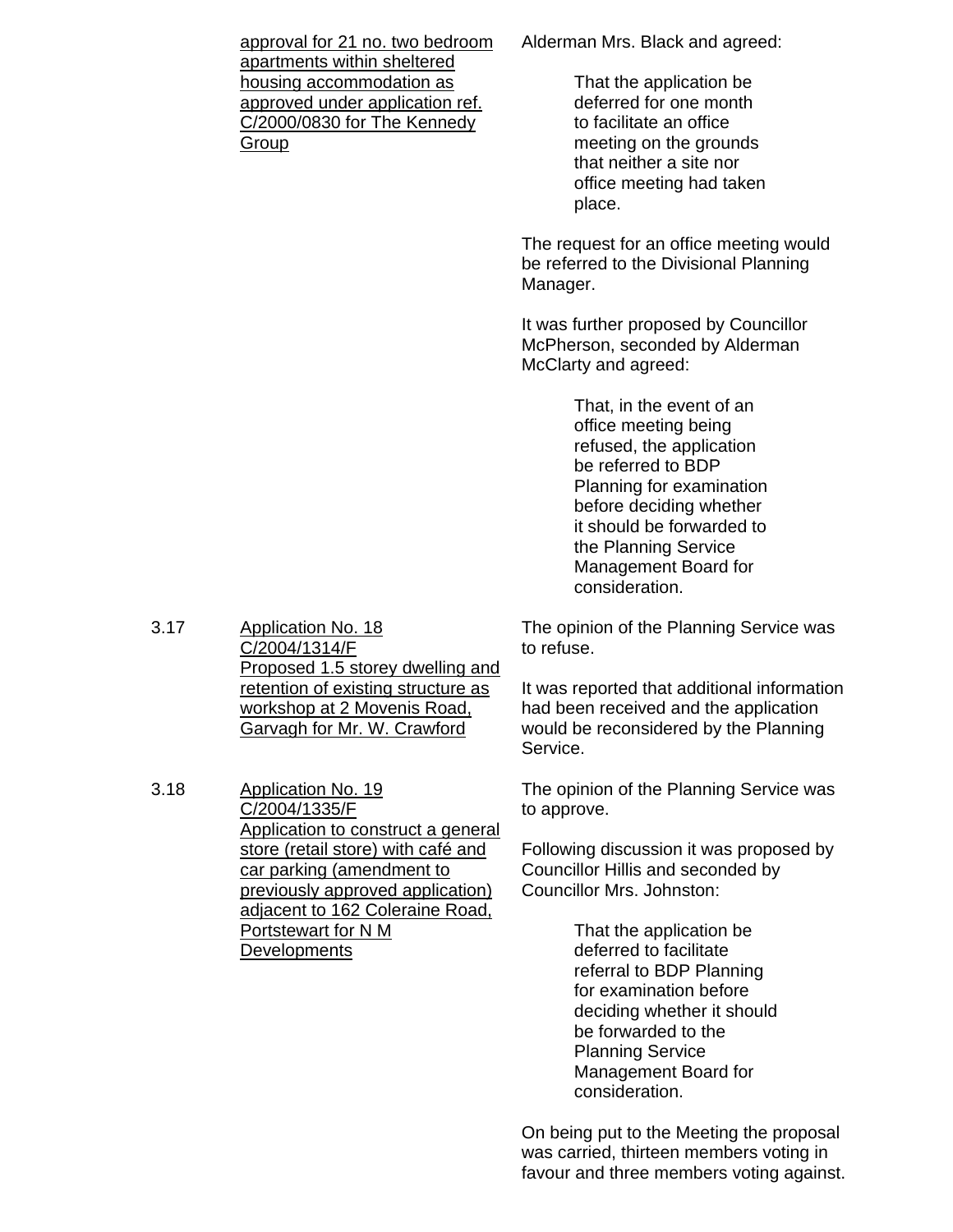| 3.19 | <b>Application No. 20</b><br>C/2004/1342/O                                                                                                                               | The opinion of the Planning Service was<br>to refuse.                                                                                                 |
|------|--------------------------------------------------------------------------------------------------------------------------------------------------------------------------|-------------------------------------------------------------------------------------------------------------------------------------------------------|
|      | 1.5 storey farm retirement<br>dwelling and garage adjacent to<br>73 Ballygawley Road (western<br>side), Aghadowey for Mr. and<br>Mrs. D. McAleese                        | Following discussion it was proposed by<br>Councillor McQuillan, seconded by<br>Councillor Mrs. Church and agreed:<br>That the application be         |
|      |                                                                                                                                                                          | held for one week to<br>facilitate further<br>consultation.                                                                                           |
|      |                                                                                                                                                                          | If the consultation did not result in a<br>change of opinion the application would<br>be refused.                                                     |
| 3.20 | <b>Application No. 21</b><br>C/2004/1406/O<br>Site for proposed dwelling and                                                                                             | The opinion of the Planning Service was<br>to refuse.                                                                                                 |
|      | detached garage approximately<br>180m west of No. 23 Brone Park<br>(off Ballyagan Road), Garvagh for<br>Mr. D. McDonald                                                  | It was reported that if updated drawings<br>have been received the application would<br>be reconsidered and the opinion brought<br>back to Committee. |
| 3.21 | <b>Application No. 22</b><br>C/2005/0016/O<br><b>Residential Redevelopment to</b>                                                                                        | The opinion of the Planning Service was<br>to approve.                                                                                                |
|      | provide 25 dwellings (comprising<br>12 houses and 13 apartments) at<br>Nos. 20, 22 and 22A Portstewart<br>Road, Coleraine for<br>Mr. O'Kane/Lyons/Mr. Brockerton         | It was agreed that the application be<br>approved.                                                                                                    |
| 3.22 | <b>Application No. 23</b><br>C/2005/0056/F<br>Proposed extension to existing                                                                                             | The opinion of the Planning Service was<br>to approve.                                                                                                |
|      | furniture manufacturing store to<br>provide retail sales area at<br><u>98 Drumcroone Road, Blackhill,</u><br><b>Coleraine for Rooms Dynamic</b><br><b>Furniture Ltd.</b> | It was agreed that the application be<br>approved.                                                                                                    |
| 3.23 | <b>Application No. 24</b><br>C/2005/0078/O<br>Site for dwelling and garage at                                                                                            | The opinion of the Planning Service was<br>to refuse.                                                                                                 |
|      | Gortmacrane Road, Kilrea for<br>Mrs. M. Mullan                                                                                                                           | It was proposed by Councillor Dallat,<br>seconded by the Deputy Mayor and<br>agreed:                                                                  |
|      |                                                                                                                                                                          | That the application be<br>approved.                                                                                                                  |
| 3.24 | <b>Application No. 25</b><br>C/2005/0082/F<br>Proposed replacement dwelling                                                                                              | The opinion of the Planning Service was<br>to approve.                                                                                                |
|      | and garage south of No. 11                                                                                                                                               | It was agreed that the application be                                                                                                                 |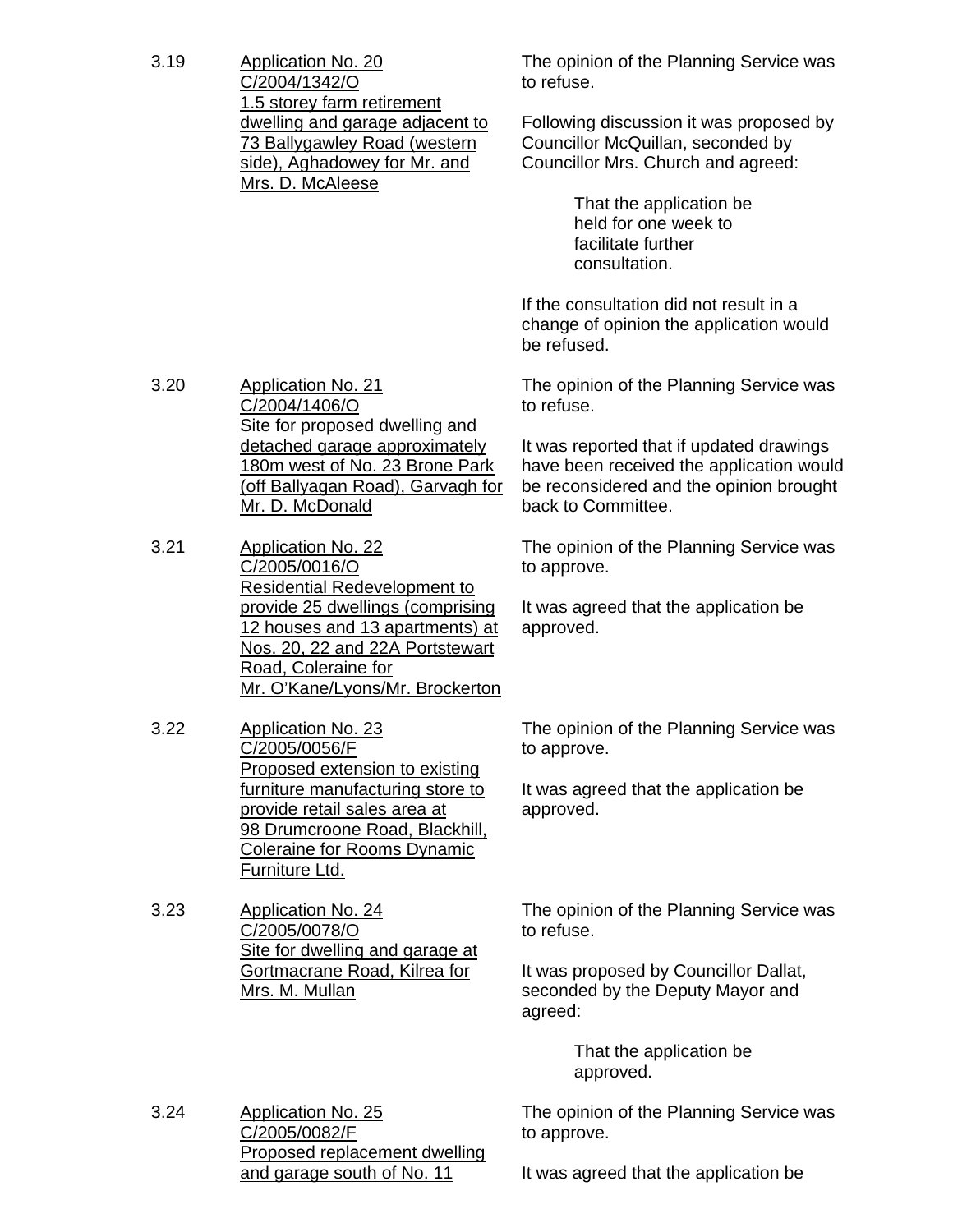Craigaboney Road, Bushmills for Mr. and Mrs. J. Mawhinney approved.

3.25 Application No. 26 C/2005/0121/F Alterations/additions to shop, 2 no. new shop units and 2 no. first floor flats at 1 Sconce Road, Articlave for Mr. A. Robinson

3.26 Application No. 27 C/2005/0122/O Erection of private dwelling between 15 and 19 Church Street, North Mullaghacall, Portstewart (on the corner of Church Street and Springfield Gardens) for Mr. B. Howe

3.27 Application No. 28 C/2005/0135/O Dwelling house to the rear of Ballyhackett Primary School, Artidillon Road, Castlerock for Mr. J. Glenn

The opinion of the Planning Service was to refuse.

The application had now been withdrawn.

The opinion of the Planning Service was to refuse.

It was agreed that the application be refused.

The opinion of the Planning Service was to refuse.

Following discussion it was proposed by Councillor King and seconded by Councillor Dallat:

> That, in the event of no site meeting having taken place, the application be deferred for one month to facilitate an office meeting.

Mr. Duffy explained that the Department could not agree to the deferral of the application as the reasons for refusal included a reference to the Draft Northern Area Plan.

The opinion of the Planning Service was to approve.

It was agreed that the application be approved.

The opinion of the Planning Service was to approve.

It was agreed that the application be approved.

The opinion of the Planning Service was to approve both applications.

It was agreed that both applications be approved.

3.28 Application No. 29 C/2005/0158/F Replacement garage/store at 15 Pullans Road, Coleraine for Mr. M. McGill

3.29 Application No. 30 C/2005/0187/F 5 no. flats at 23 and 25 Brook Street, Coleraine for Mr. J. Donaghy

3.30 Application No. 31 C/2005/0217/O Site for dwelling and garage 330m east of 18 Ballyclough Road, Bushmills for Mr. Morrison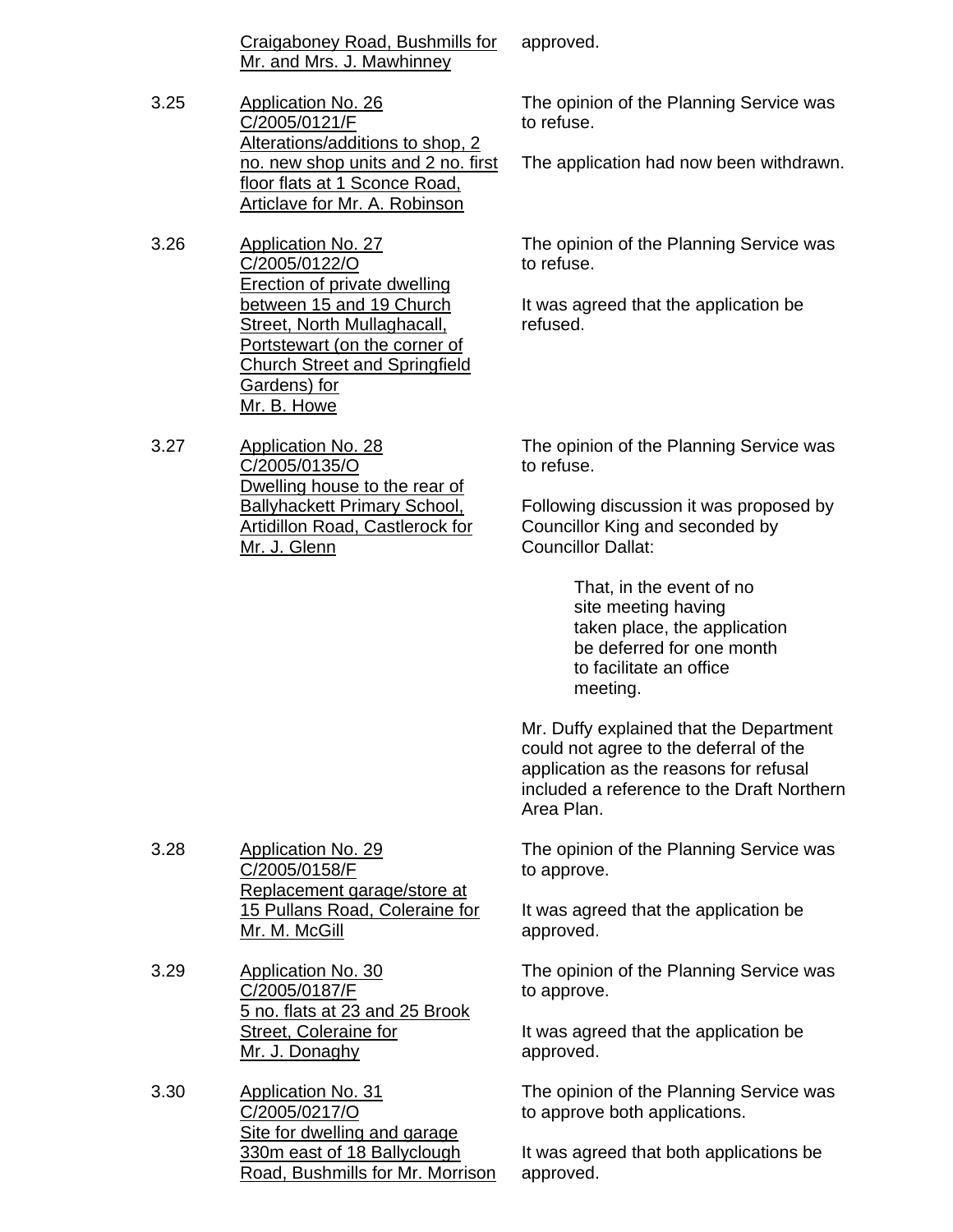Application No. 32 C/2005/0218/O Site for dwelling and garage 370m south-east of 18 Ballyclough Road, Bushmills for Mr. Morrison

3.31 Application No. 33 C/2005/0228/F Excavation and creation of lake for private use opposite 65 Ballinteer Road, Macosquin for Mr. Christie (Senior)

3.32 Application No. 34 C/2005/0273/O Site for dwelling and garage 120m south-east of 100 Grove Road, Swatragh for Mr. McKeefry

3.33 Application No. 35 C/2005/0336/F Housing development at 14-16 New Row, Kilrea for Mr. Clarke

The opinion of the Planning Service was to approve.

It was agreed that the application be approved.

The opinion of the Planning Service was to refuse.

Councillor Dallat indicated that the application would be withdrawn. If the application was not withdrawn it would be refused.

The opinion of the Planning Service was to refuse.

It was proposed by Councillor Dallat, seconded by the Deputy Mayor and agreed:

> That the application be approved.

The opinion of the Planning Service was to approve.

It was agreed that the application be approved.

The opinion of the Planning Service was to refuse.

Reported that, following the consideration of additional information, the application would be approved.

It was agreed that the application be approved.

3.36 Application No. 38 C/2005/0597/O Site for retirement residence adjacent to 135 and 147 Mussenden Road, Castlerock for Mr. B. Henry The opinion of the Planning Service was to refuse. It was proposed by Councillor King, seconded by Alderman McClure and unanimously agreed:

Replacement dwelling and detached garage at 45 Coleraine Road, Portrush for Mr. **McCorriston** 3.35 Application No. 37

3.34 Application No. 36

C/2005/0435/F

C/2005/0595/O Proposed site for dwelling approximately 25m south-west of 147 Carrowreagh Road, Garvagh for Mr. G. Thompson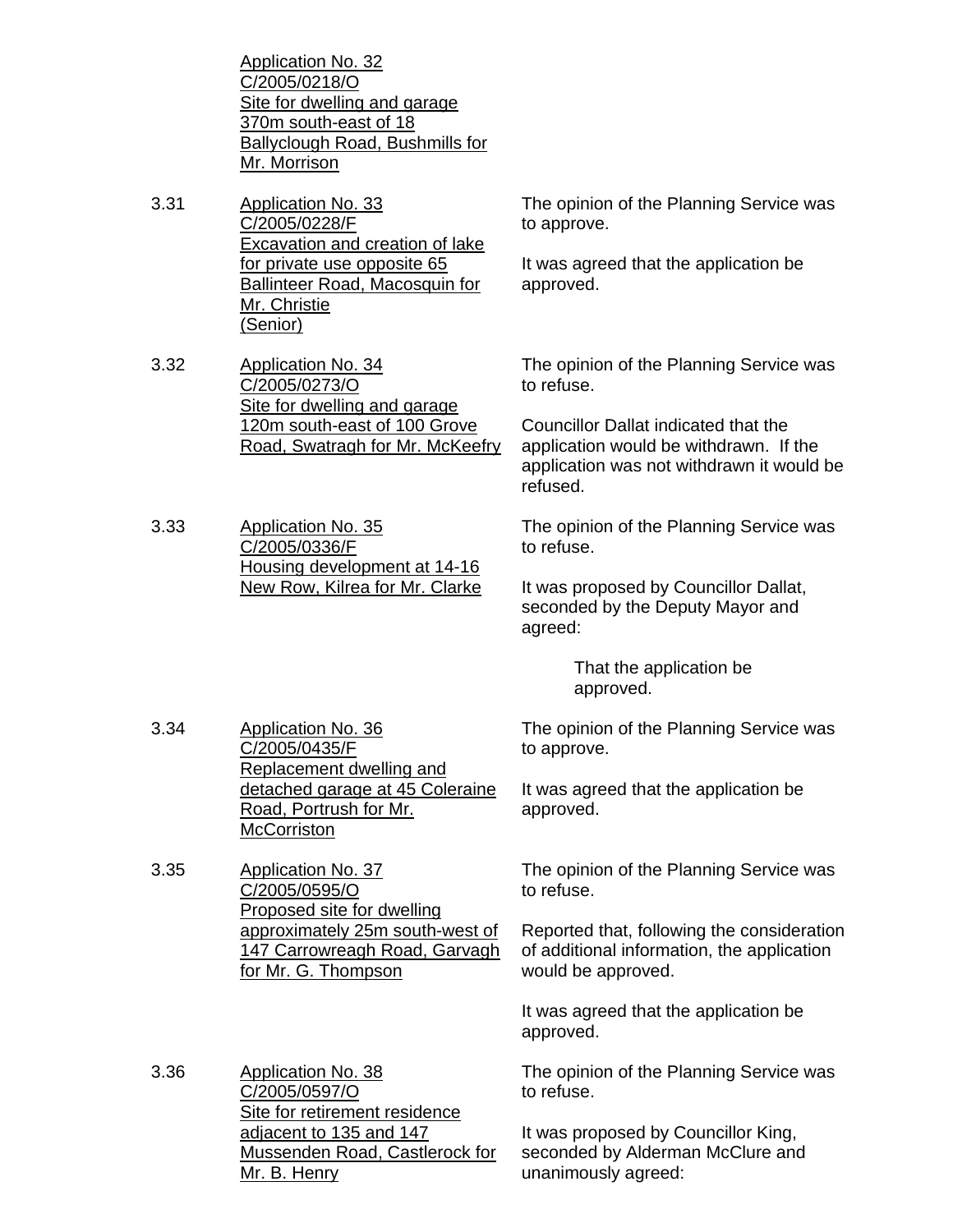That the application be approved.

| 3.37 | <b>Application No. 39</b><br>C/2005/0602/O<br>Site for 1.5 storey dwelling and<br>garage 150m east of 94 Old<br><b>Carhill Road, Garvagh for</b>                                                                                    | The opinion of the Planning Service was<br>to approve.<br>It was agreed that the application be<br>approved.                                                                                     |
|------|-------------------------------------------------------------------------------------------------------------------------------------------------------------------------------------------------------------------------------------|--------------------------------------------------------------------------------------------------------------------------------------------------------------------------------------------------|
| 3.38 | Mr. White<br><b>Application No. 40</b><br>C/2005/0609/O<br>Dwelling and garage 90m south-<br>east of 21 Agivey Road, Kilrea for<br>Mr. and Mrs. T. Quigg                                                                            | The opinion of the Planning Service was<br>to refuse.<br>Councillor Dallat indicated that the<br>application would be withdrawn. If the<br>application was not withdrawn it would be<br>refused. |
| 3.39 | Application No. 41<br>C/2005/0620/F<br>Proposed dwelling and detached<br>garage (change of house type) at<br><b>Artidillon Road, Castlerock (90m</b><br>north-north-east of No. 34 Glebe<br>Road, Castlerock) for<br>Mr. O. Hyndman | The opinion of the Planning Service was<br>to approve.<br>It was agreed that the application be<br>approved.                                                                                     |
| 3.40 | <b>Application No. 42</b><br>C/2005/0637/F<br>Replacement dwelling at<br>22 Seaview Drive, Portstewart for<br>Mr. B. Grzymek                                                                                                        | The opinion of the Planning Service was<br>to approve.<br>It was agreed that the application be<br>approved.                                                                                     |
| 3.41 | <b>Application No. 43</b><br>C/2005/0648/O<br>Site for dwelling adjoining 205<br><b>Mountsandel Road, Coleraine for</b><br>Mr. Hamilton                                                                                             | The opinion of the Planning Service was<br>to refuse.<br>It was proposed by Alderman McClarty,<br>seconded by Councillor Barbour and<br>unanimously agreed:                                      |
|      |                                                                                                                                                                                                                                     | That the application be<br>approved.                                                                                                                                                             |
| 3.42 | <b>Application No. 44</b><br>C/2005/0719/RM<br>Proposed dwelling with integral<br>garage (replacement) adjacent to<br>No. 83 Sconce Road, Castlerock<br>for Mr. Hyndman                                                             | The opinion of the Planning Service was<br>to approve.<br>It was agreed that the application be<br>approved.                                                                                     |
| 3.43 | <b>Application No. 45</b><br>C/2005/0756/F<br>Proposed extensions and<br>alterations to dwelling at<br>337 Masteragwee Terrace,<br><b>Coleraine for Mrs. M. Miller</b>                                                              | The opinion of the Planning Service was<br>to approve.<br>It was agreed that the application be<br>approved.                                                                                     |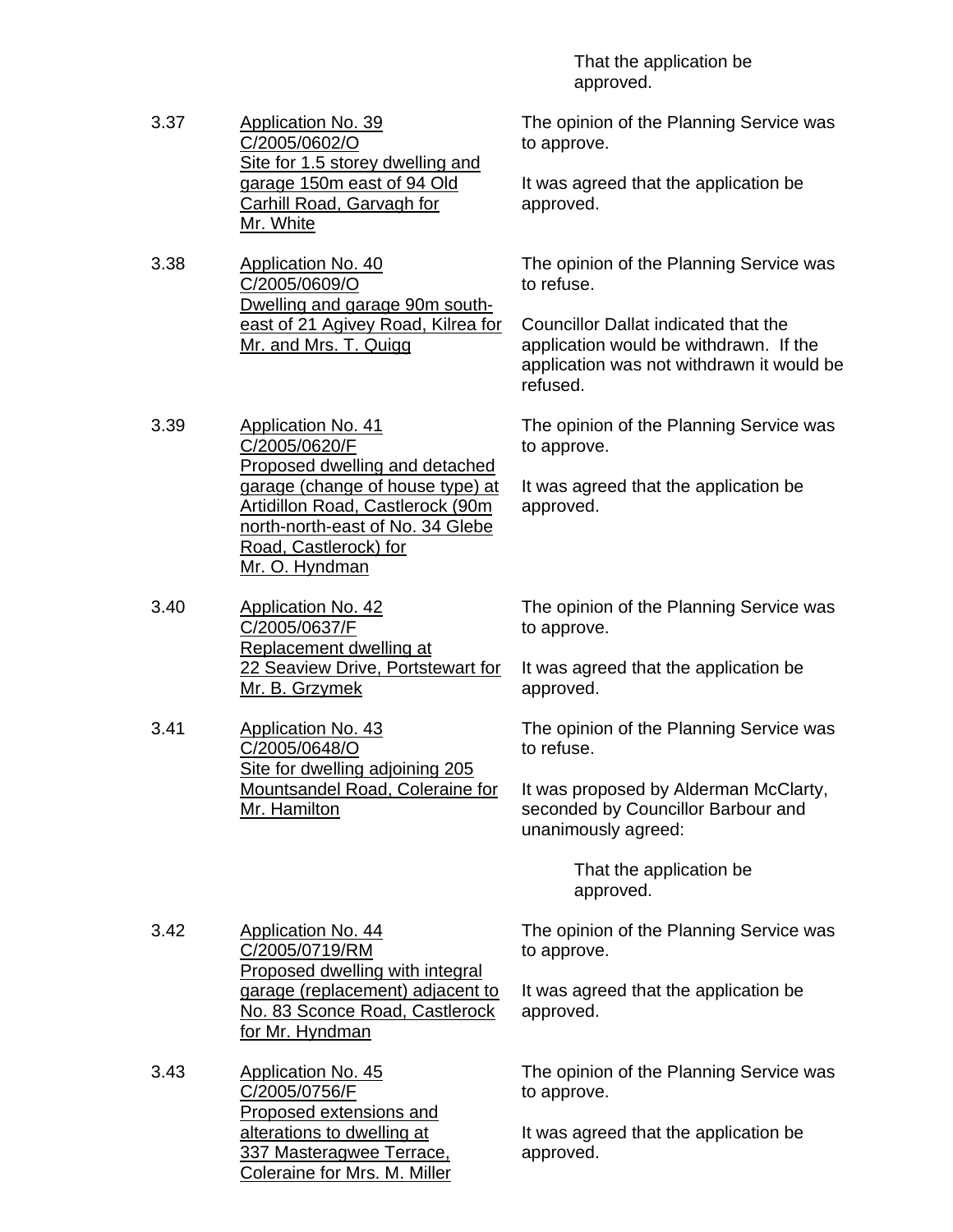| 3.44 | Application No. 46               |
|------|----------------------------------|
|      | C/2005/0769/F                    |
|      | Demolition of existing semi-     |
|      | detached dwelling and            |
|      | outbuildings, construction of    |
|      | semi- detached 3 storey, 3 unit  |
|      | apartment block and construction |
|      | of one detached dwelling with    |
|      | workshop at 67 Lodge Road,       |
|      | Coleraine for Mrs. E. Willmott   |

3.45 Application No. 47 C/2005/0822/A Shopping centre sign at Nursery Avenue, Coleraine for Coleraine Bowling Club

3.46 Application No. 48 C/2005/0848/O Site for 2 storey dwelling and garage adjacent to 5 Woodtown Lane, Edenbane Road, Garvagh for Mr. Fleming

3.47 Application No. 49 C/2005/0899/O Site for dwelling and garage 320m north-west of 8 Movenis Road, Garvagh for Mr. Shiels

> Application No. 50 C/2005/0900/O Site for dwelling and garage 260m north-east of 8 Movenis Road, Garvagh for Mr. Shiels Application No. 51 C/2005/0901/O Site for **dwelling** and garage 350m north-east of 8 Movenis Road, Garvagh for Mr. Shiels

Application No. 52 C/2005/0902/O Site for dwelling and garage 285m north-east of 8 Movenis Road, Garvagh for Mr. Shiels

3.48 Application No. 53 C/2005/0921/F Demolish existing flat to rear and rebuild with garage to ground floor and flat to first floor at 19 Princess Street, Portrush for Mr. Eastoe

The opinion of the Planning Service was to approve.

It was agreed that the application be approved.

The opinion of the Planning Service was to approve.

It was agreed that the application be approved.

The opinion of the Planning Service was to refuse.

The application had now been withdrawn.

The opinion of the Planning Service was to approve the four applications.

It was agreed that the four applications be approved.

The opinion of the Planning Service was to approve.

It was agreed that the application be approved.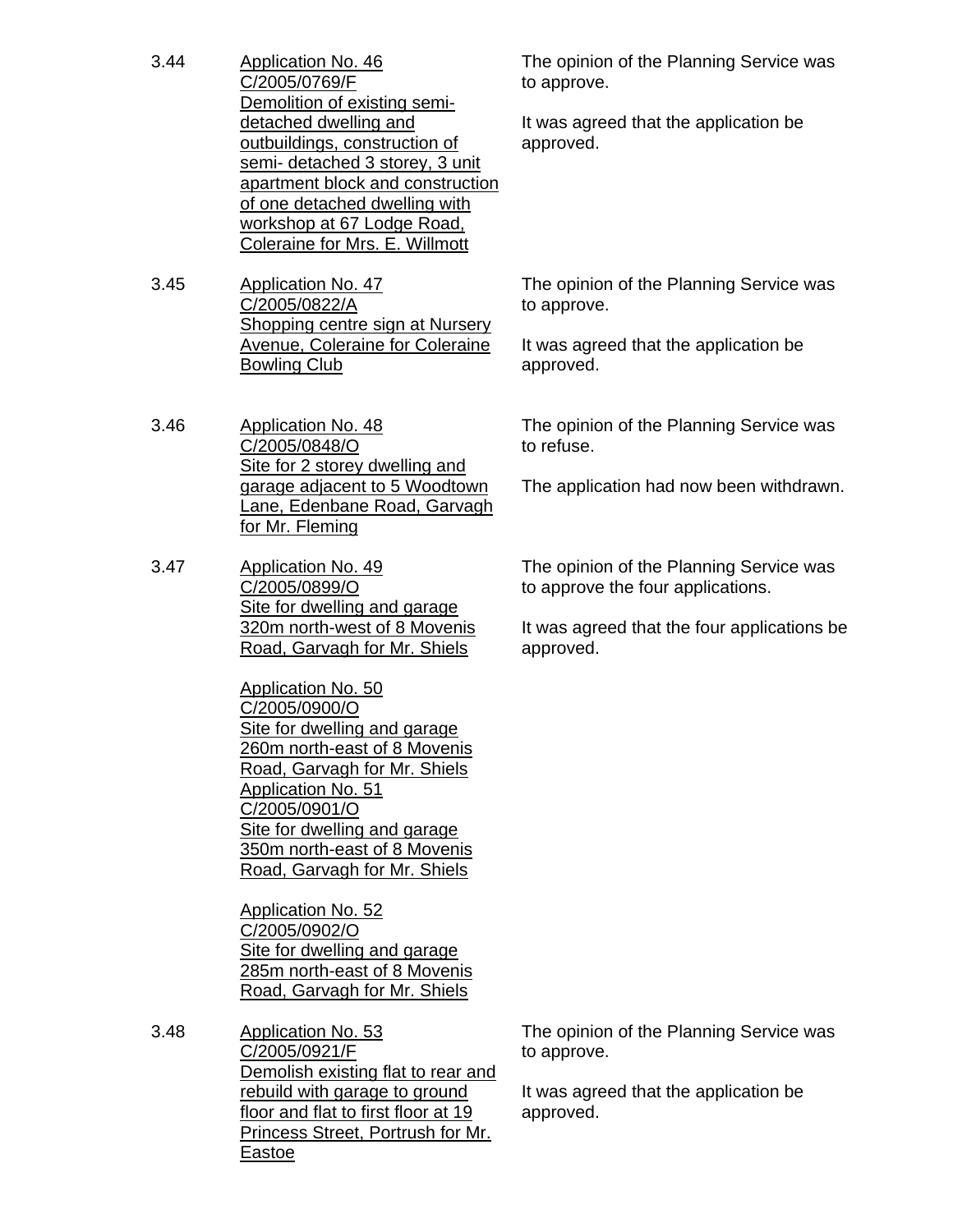3.49 Application No. 54 C/2005/1102/F Roof-space conversion and single garage at 18 Bushfoot Road, Portballintrae for Mr. and Mrs. J. Milligan

# **NEW APPLICATIONS**

3.50 Application No. 4 C/2005/0626/O Proposed residential development at 18-20 Ballynameen Avenue, Garvagh for Mr. McFaul

The opinion of the Planning Service was to approve.

It was agreed that the application be approved.

The opinion of the Planning Service was to refuse.

It was proposed by Alderman Creelman, seconded by Councillor Mrs. Church and agreed:

> That the application be deferred for one month to facilitate an office meeting on the grounds that all material planning considerations had not been assessed.

3.51 Application No. 7 C/2005/0746/F Replace existing toilets/shelter with water sports centre incorporating public toilets at Strand Road, Portrush for Coleraine Borough Council

3.52 Application No. 11

C/2005/0933/F

for Mr. J. Little

Construction of housing

development comprising 5 no. townhouses to rear of No. 57, 59 and 61 Coleraine Road, Portrush The opinion of the Planning Service was to approve.

It was proposed by Councillor Ms. Alexander, seconded by Councillor Stewart and agreed:

> That the application be deferred for one month to facilitate an office meeting on the grounds that all material planning considerations had not been assessed.

The opinion of the Planning Service was to approve.

It was proposed by Councillor Ms. Alexander, seconded by the Deputy Mayor and agreed:

> That the application be deferred for one month to facilitate an office meeting on the grounds that all material planning considerations had not been assessed.

3.53 Application No. 13 C/2005/0945/F Erection of building for storage

The opinion of the Planning Service was to refuse.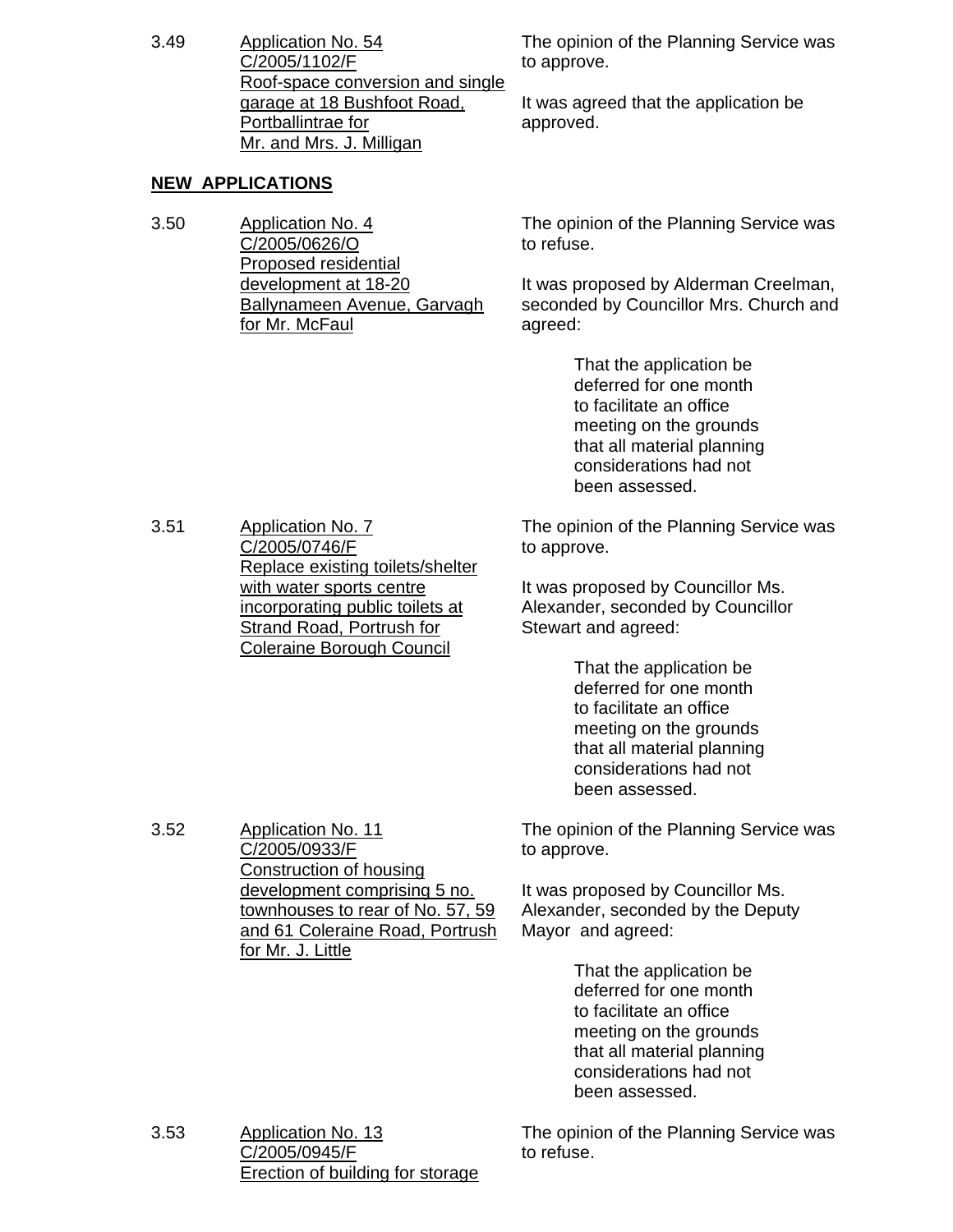|      | and maintenance of 2 no.<br>coaches at 31 Ballylintagh Road,<br><b>Coleraine for Mr. Telford</b>                                                   | It was proposed by Councillor Mrs.<br>Church, seconded by Councillor Hillis and<br>agreed:                                                                                               |
|------|----------------------------------------------------------------------------------------------------------------------------------------------------|------------------------------------------------------------------------------------------------------------------------------------------------------------------------------------------|
|      |                                                                                                                                                    | That the application be<br>deferred for one month<br>to facilitate an office<br>meeting on the grounds<br>that all material planning<br>considerations had not<br>been assessed.         |
| 3.54 | <b>Application No. 17</b><br>C/2005/0974/O                                                                                                         | The opinion of the Planning Service was<br>to refuse.                                                                                                                                    |
|      | 2 no. sites for dwelling houses<br>adjacent to 91 Cashel Road,<br><b>Coleraine for Mr. Turvey</b>                                                  | It was proposed by Councillor Dallat,<br>seconded by Councillor Mrs. Church and<br>agreed:                                                                                               |
|      |                                                                                                                                                    | That the application be<br>deferred for one month<br>to facilitate an office<br>meeting on the grounds<br>that all material planning<br>considerations had not<br>been assessed.         |
| 3.55 | <b>Application No. 19</b><br>C/2005/1010/F                                                                                                         | The opinion of the Planning Service was<br>to refuse.                                                                                                                                    |
|      | Demolish existing dwelling and<br>provide 6 no. apartments within<br>2 no. 2.5 storey buildings at<br>1 Heathmount, Portstewart for<br>Mrs. Peyton | It was agreed that the application be<br>deferred for one month to facilitate an<br>office meeting on the grounds that all<br>material planning considerations had not<br>been assessed. |
|      |                                                                                                                                                    | It was further agreed that a representative<br>from the Environment and Heritage<br>Service be requested to attend.                                                                      |
| 3.56 | <b>Application No. 23</b><br>C/2005/1050/O                                                                                                         | The opinion of the Planning Service was<br>to refuse.                                                                                                                                    |
|      | Site for dwelling and garage<br>adjacent to 40 Drumsaragh Road,<br><b>Kilrea for Mrs. Bolton</b>                                                   | It was proposed by Councillor Mrs.<br>Church, seconded by Councillor King and<br>agreed:                                                                                                 |
|      |                                                                                                                                                    | That the application be<br>deferred for one month<br>to facilitate an office<br>meeting on the grounds<br>that all material planning<br>considerations had not<br>been assessed.         |
| 3.57 | <b>Application No. 25</b><br>C/2005/1058/O                                                                                                         | The opinion of the Planning Service was<br>to refuse.                                                                                                                                    |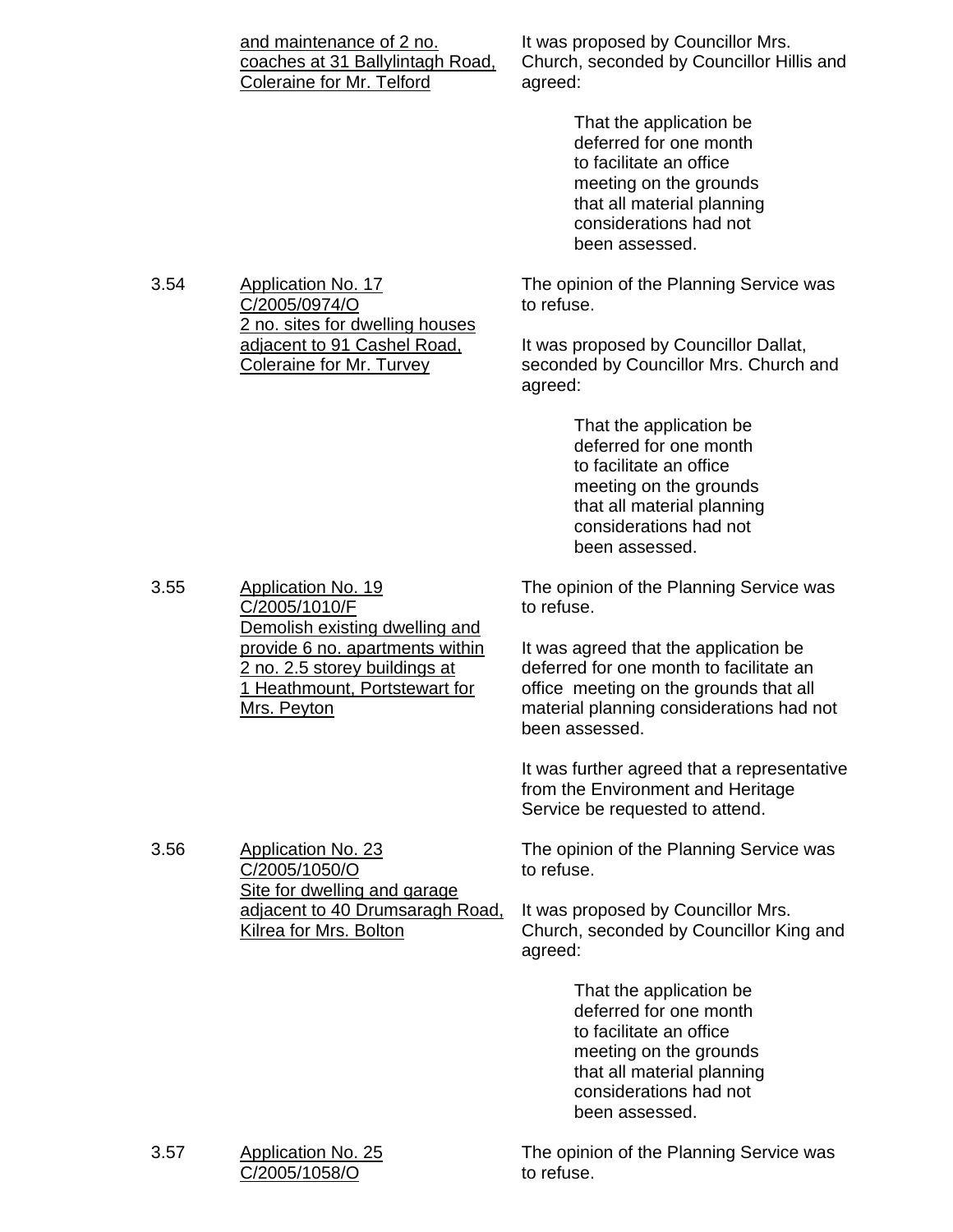|      | Single dwelling and garage north-<br>west of No. 35 Temple Road,<br><b>Garvagh for Mr. McIlvar</b> | It was proposed by Councillor Dallat,<br>seconded by the Deputy Mayor and<br>agreed:                                                                                             |
|------|----------------------------------------------------------------------------------------------------|----------------------------------------------------------------------------------------------------------------------------------------------------------------------------------|
|      |                                                                                                    | That the application be<br>deferred for one month<br>to facilitate an office<br>meeting on the grounds<br>that all material planning<br>considerations had not<br>been assessed. |
| 3.58 | <b>Application No. 29</b><br>C/2005/1087/O                                                         | The opinion of the Planning Service was<br>to refuse.                                                                                                                            |
|      | Site for 2 storey dwelling and<br>garage south-west of 31 Gorran<br>Road, Garvagh for Mr. Boyce    | It was proposed by Alderman Creelman,<br>seconded by Councillor Mrs. Church and<br>agreed:                                                                                       |
|      |                                                                                                    | That the application be<br>deferred for one month<br>to facilitate an office<br>meeting on the grounds<br>that all material planning<br>considerations had not<br>been assessed. |
| 3.59 | <b>Application No. 33</b><br>C/2005/1103/O<br>Proposed traditional rural farm                      | The opinion of the Planning Service was<br>to refuse.                                                                                                                            |
|      | dwelling and garage at<br>96A Drumsaragh Road, Kilrea for<br>Mr. and Mrs. Brizzell                 | It was proposed by Councillor Dallat,<br>seconded by Councillor McLaughlin and<br>agreed:                                                                                        |
|      |                                                                                                    | That the application be<br>deferred for one month<br>to facilitate an office<br>meeting on the grounds<br>that all material planning<br>considerations had not<br>been assessed. |
| 3.60 | <b>Application No. 37</b><br>C/2005/1116/F                                                         | The opinion of the Planning Service was<br>to approve.                                                                                                                           |
|      | <b>Extension to dwelling at 151 Mill</b><br>Road, Portstewart for Mr. B.<br>Shaw                   | Copy letter dated 2 <sup>nd</sup> March, 2006 from<br>Mr. A. J. Peacock was considered<br>(previously circulated).                                                               |
|      |                                                                                                    | Mr. Peacock was in attendance and<br>spoke against the application outlining<br>objections relating to privacy, amenity,<br>loss of light and road safety.                       |
|      |                                                                                                    | It was proposed by Councillor Ms.<br>Alexander, seconded by Councillor Hillis                                                                                                    |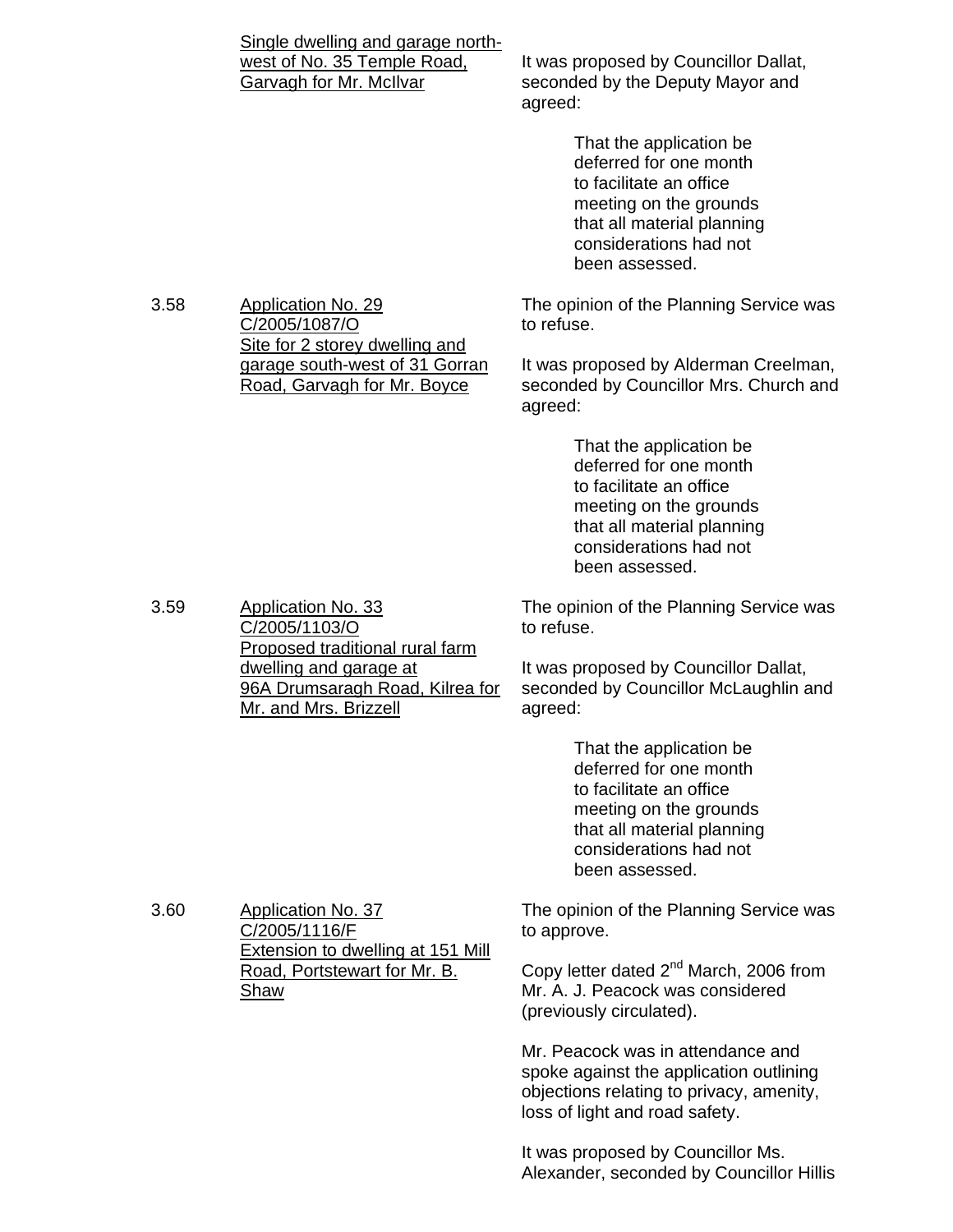and agreed:

 That the application be deferred for one month to facilitate an office meeting on the grounds that all material planning considerations had not been assessed.

The opinion of the Planning Service was to refuse.

It was proposed by Councillor Dallat, seconded by Councillor McLaughlin and agreed:

> That the application be deferred for one month to facilitate an office meeting on the grounds that all material planning considerations had not been assessed.

3.62 Application No. 39 C/2005/1120/O Proposed site for dwelling and garage opposite Nos. 37/39 Tirkeeran Road, Garvagh for Mrs. A. McNicholl

The opinion of the Planning Service was to refuse.

It was proposed by Councillor Dallat, seconded by Councillor McLaughlin and agreed:

> That the application be deferred for one month to facilitate an office meeting on the grounds that all material planning considerations had not been assessed.

The opinion of the Planning Service was to refuse.

Councillor Mrs. Church indicated that the application would be withdrawn. If the application was not withdrawn it would be refused.

The opinion of the Planning Service was to refuse.

It was proposed by Councillor Dallat, seconded by Councillor McLaughlin and agreed:

That the application be

3.61 Application No. 38 C/2005/1118/O New dwelling and garage west of 111a Craigmore Road, Coleraine for Mr. Henry

3.63 Application No. 41 C/2005/1134/O Erection of dwelling and garage east of 17 Movenis Hill, Garvagh for Mr. E. Gibson

3.64 Application No. 42 C/2005/1144/O Proposed site for dwelling and garage at Gortfad Road, Garvagh for Mrs. M. Armstrong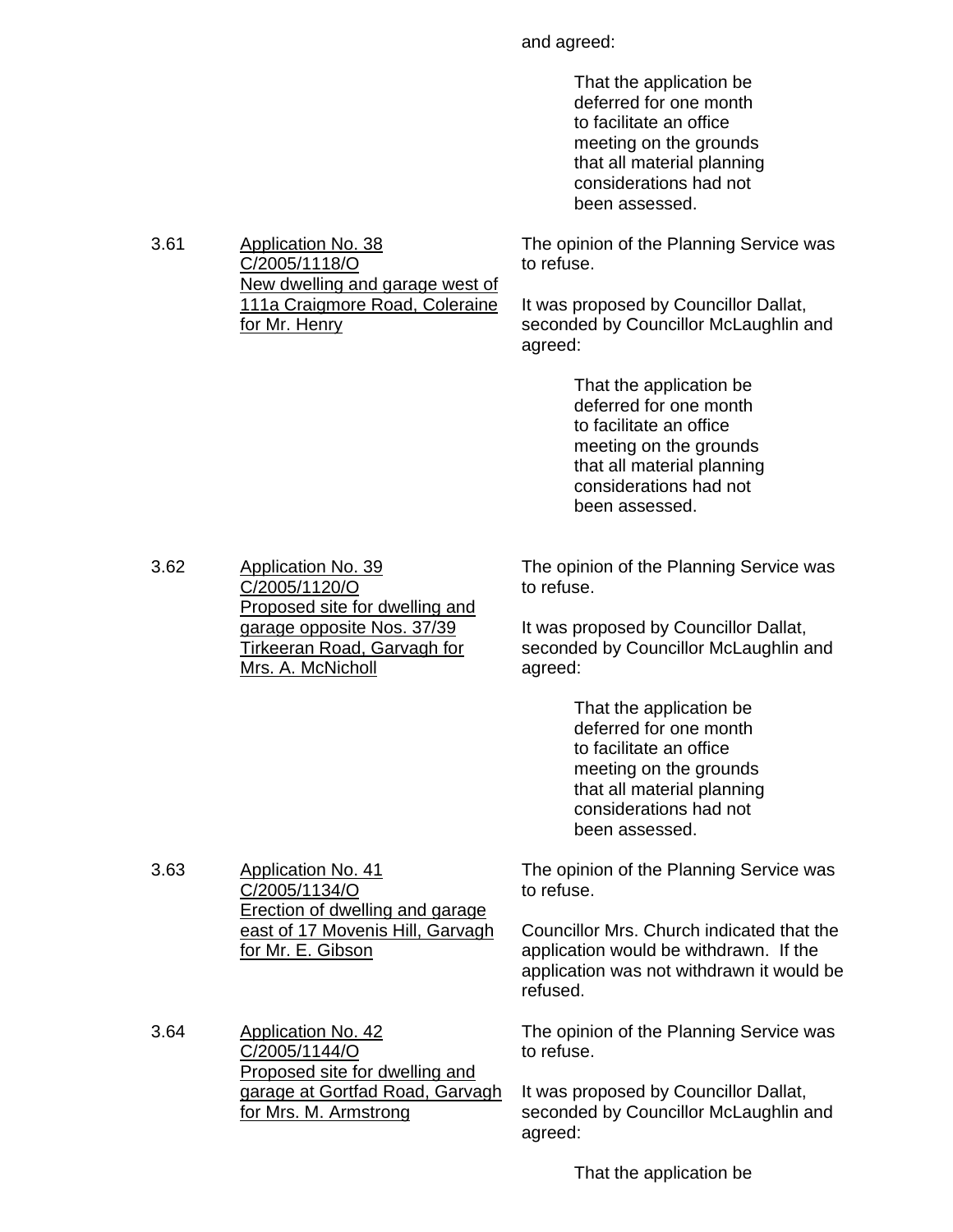deferred for one month to facilitate an office meeting on the grounds that all material planning considerations had not been assessed.

It was further agreed that a representative from Roads Service be requested to attend.

The opinion of the Planning Service was to refuse both applications.

It was proposed by Councillor Stewart, seconded by Alderman McClure and agreed:

> That the applications be deferred for one month to facilitate an office meeting on the grounds that all material planning considerations had not been assessed.

The opinion of the Planning Service was to refuse.

It was proposed by Councillor Dallat, seconded by Councillor McLaughlin and agreed:

> That the application be deferred for one month to facilitate an office meeting on the grounds that all material planning considerations had not been assessed.

The opinion of the Planning Service was to refuse.

It was proposed by Councillor Dallat, seconded by Alderman McClarty and agreed:

> That the application be deferred for one month to facilitate an office meeting on the grounds that all material planning considerations had not been assessed.

3.65 Application No. 44 C/2005/1151/F Extension to dwelling at 58 Lodge Road, Coleraine for Mr. Galbraith

> Application No. 55 C/2005/1255/LB Single storey rear extension to dwelling at 58 Lodge Road, Coleraine for Mr. K. Galbraith

3.66 Application No. 48 C/2005/1189/O Proposed site for dwelling opposite 33 Drumane Road, Kilrea for Mr. F. B. Madden

3.67 Application No. 49

C/2005/1194/F

Extension and alterations to existing dwelling at 4 Craig Vara,

Portrush for Mr. Scullion

3.68 Application No. 52 The opinion of the Planning Service was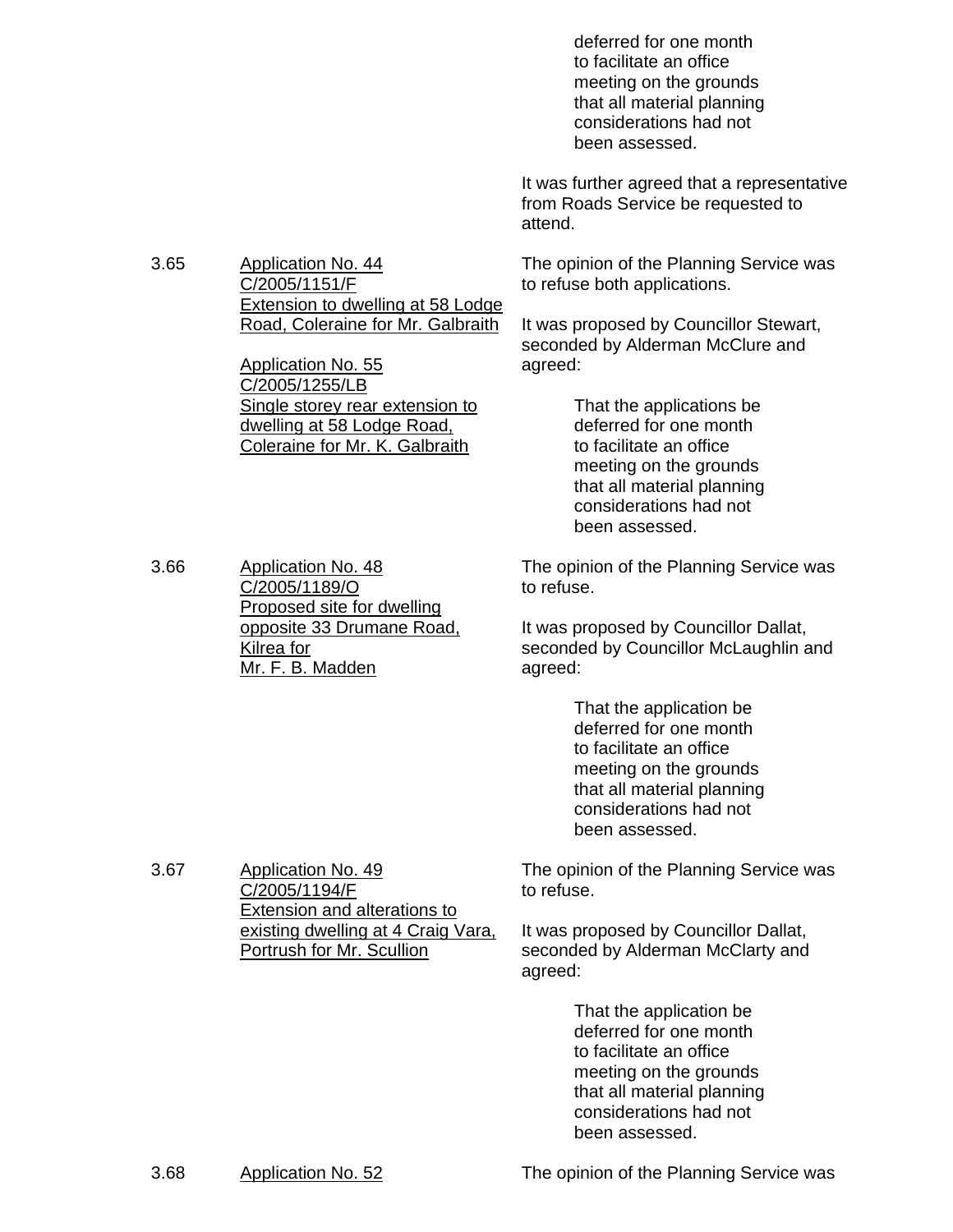| C/2005/1211/O                   | to refuse.                               |
|---------------------------------|------------------------------------------|
| Site for dwelling and garage    |                                          |
| 170m north-west of 30           | It was proposed by Councillor Ms.        |
| Cullycapple Road, Aghadowey for | Alexander, seconded by Councillor Dallat |
| Ms. Boyle                       | and agreed:                              |
|                                 |                                          |

 That the application be deferred for one month to facilitate an office meeting on the grounds that all material planning considerations had not been assessed.

The opinion of the Planning Service was to refuse.

It was proposed by Alderman McClarty, seconded by Councillor King and agreed:

> That the application be deferred for one month to facilitate an office meeting on the grounds that all material planning considerations had not been assessed.

# **4.0 GENERAL PLANNING ISSUES**

3.69 Application No. 71

C/2005/1356/F

**Developments** 

Portstewart for M.A.M.

Proposed 1.5 storey dwelling to rear of Nos. 6 – 8 West Avenue,

| 4.1 | 4 Mount Royal, Portrush                                     | Reported that this application was listed<br>for approval on schedule dated 14 <sup>th</sup><br>March, 2006.         |
|-----|-------------------------------------------------------------|----------------------------------------------------------------------------------------------------------------------|
| 4.2 | New dwelling at Drumslade,<br>Portstewart                   | Reported that this matter was still being<br>investigated.                                                           |
| 4.3 | Princess Street, Portrush                                   | Reported that this application was listed<br>for<br>approval on schedule dated 14 <sup>th</sup> March,<br>2006.      |
| 4.4 | Milligan - Portballintrae                                   | Reported that this application was listed<br>for approval on schedule dated 14 <sup>th</sup><br>March, 2006.         |
| 4.5 | House of Multiple Occupation,<br>Cloonavin Green, Coleraine | Reported that this application had been<br>withdrawn in December 2005 as a<br>planning application was not required. |
| 4.6 | Lidl, Portrush - Non-<br>determination<br><b>Appeal</b>     | Reported that the opinion of the Planning<br>Service was to refuse the application.                                  |
|     |                                                             | Following discussion it was proposed by<br>Councillor Ms. Alexander and seconded<br>by Councillor Leonard:           |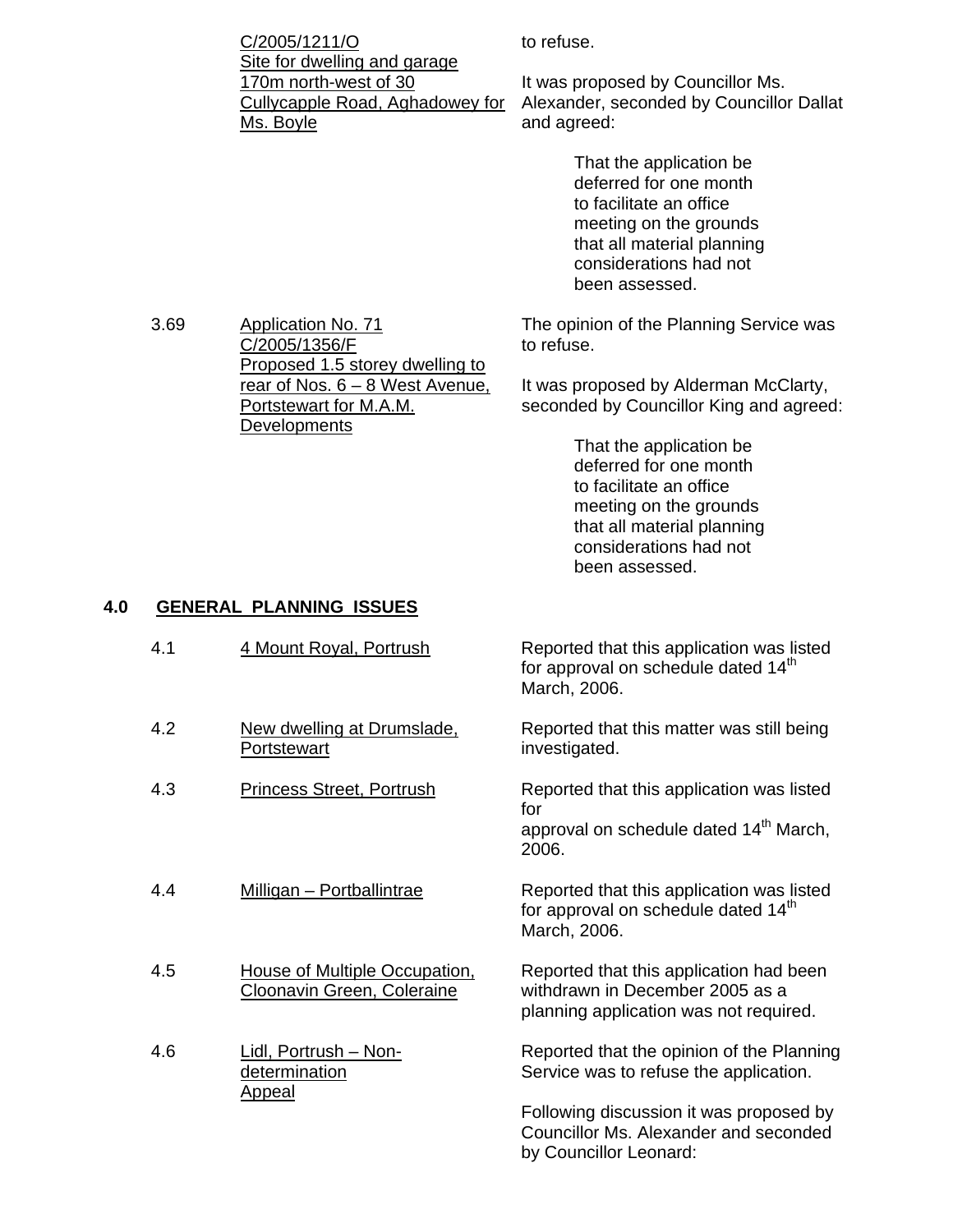That Council support a refusal.

On being put to the Meeting the proposal was carried, seven members voting in favour and five members voting against.

4.7 Nursery Avenue, Portstewart Reported that neighbour notifications in respect of this application had been issued on 3rd January, 2006.

# **5.0 PLANNING ISSUES RAISED BY MEMBERS**

| 5.1 | Development opposite<br>Shellbridge<br>Park, Coleraine          | Reference was made to this development<br>being built very close to the existing<br>hedge. |
|-----|-----------------------------------------------------------------|--------------------------------------------------------------------------------------------|
|     |                                                                 | Reported that this matter would be<br>referred to the Enforcement Section.                 |
| 5.2 | <b>77 Eglinton Street, Portrush</b>                             | Reported that this matter would be<br>referred to the Enforcement Section.                 |
| 5.3 | South of 187 Ballybogey Road,<br>Portrush                       | Reported that this matter would be<br>referred to the Enforcement Section.                 |
| 5.4 | Application No. C/2005/0543                                     | This application had been deferred in<br>December 2005 and an update was<br>requested.     |
| 5.5 | Application $C/2005/1355/F$ –<br><b>Carragh Road, Bushmills</b> | An update was requested on this<br>application.                                            |
| 5.6 | Former Palladium Cinema.<br>Coleraine                           | Reported that this application was still<br>under consideration.                           |

#### **6.0 NON-DETERMINATION APPEAL**

 Consideration was given to a Non-Determination Appeal in respect of the following planning application (Report previously supplied).

6.1 C/2005/0491/O Proposed extension to mixed use retail park and associated car park and access arrangements – Riverside Regional Centre, **Coleraine** The opinion of the Planning Service was to refuse. It was proposed by Councillor Ms. Alexander, seconded by Councillor Hillis and agreed:

> That Council support a refusal.

# **7.0 BDP PLANNING - PLANNING ADVICE NOTES**

7.1 C/2005/0412/O Residential development of 18 no. apartments and associated car parking and amenity space at

Consideration was given to the Planning Advice Note from BDP Planning in respect of this planning application (circulated to each member).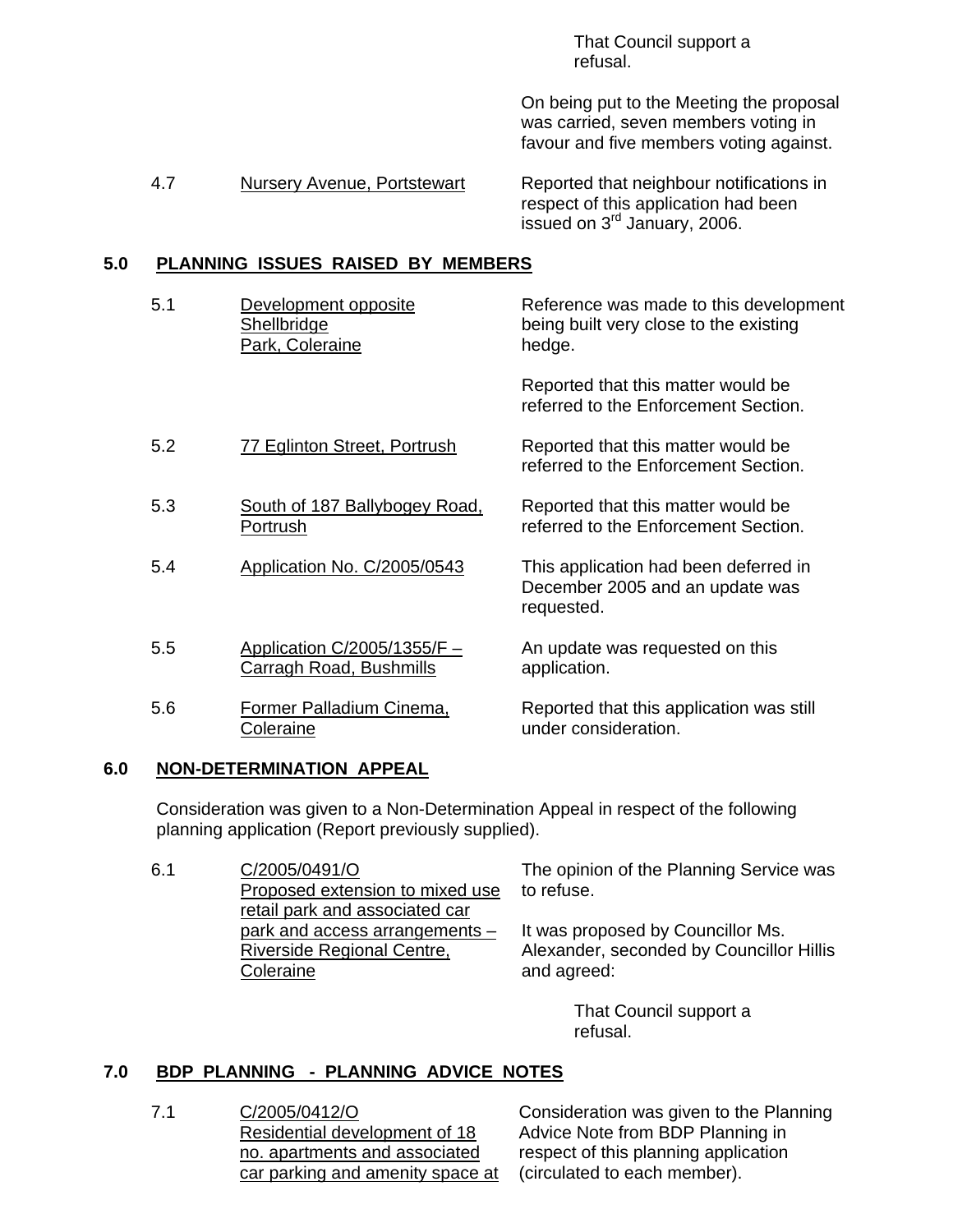| 51 - 55 Mountsandel Road,<br><b>Coleraine</b>                                                                 | BDP Planning considered that there was<br>planning merit in referring the application<br>to the Planning Service Management<br>Board.                        |
|---------------------------------------------------------------------------------------------------------------|--------------------------------------------------------------------------------------------------------------------------------------------------------------|
|                                                                                                               | Following discussion it was proposed by<br>Alderman McClarty, seconded by<br>Alderman<br>McClure and unanimously agreed:                                     |
|                                                                                                               | That Council accept the<br>recommendations of<br><b>BDP Planning and that</b><br>the application be referred<br>to the Planning Service<br>Management Board. |
| C/2004/0644/F<br>Proposed 12 no. dwellings<br>(extension to community housing<br>scheme) at Glenview, Garvagh | Consideration was given to the Planning<br>Advice Note from BDP Planning in<br>respect of this planning application<br>(circulated to each member).          |
|                                                                                                               | BDP Planning considered that there was<br>planning merit in referring the application<br>to the Planning Service Management<br>Board.                        |

Following discussion it was proposed by Councillor Dallat, seconded by the Deputy Mayor and unanimously agreed:

> That Council accept the recommendations of BDP Planning and that the application be referred to the Planning Service Management Board.

## **8.0 PLANNING APPEALS COMMISSION RESIDENTIAL DEVELOPMENT - 51 – 55 MOUNTSANDEL ROAD, COLERAINE**

Read letter from the Planning Appeals Commission regarding the above appeal.

 The Commission had received and agreed a request from the appellant's agent that the appeal procedure be changed to that of written representation. All parties to the appeal had been advised of this change on 9<sup>th</sup> February, 2006.

 The Commission had taken all reasonable steps, in accordance with Royal Mail advice, to ensure that the correspondence was delivered on time but the ongoing industrial action may have caused delays in the delivery of these letters.

Noted.

 $7.2$ 

# **9.0 INFORMATION COMMISSIONER'S OFFICE - ROCK CASTLE**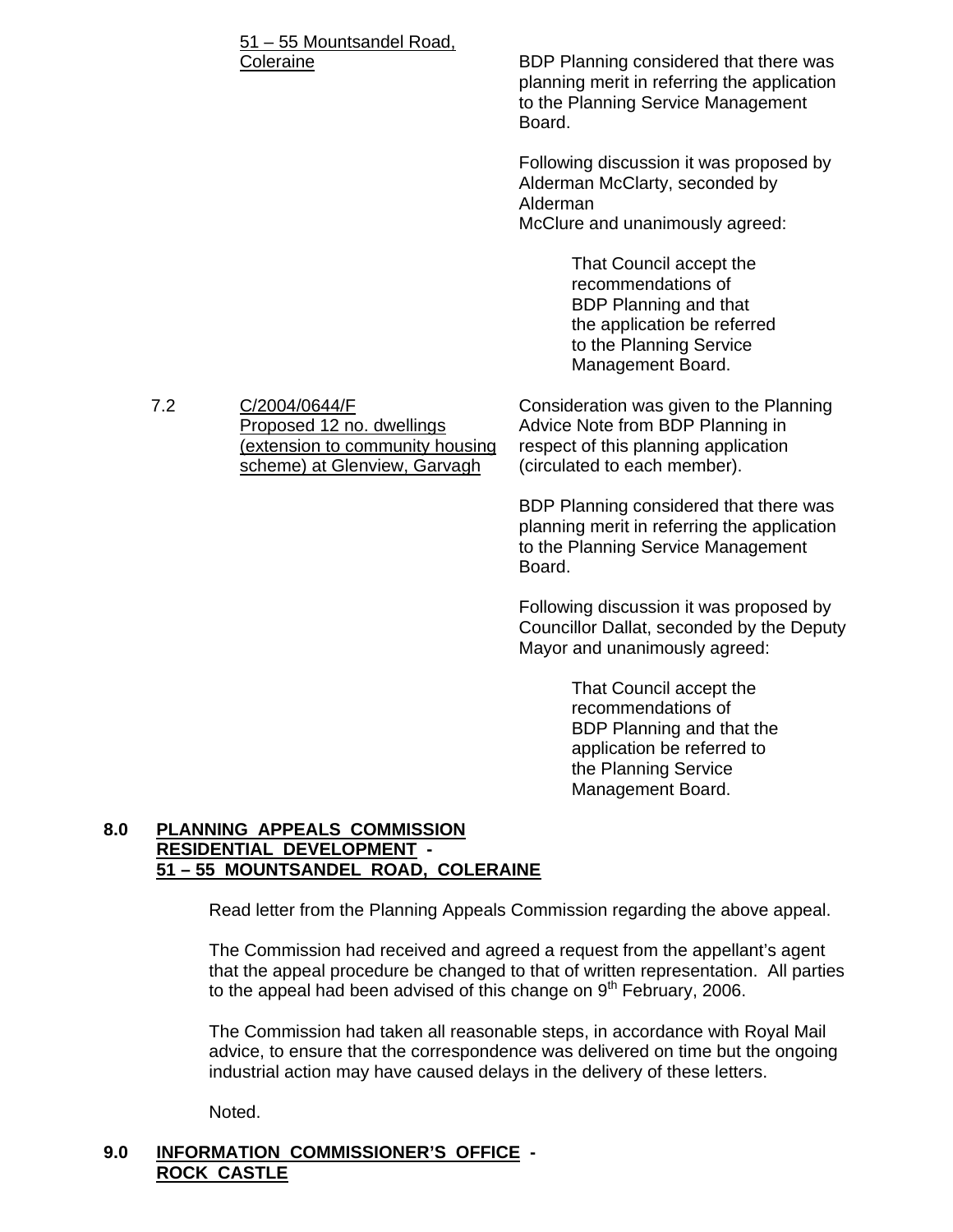Read letter from the Information Commissioner's Office regarding the Rock Castle case.

 It was noted that the case was currently awaiting allocation to one of the Commissioner's Complaints Resolution Officers for detailed consideration.

# **10.0 PLANNING POLICY STATEMENT 17**

Tabled:

Planning Policy Statement 17 – Control of Outdoor Advertisements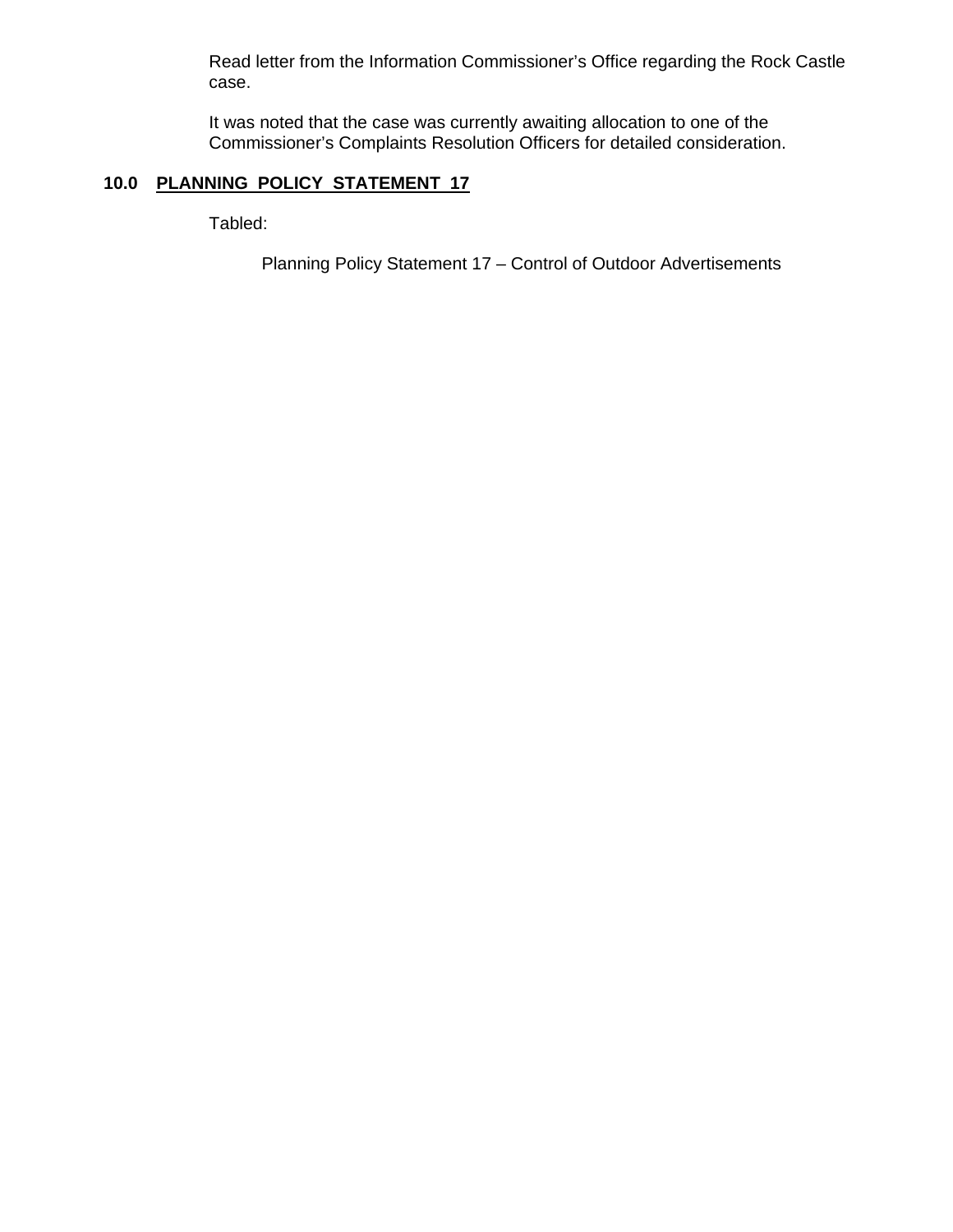# **POLICY AND DEVELOPMENT COMMITTEE**

**21st March, 2006.** 

| <b>Present:</b>                          | Alderman D. McClarty, in the Chair<br>The Mayor, Councillor T. J. Deans<br>The Deputy Mayor, Alderman M. T. Hickey (Mrs.)<br><b>Aldermen</b>                                    |                                                                                                                              |
|------------------------------------------|---------------------------------------------------------------------------------------------------------------------------------------------------------------------------------|------------------------------------------------------------------------------------------------------------------------------|
|                                          |                                                                                                                                                                                 |                                                                                                                              |
|                                          |                                                                                                                                                                                 |                                                                                                                              |
|                                          |                                                                                                                                                                                 |                                                                                                                              |
|                                          | E. T. Black (Mrs.)<br>W. T. Creelman                                                                                                                                            | W. J. McClure                                                                                                                |
|                                          | <b>Councillors</b>                                                                                                                                                              |                                                                                                                              |
|                                          | D. D. Barbour<br>J. M. Bradley<br>O. M. Church (Mrs.)<br>A. S. Cole<br>J. J. Dallat<br>S. Gilkinson                                                                             | N. F. Hillis<br>W. A. King<br><b>B.</b> Leonard<br>G. L. McLaughlin<br>R. A. McPherson<br>A. McQuillan<br>(Items 4.0 - 18.0) |
| <b>Officers in</b><br><b>Attendance:</b> | Town Clerk and Chief Executive, Head of Administrative<br>Services, Tourism Manager (Items 1.0 - 6.0), Management<br>Accountant, Personnel Officer and Administrative Assistant |                                                                                                                              |
| <b>Apologies:</b>                        | Councillors Ms. Alexander, Mrs. Fielding, Mrs. Johnston<br>and Stewart, Director of Corporate Services and Head of<br><b>Development Services</b>                               |                                                                                                                              |

# **1.0 WELCOME**

The Chairman welcomed everyone to the meeting.

### **2.0 CORPORATE SERVICES REPORT**

2.1 Requests for Donations

The Report of the Director of Corporate Services was considered (previously supplied). In the absence of the Director of Corporate Services the report was presented by the Management Accountant.

Matters arising:

| 2.1.1 William Keown Trust                                             | Council is recommended to contribute £350,00<br>for the financial year 2005/06.                          |
|-----------------------------------------------------------------------|----------------------------------------------------------------------------------------------------------|
| 2.1.2 Royal National Lifeboat<br>Institution                          | Council is recommended to contribute £300,00<br>for the financial year 2005/06.                          |
| 2.1.3 Northern Ireland<br>Hospice - Coleraine<br><b>Support Group</b> | As in previous years Council is recommended to<br>contribute £5,000.00 for the financial year<br>2005/06 |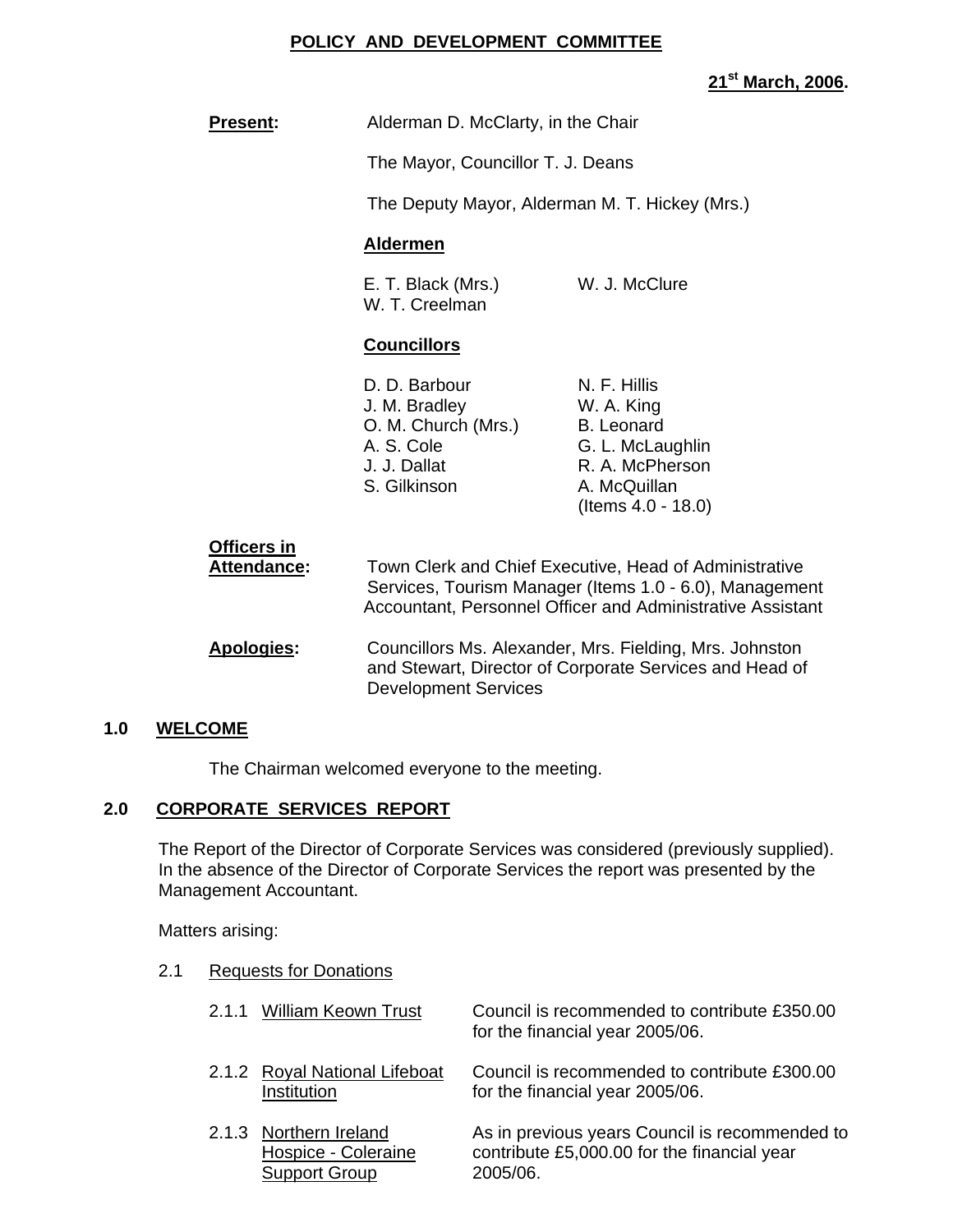|     | 2.2 | <b>Checking of Accounts</b>                                  | It was agreed that Alderman Creelman and<br>Councillor McPherson check the payments to<br>creditors for the next three month period.                                                                                                                                                                                                                          |  |
|-----|-----|--------------------------------------------------------------|---------------------------------------------------------------------------------------------------------------------------------------------------------------------------------------------------------------------------------------------------------------------------------------------------------------------------------------------------------------|--|
| 2.3 |     | Matters for Information                                      |                                                                                                                                                                                                                                                                                                                                                               |  |
|     |     | Members' Attendance -<br>2.3.1<br>Conferences and<br>Courses | Committee noted information, as detailed in the<br>report, regarding Council's policy for members'<br>attendance at conferences and courses. A<br>schedule detailing the main conferences taking<br>place in 2006/07 had been circulated to each<br>member. It was noted that a budget of<br>£22,000.00 had been allocated for the 2006/07<br>financial year. |  |
|     |     | 2.3.2 Accounts                                               | Committee noted that creditors' payments for<br>February 2006, as per lists circulated, had been<br>issued as follows:                                                                                                                                                                                                                                        |  |
|     |     |                                                              | Revenue A/C - £491,080.05<br>Capital A/C<br>$-$ £323,609.44<br>Petty Cash A/C - £31,619.93                                                                                                                                                                                                                                                                    |  |
|     |     | 2.3.3 New Appointment                                        | The following appointment had been made in<br>accordance with the Local Government Staff<br>Commission's Code of Procedures on<br><b>Recruitment and Selection:</b>                                                                                                                                                                                           |  |
|     |     |                                                              | <b>Chief Executive's Department</b>                                                                                                                                                                                                                                                                                                                           |  |
|     |     |                                                              | <b>Community Development Manager -</b><br>Miss J. Welsh                                                                                                                                                                                                                                                                                                       |  |
|     | 2.4 | <b>Industrial Action</b>                                     | The Personnel Officer reported that the trade<br>unions had confirmed that industrial action<br>would take place on Tuesday, 28 <sup>th</sup> March, 2006<br>because of changes being proposed to the<br>Local Government Pension Scheme in England<br>and Wales.                                                                                             |  |
|     |     |                                                              | Management would be talking to the trade<br>unions to ensure as far as possible that                                                                                                                                                                                                                                                                          |  |

Noted.

# **3.0 DEVELOPMENT SERVICES REPORT**

The report of the Head of Development Services was considered (previously supplied). In the absence of the Head of Development Services the report was presented by the Town Clerk and Chief Executive.

Matters arising:

3.1 Portrush Regeneration Committee noted information, as detailed in the Objectives **The Community Community** report, regarding Portrush Regeneration

essential services were maintained.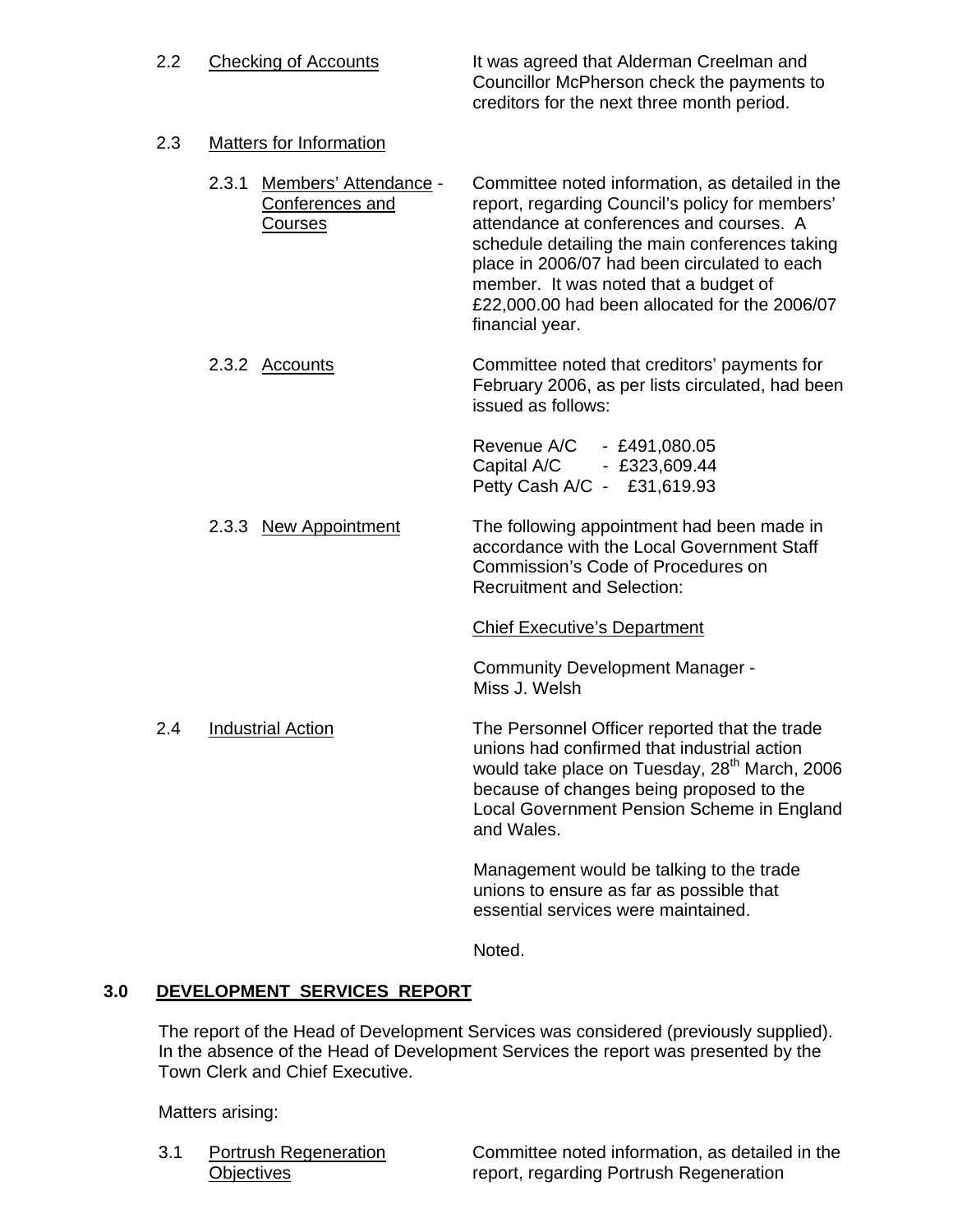Objectives identified by Portrush Regeneration Group (PRG). Further progress would be reported to Council in due course.

#### 3.2 Good Relations Audit Work was progressing on the good relations audit. It was hoped to present the report at the Policy and Development Committee meeting in April.

The Town Clerk and Chief Executive would report back to Councillor Leonard regarding the terms of reference of the consultation exercise on this topic.

#### **4.0 NOTICE OF MOTION - WITHDRAWAL OF POST OFFICE CARD ACCOUNTS**

 The undernoted Notice of Motion was proposed by Councillor Leonard and seconded by Councillor McLaughlin:

"This Council strongly opposes the planned withdrawal by the British Department of Works and Pensions of Post Office Card Accounts, used by those in receipt of benefits to access their money. Many Post Offices in rural, small town and urban areas in our Borough and beyond, will be under threat of closure due to this proposal therefore we strenuously oppose the potential loss of these vital community facilities. This Council also calls on other local Councils to vigorously support the retention of Post Office Card Accounts."

Councillor Leonard spoke on the motion and asked for Council's support.

As an amendment it was proposed by the Mayor and seconded by Alderman McClure:

 That Council write to the Northern Ireland Members of Parliament requesting them to raise this issue at Westminster.

A comprehensive discussion ensued on this topic.

The amendment was subsequently put to the meeting and was carried, thirteen members voting in favour and none against.

### **5.0 NOTICE OF MOTION - DOMESTIC VIOLENCE**

 The undernoted Notice of Motion was proposed by Councillor Dallat and seconded by the Deputy Mayor:

"This Council notes with concern the 32% increase in domestic violence offenders reported for prosecution in the Coleraine Borough Council area and commends Women's Aid for their successful role in encouraging women to report abuse. Council further notes that domestic violence can take many forms and commends Help the Aged for its role in highlighting elder abuse. This Council believes the most effective strategy must involve a local multiagency approach to tackling violence in the home which will include

participation from PSNI, Social Workers, Women's Aid, minority groupings and representatives from the Age sector."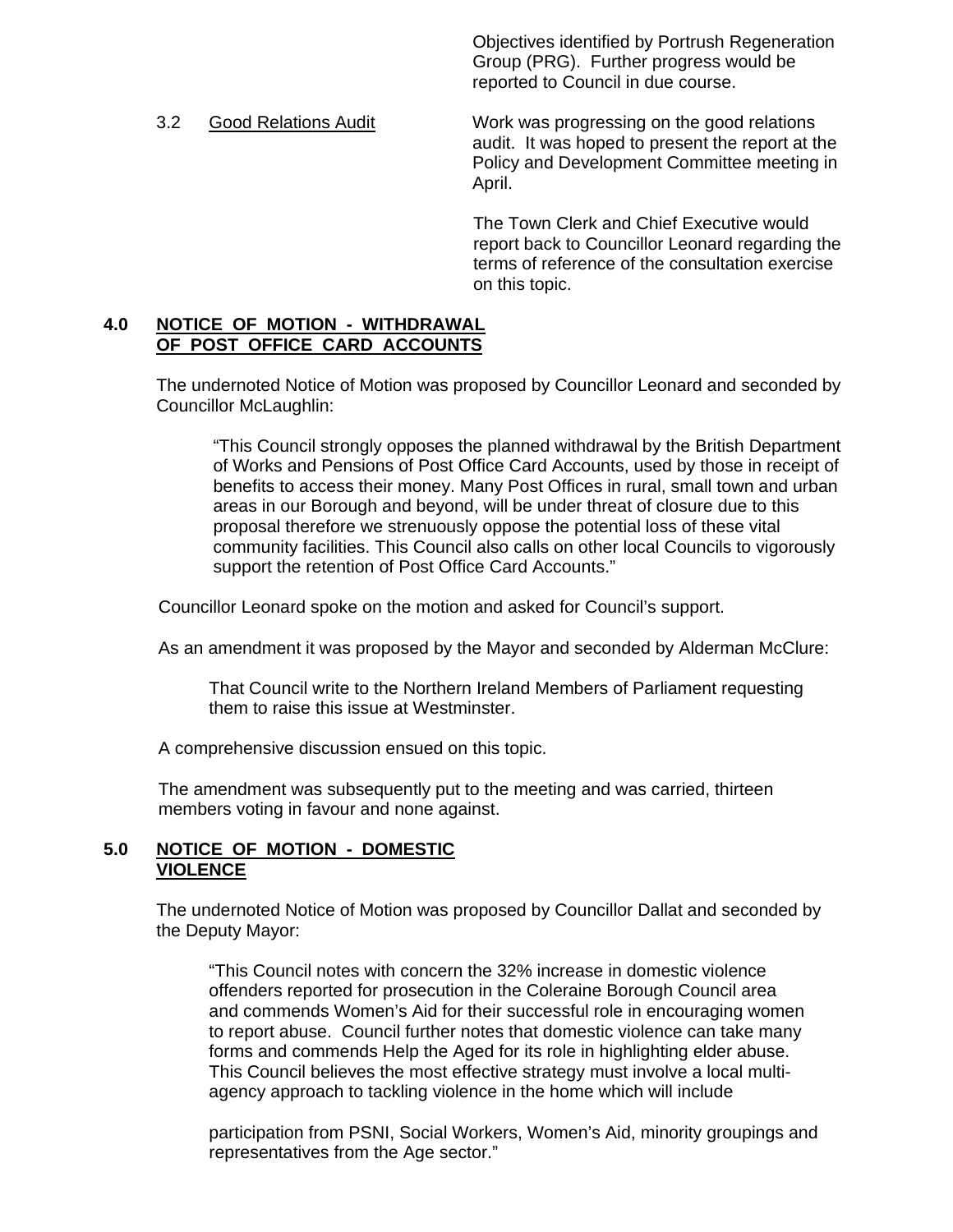Councillor Dallat spoke on the motion and asked for Council's support.

A full discussion ensued during which many members spoke in favour of the motion.

The motion was subsequently put to the meeting and carried unanimously.

# **6.0 REVIEW OF PUBLIC ADMINISTRATION**

Consideration was given to the Town Clerk and Chief Executive's report on the Review of Public Administration (previously supplied).

Committee was requested to agree, in principle, to permit staff to participate in the implementation process (as detailed in the report) in whatever capacity they were asked to serve. In relation to the impact on existing Council operations 2006 - 2009, Committee was asked to agree to hold a special workshop to address these matters in the near future.

A full discussion ensued on both items that Committee had been requested to agree to.

It was subsequently proposed by Councillor McPherson and seconded by Councillor Dallat:

 That a special workshop, as requested, be arranged and at a later date consider whether to approve staff participation in the implementation process.

As an amendment it was proposed by Councillor Leonard:

 That both recommendations of the Town Clerk and Chief Executive be accepted.

At this stage the amendment fell as it failed to be seconded.

 Councillor Dallat withdrew from seconding Councillor McPherson's proposal on the grounds of having misheard it. The proposal was then seconded by Councillor McQuillan.

Councillor Leonard's original amendment was then seconded by Councillor Dallat.

On being put to the vote the amendment was lost, four members voting in favour and ten against.

It was then proposed as an amendment by Councillor Bradley and seconded by Alderman Mrs. Black:

 That consideration of this matter be deferred until the Council Meeting on 28<sup>th</sup> March, 2006.

Councillor McPherson at this stage withdrew his proposal.

On being put to the meeting, Councillor Bradley's amending proposal was then agreed.

### **7.0 SOMME PILGRIMAGE 2006**

Reported that Council had been invited to nominate members to participate in the 2006 Somme Pilgrimage.

It was proposed by Councillor Dallat, seconded by the Deputy Mayor and recommended: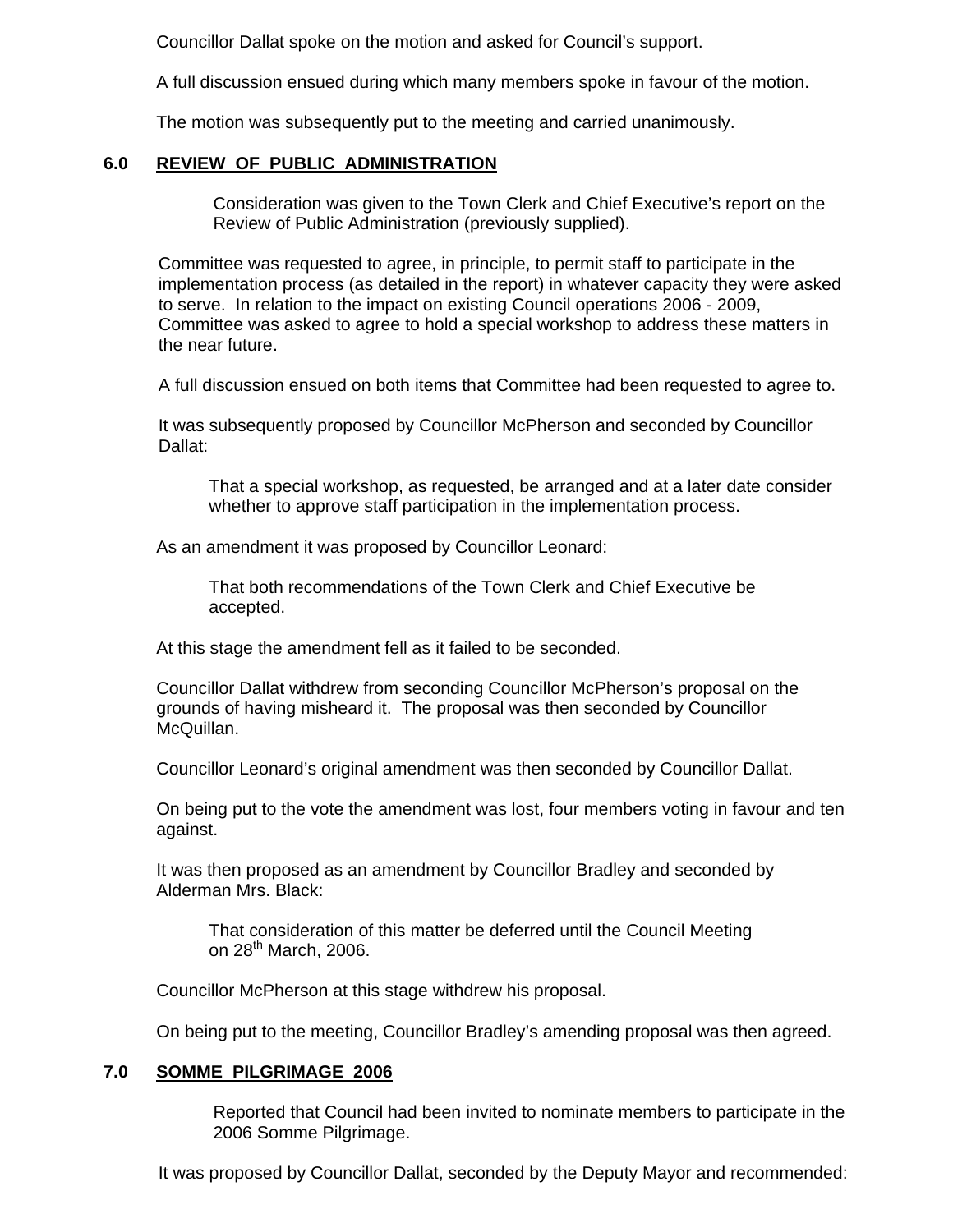That Councillor McLaughlin be nominated as a Council representative on this pilgrimage.

It was proposed by the Mayor, seconded by Alderman McClure and recommended:

 That Councillor Bradley be nominated as a Council representative on this pilgrimage.

# **8.0 LISBURN CITY COUNCIL - REVIEW OF PUBLIC ADMINISTRATION**

Consideration was given to a letter dated  $8<sup>th</sup>$  March, 2006 (previously supplied) from Lisburn City Council seeking Council support regarding the Review of Public Administration Seven Council Model.

Noted.

# **9.0 PARADES COMMISSION**

Read letter from the Parades Commission advising that the Chairman and members of the Commission would be participating in a series of public meetings around Northern Ireland to listen to views about how the procedures of the Commission might be improved.

Members interested in attending any of the public meetings were asked to contact the Administrative Officer.

### **10.0 WASTE INFRASTRUCTURE TASKFORCE**

Read letter from the Waste Infrastructure Taskforce inviting Council to nominate eight representatives to attend a Consultation Event for District Councils to be held in the Glenavon House Hotel, Cookstown on Thursday, 27<sup>th</sup> April, 2006.

Recommended:

 That the following members and officers represent Council at the Consultation Event:

 The Deputy Mayor, Councillors Mrs. Church, King, McPherson and McQuillan and the Town Clerk and Chief Executive, Director of Technical Services and Technical and Waste Management Officer

#### **11.0 ENVIRONMENTAL AND PLANNING LAW ASSOCIATION FOR NORTHERN IRELAND (EPLANI) - SEMINAR**

Reported that the Environmental and Planning Law Association for Northern Ireland (EPLANI) would be holding a seminar at Belfast City Hall on Tuesday,  $4<sup>th</sup>$  April, 2006 (12 noon - 5.00 p.m.). The seminar would discuss the devolution of planning powers to Councils in Northern Ireland as proposed in the Review of Public Administration.

Recommended:

That two community representatives from the Balanced Communities